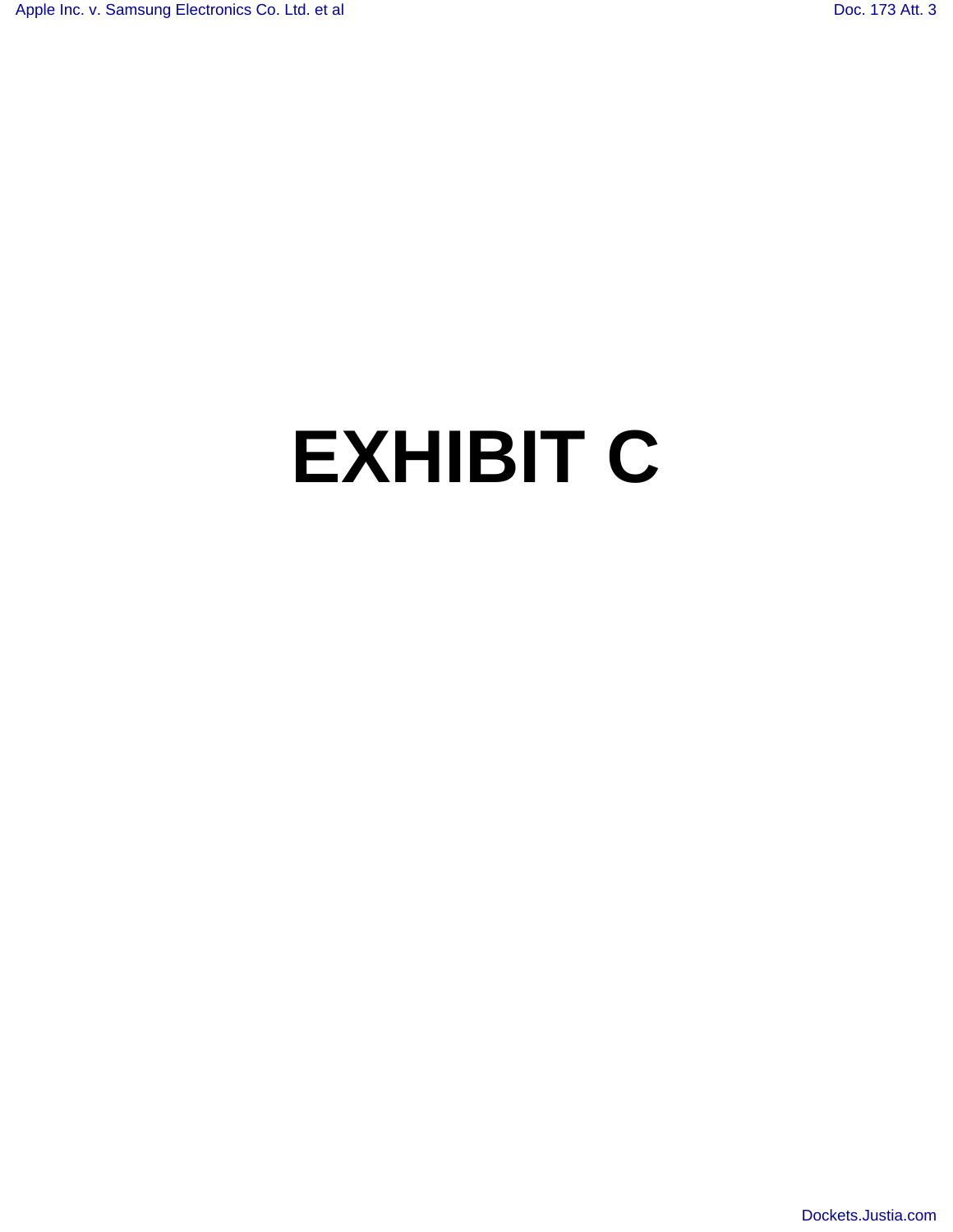### **UNITED STATES SECURITIES AND EXCHANGE COMMISSION**

**Washington, D.C. 20549** 

### **Form 10-Q**

### **(Mark One)**

#### 区 **QUARTERLY REPORT PURSUANT TO SECTION 13 OR 15(d) OF THE SECURITIES EXCHANGE ACT OF 1934**

**For the quarterly period ended December 30, 2006** 

**or** 

#### $\Box$ **TRANSITION REPORT PURSUANT TO SECTION 13 OR 15(d) OF THE SECURITIES EXCHANGE ACT OF 1934**

**For the transition period from to** 

Commission file number: **000-10030** 

### **Apple Inc.**

(Exact name of Registrant as specified in its charter)

**California** 

(State or other jurisdiction (I.R.S. Employer Identification No.) of incorporation or organization)

**1 Infinite Loop Cupertino, California 95014**  (Address of principal executive offices) (Zip Code)

Registrant's telephone number, including area code: **(408) 996-1010** 

**Apple Computer, Inc.** 

(Former name or former address, if changed since last report.)

Indicate by check mark whether the registrant (1) has filed all reports required to be filed by Section 13 or 15(d) of the Securities Exchange Act of 1934 during the preceding 12 months (or for such shorter period that the registrant was required to file such reports), and (2) has been subject to such filing requirements for the past 90 days.

Yes  $\boxtimes$  No  $\Box$ 

Indicate by check mark whether the registrant is a large accelerated filer, an accelerated filer, or a non-accelerated filer. See definition of "accelerated filer and large accelerated filer" in Rule 12b-2 of the Exchange Act.<br>Large accelerated filer  $\boxtimes$  Accelerated filer  $\Box$ Large accelerated filer  $\boxtimes$  Accelerated filer  $\Box$  Non-accelerated filer  $\Box$ 

Indicate by check mark whether the registrant is a shell company (as defined in Rule 12b-2 of the Exchange Act). Yes  $\square$  No  $\square$ 

861,874,894 shares of common stock issued and outstanding as of January 24, 2007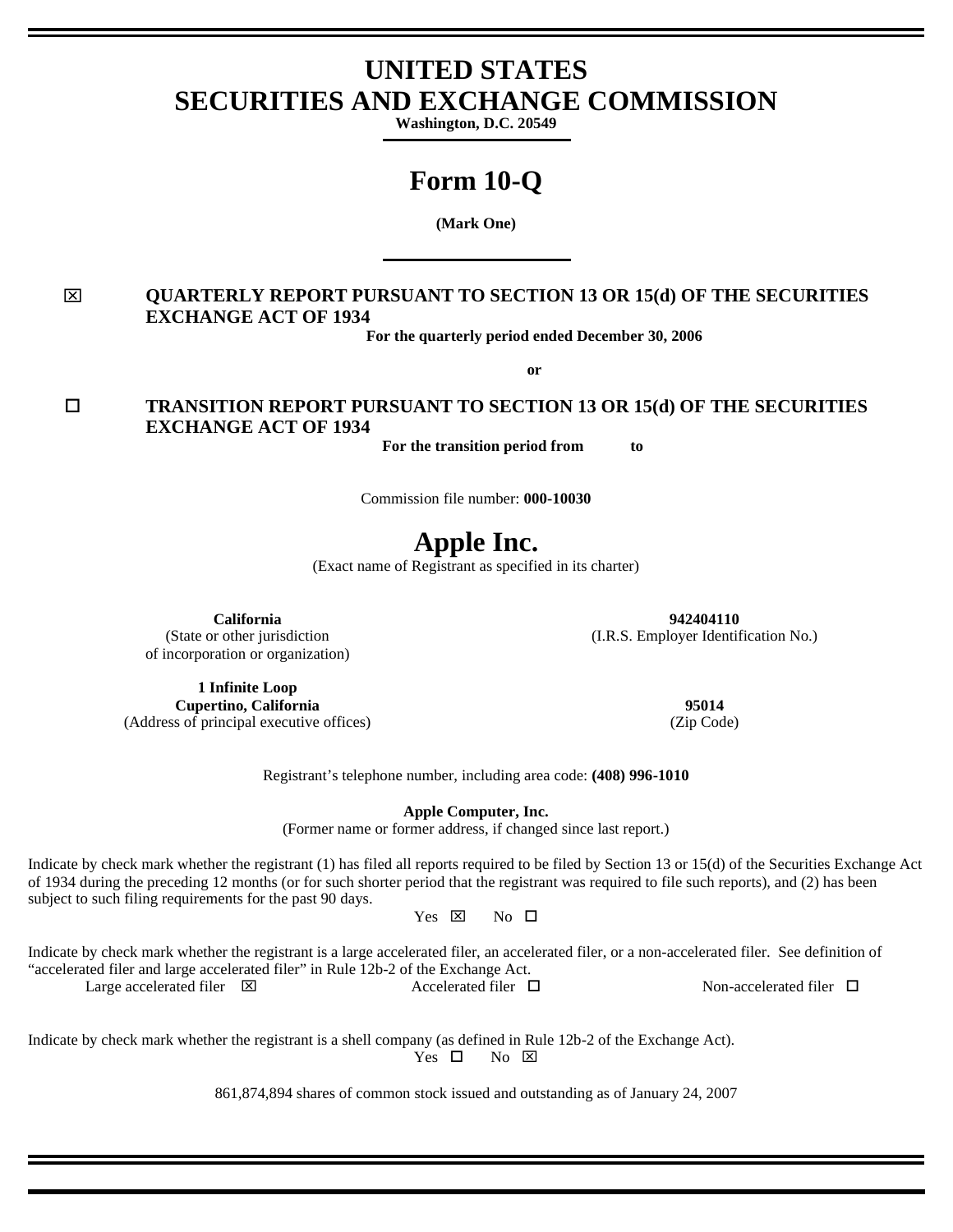The first quarter of 2007 spanned 13 weeks while the first quarter of 2006 spanned 14 weeks. An additional week is added to the first fiscal quarter approximately every six years to realign fiscal quarters with calendar quarters .

Net sales and Macintosh unit sales by operating segment and net sales and unit sales by product follow (net sales in millions and unit sales in thousands):

|                                               | <b>Three Months Ended</b> |           |               |  |
|-----------------------------------------------|---------------------------|-----------|---------------|--|
|                                               | 12/30/06                  | 12/31/05  | <b>Change</b> |  |
|                                               |                           |           |               |  |
| <b>Net Sales by Operating Segment:</b>        |                           |           | 30%           |  |
| Americas net sales                            | \$3,498                   | \$2,700   |               |  |
| Europe net sales                              | 1,711                     | 1,242     | 38%           |  |
| Japan net sales                               | 285                       | 355       | (20)%         |  |
| Retail net sales                              | 1,139                     | 1,072     | 6%            |  |
| Other Segments net sales (a)                  | 482                       | 380       | 27%           |  |
| Total net sales                               | \$7,115                   | \$5,749   | 24%           |  |
| <b>Unit Sales by Operating Segment:</b>       |                           |           |               |  |
| Americas Macintosh unit sales                 | 625                       | 515       | 21%           |  |
| Europe Macintosh unit sales                   | 491                       | 387       | 27%           |  |
| Japan Macintosh unit sales                    | 70                        | 81        | (14)%         |  |
| Retail Macintosh unit sales                   | 308                       | 193       | 60%           |  |
| Other Segments Macintosh unit sales (a)       | 112                       | 78        | 44%           |  |
| <b>Total Macintosh unit sales</b>             | 1,606                     | 1,254     | 28%           |  |
|                                               |                           |           |               |  |
| <b>Net Sales by Product:</b>                  |                           |           |               |  |
| Desktops (b)                                  | \$<br>955                 | \$<br>912 | 5%            |  |
| Portables (c)                                 | 1,455                     | 812       | 79%           |  |
| <b>Total Macintosh net sales</b>              | 2,410                     | 1,724     | 40%           |  |
|                                               |                           |           |               |  |
| iPod                                          | 3,427                     | 2,906     | 18%           |  |
| Other music related products and services (d) | 634                       | 491       | 29%           |  |
| Peripherals and other hardware (e)            | 297                       | 303       | (2)%          |  |
| Software, service, and other sales (f)        | 347                       | 325       | 7%            |  |
| Total net sales                               | \$7,115                   | \$5,749   |               |  |
|                                               |                           |           | 24%           |  |
| <b>Unit Sales by Product:</b>                 |                           |           |               |  |
| Desktops (b)                                  | 637                       | 667       | (4)%          |  |
| Portables (c)                                 | 969                       | 587       | 65%           |  |
| <b>Total Macintosh unit sales</b>             | 1.606                     | 1,254     | 28%           |  |
|                                               |                           |           |               |  |
|                                               |                           |           |               |  |
| Net sales per Macintosh unit sold $(g)$       | \$1,501                   | \$1,375   | 9%            |  |
|                                               |                           |           |               |  |
| iPod unit sales                               | 21,066                    | 14,043    | 50%           |  |
|                                               |                           |           |               |  |
| Net sales per iPod unit sold (h)              | \$<br>163                 | \$<br>207 | (21)%         |  |

Notes:

(a) Other Segments include Asia Pacific and FileMaker.

(b) Includes iMac, eMac, Mac mini, Mac Pro, Power Mac, and Xserve product lines.

(c) Includes MacBook, iBook, MacBook Pro, and PowerBook product lines.

(d) Consists of iTunes Store sales, iPod services, and Apple-branded and third-party iPod accessories.

(e) Includes sales of Apple-branded and third-party displays, wireless connectivity and networking solutions, and other hardware accessories.

(f) Includes Apple-branded operating system software, application software, third-party software, AppleCare, and Internet services.

(g) Derived by dividing total Macintosh net sales by total Macintosh unit sales.

(h) Derived by dividing total iPod net sales by total iPod unit sales.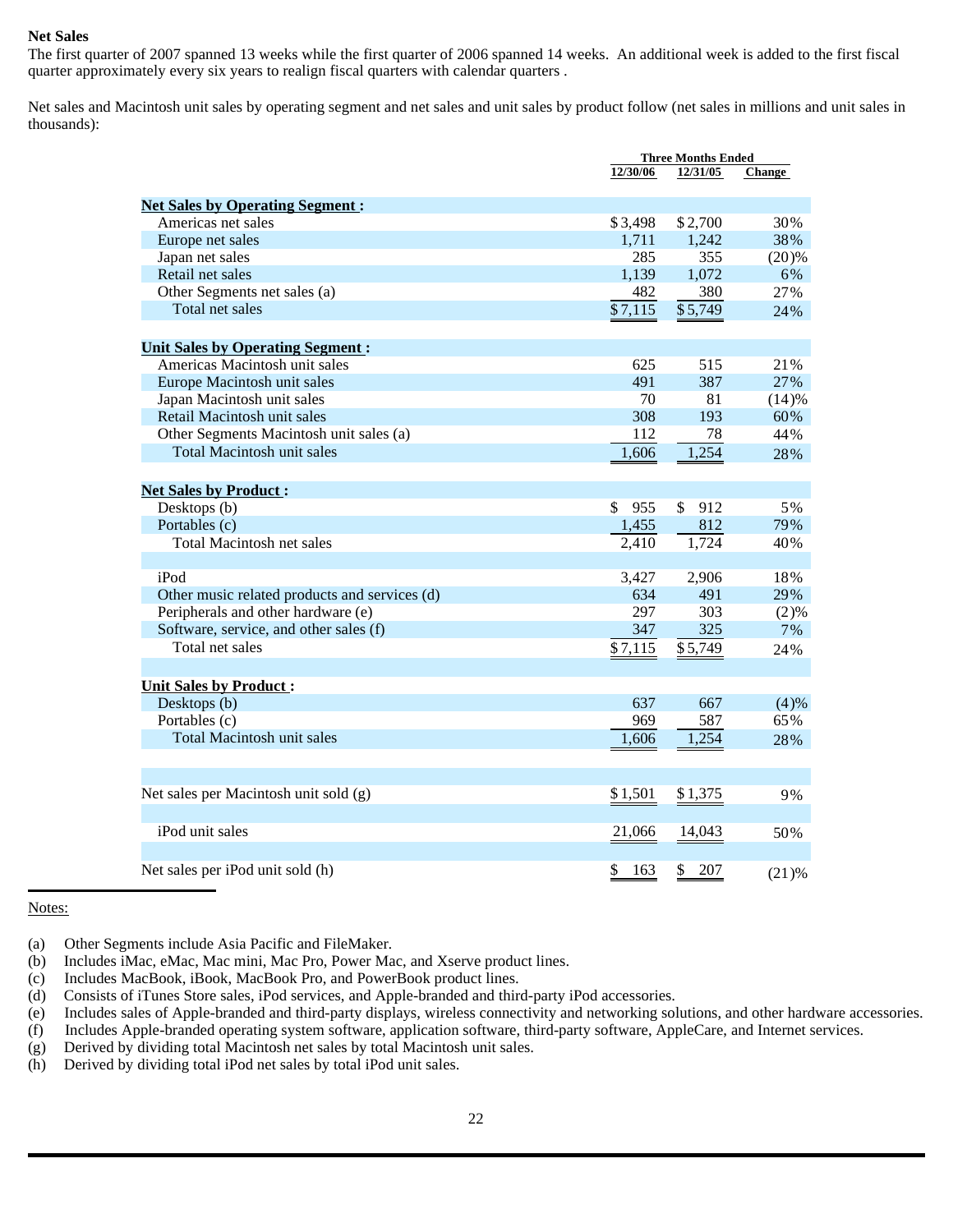### **UNITED STATES SECURITIES AND EXCHANGE COMMISSION**

**Washington, D.C. 20549** 

### **FORM 10-Q**

### **(Mark One)**

#### $\overline{\mathsf{x}}$ **QUARTERLY REPORT PURSUANT TO SECTION 13 OR 15(d) OF THE SECURITIES EXCHANGE ACT OF 1934**

**For the quarterly period ended March 31, 2007** 

**or** 

#### $\Box$ **TRANSITION REPORT PURSUANT TO SECTION 13 OR 15(d) OF THE SECURITIES EXCHANGE ACT OF 1934**

For the transition period from to

**Commission File Number: 000-10030** 

### **APPLE INC.**

(Exact name of registrant as specified in its charter)

**CALIFORNIA**  (State or other jurisdiction (I.R.S. Employer Identification No.) of incorporation or organization)

**1 Infinite Loop Cupertino, California 95014**  (Address of principal executive offices) (Zip Code)

Registrant's telephone number, including area code: **(408) 996-1010** 

Indicate by check mark whether the registrant (1) has filed all reports required to be filed by Section 13 or 15(d) of the Securities Exchange Act of 1934 during the preceding 12 months (or for such shorter period that the registrant was required to file such reports), and (2) has been subject to such filing requirements for the past 90 days.

Yes  $\boxtimes$  No  $\Box$ 

Indicate by check mark whether the registrant is a large accelerated filer, an accelerated filer, or a non-accelerated filer. See definition of "accelerated filer and large accelerated filer" in Rule 12b-2 of the Exchange Act.<br>Large accelerated filer  $\boxtimes$  Accelerated filer  $\Box$ Large accelerated filer  $\boxtimes$  Accelerated filer  $\Box$  Non-accelerated filer  $\Box$ 

Indicate by check mark whether the registrant is a shell company (as defined in Rule 12b-2 of the Exchange Act). Yes  $\square$  No  $\square$ 

864,948,023 shares of common stock issued and outstanding as of April 25, 2007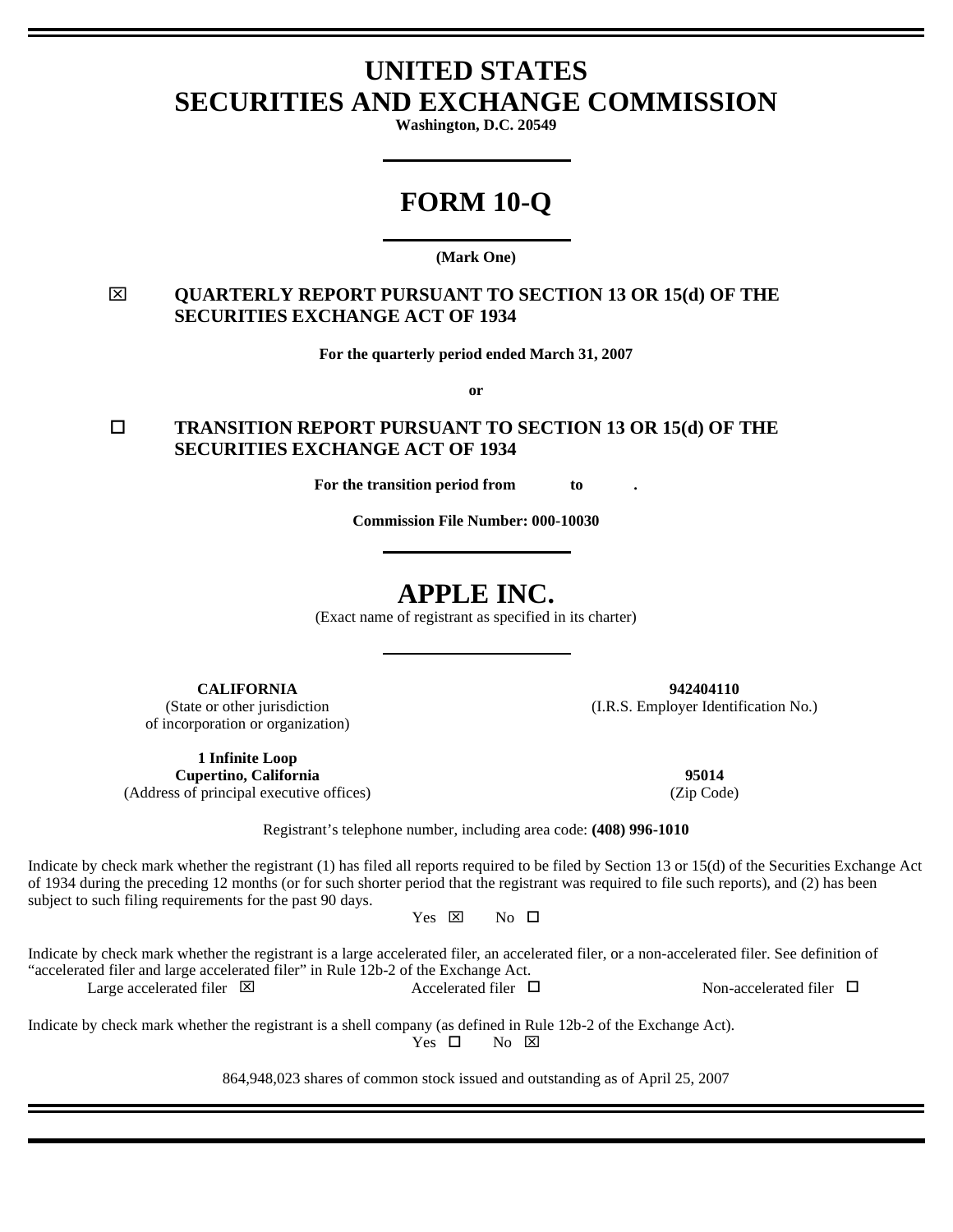The first six months of 2007 spanned 26 weeks while the first six months of 2006 spanned 27 weeks. This additional week is added to the first fiscal quarter approximately every six years to realign fiscal quarters with calendar quarters.

Net sales and Macintosh unit sales by operating segment and net sales and unit sales by product follow (net sales in millions and unit sales in thousands):

|                                               |               |         | <b>Three Months Ended</b> |       |               | <b>Six Months Ended</b> |                        |         |
|-----------------------------------------------|---------------|---------|---------------------------|-------|---------------|-------------------------|------------------------|---------|
|                                               |               | 3/31/07 | 4/1/06                    |       | <b>Change</b> | 3/31/07                 | 4/1/06                 | Change  |
| <b>Net Sales by Operating Segment:</b>        |               |         |                           |       |               |                         |                        |         |
| Americas net sales                            | <sup>\$</sup> | 2.447   | $\mathbb{S}$              | 2,122 | 15%           | 5,945<br>$\mathbb{S}$   | 4,822<br><sup>\$</sup> | 23%     |
| Europe net sales                              |               | 1,249   |                           | 966   | 29%           | 2,960                   | 2,208                  | 34%     |
| Japan net sales                               |               | 283     |                           | 309   | $(8)$ %       | 568                     | 664                    | (14)%   |
| Retail net sales                              |               | 855     |                           | 636   | 34%           | 1,994                   | 1,708                  | 17%     |
| Other Segments net sales (a)                  |               | 430     |                           | 326   | 32%           | 912                     | 706                    | 29%     |
| Total net sales                               | \$            | 5,264   | \$                        | 4,359 | 21%           | $\overline{$}12,379$    | $\overline{$}10,108$   | 22%     |
| <b>Unit Sales by Operating Segment:</b>       |               |         |                           |       |               |                         |                        |         |
| Americas Macintosh unit sales                 |               | 605     |                           | 494   | 22%           | 1,230                   | 1,009                  | 22%     |
| Europe Macintosh unit sales                   |               | 433     |                           | 316   | 37%           | 924                     | 703                    | 31%     |
| Japan Macintosh unit sales                    |               | 79      |                           | 82    | (4)%          | 149                     | 163                    | $(9)$ % |
| Retail Macintosh unit sales                   |               | 275     |                           | 154   | 79%           | 583                     | 347                    | 68%     |
| Other Segments Macintosh unit sales (a)       |               | 125     |                           | 66    | 89%           | 237                     | 144                    | 65%     |
| <b>Total Macintosh unit sales</b>             |               | 1,517   |                           | 1,112 | 36%           | 3,123                   | 2,366                  | 32%     |
| <b>Net Sales by Product:</b>                  |               |         |                           |       |               |                         |                        |         |
| Desktops (b)                                  | \$            | 914     | \$                        | 833   | 10%           | \$<br>1,869             | 1,745<br>\$            | 7%      |
| Portables (c)                                 |               | 1,354   |                           | 739   | 83%           | 2,809                   | 1,551                  | 81%     |
| <b>Total Macintosh net sales</b>              |               | 2,268   |                           | 1,572 | 44%           | 4,678                   | 3,296                  | 42%     |
| iPod                                          |               | 1,689   |                           | 1,714 | (1)%          | 5,116                   | 4,620                  | 11%     |
| Other music related products and services (d) |               | 653     |                           | 485   | 35%           | 1,287                   | 976                    | 32%     |
| Peripherals and other hardware (e)            |               | 309     |                           | 264   | 17%           | 606                     | 567                    | 7%      |
| Software, service, and other sales (f)        |               | 345     |                           | 324   | 6%            | 692                     | 649                    | 7%      |
| Total net sales                               | \$            | 5,264   | \$                        | 4,359 | 21%           | \$12,379                | \$10,108               | 22%     |
| <b>Unit Sales by Product:</b>                 |               |         |                           |       |               |                         |                        |         |
| Desktops (b)                                  |               | 626     |                           | 614   | 2%            | 1,263                   | 1,281                  | $(1)$ % |
| Portables (c)                                 |               | 891     |                           | 498   | 79%           | 1,860                   | 1,085                  | 71%     |
| <b>Total Macintosh unit sales</b>             |               | 1,517   |                           | 1,112 | 36%           | 3,123                   | 2,366                  | 32%     |
| Net sales per Macintosh unit sold (g)         |               | 1,495   | \$                        | 1,414 |               | 1,498                   | 1,393<br>\$            |         |
|                                               |               |         |                           |       | 6%            |                         |                        | 8%      |
| iPod unit sales                               |               | 10,549  |                           | 8,526 | 24%           | 31,615                  | 22,569                 | 40%     |
| Net sales per iPod unit sold (h)              | \$            | 160     | \$                        | 201   | (20)%         | 162<br>\$               | 205<br>S               | (21)%   |

Notes:

- (a) Other Segments include Asia Pacific and FileMaker.
- (b) Includes iMac, eMac, Mac mini, Mac Pro, Power Mac, and Xserve product lines.
- (c) Includes MacBook, iBook, MacBook Pro, and PowerBook product lines.
- (d) Consists of iTunes Store sales, iPod services, and Apple-branded and third-party iPod accessories.
- (e) Includes sales of Apple-branded and third-party displays, wireless connectivity and networking solutions, and other hardware accessories.
- (f) Includes sales of Apple-branded operating system software, application software, third-party software, AppleCare, and Internet services.
- (g) Derived by dividing total Macintosh net sales by total Macintosh unit sales.
- (h) Derived by dividing total iPod net sales by total iPod unit sales.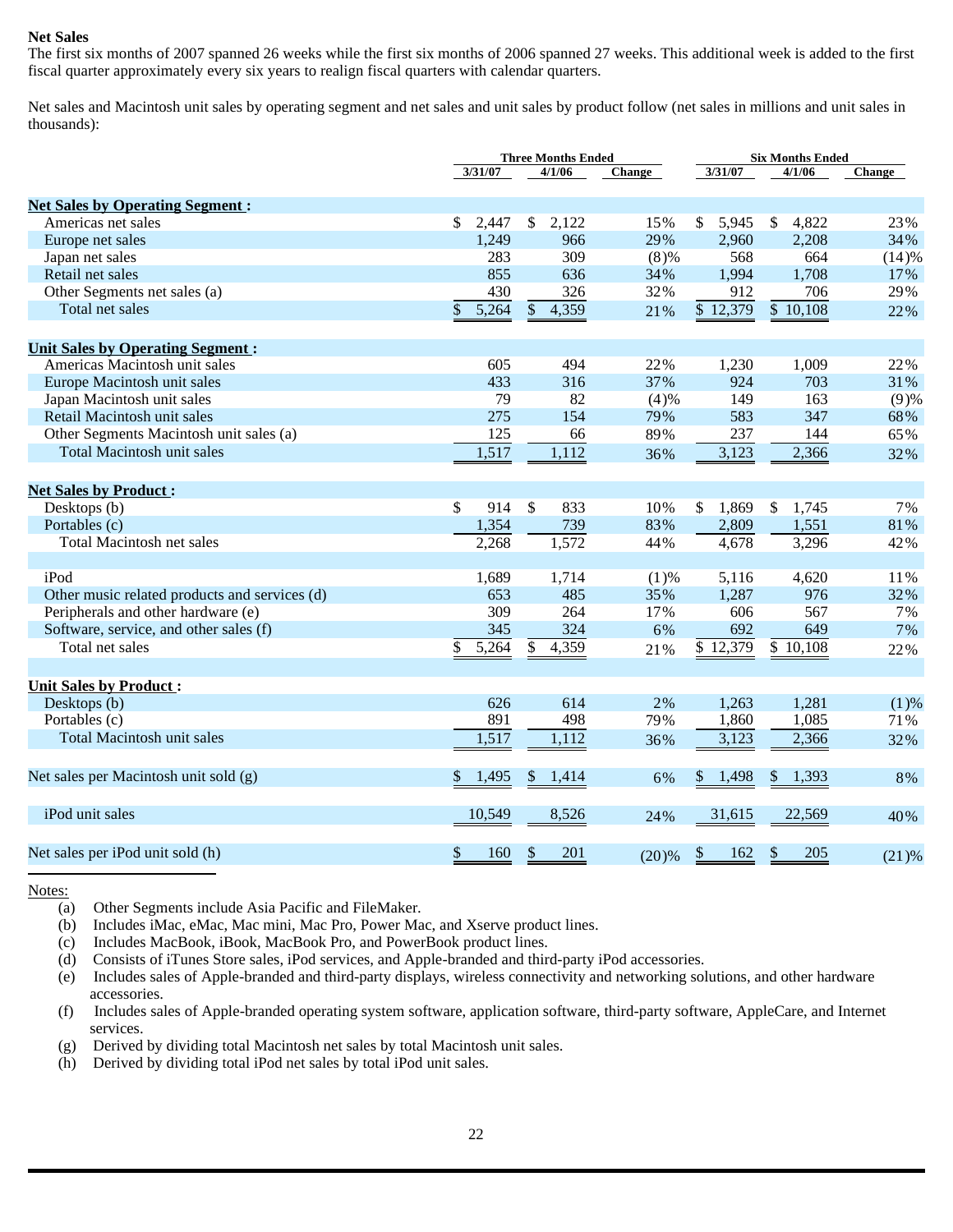# **UNITED STATES SECURITIES AND EXCHANGE COMMISSION**

**Washington, D.C. 20549**

# **FORM 10-Q**

### **(Mark One)**

### **x QUARTERLY REPORT PURSUANT TO SECTION 13 OR 15(d) OF THE SECURITIES EXCHANGE ACT OF 1934**

**For the quarterly period ended June 30, 2007**

**or**

### **o TRANSITION REPORT PURSUANT TO SECTION 13 OR 15(d) OF THE SECURITIES EXCHANGE ACT OF 1934**

For the transition period from to

**Commission File Number: 000-10030**

### **APPLE INC.**

(Exact name of registrant as specified in its charter)

**CALIFORNIA 942404110**

(State or other jurisdiction (I.R.S. Employer Identification No.) of incorporation or organization)

**1 Infinite Loop Cupertino, California 95014**

(Address of principal executive offices) (Zip Code)

Registrant's telephone number, including area code: **(408) 996-1010**

Indicate by check mark whether the registrant (1) has filed all reports required to be filed by Section 13 or 15(d) of the Securities Exchange Act of 1934 during the preceding 12 months (or for such shorter period that the registrant was required to file such reports), and (2) has been subject to such filing requirements for the past 90 days.

Yes x No o

Indicate by check mark whether the registrant is a large accelerated filer, an accelerated filer, or a non-accelerated filer. See definition of "accelerated filer and large accelerated filer" in Rule 12b-2 of the Exchange Act. Large accelerated filer x Accelerated filer o Non-accelerated filer o

Indicate by check mark whether the registrant is a shell company (as defined in Rule 12b-2 of the Exchange Act). Yes o No x

869,640,955 shares of common stock issued and outstanding as of July 25, 2007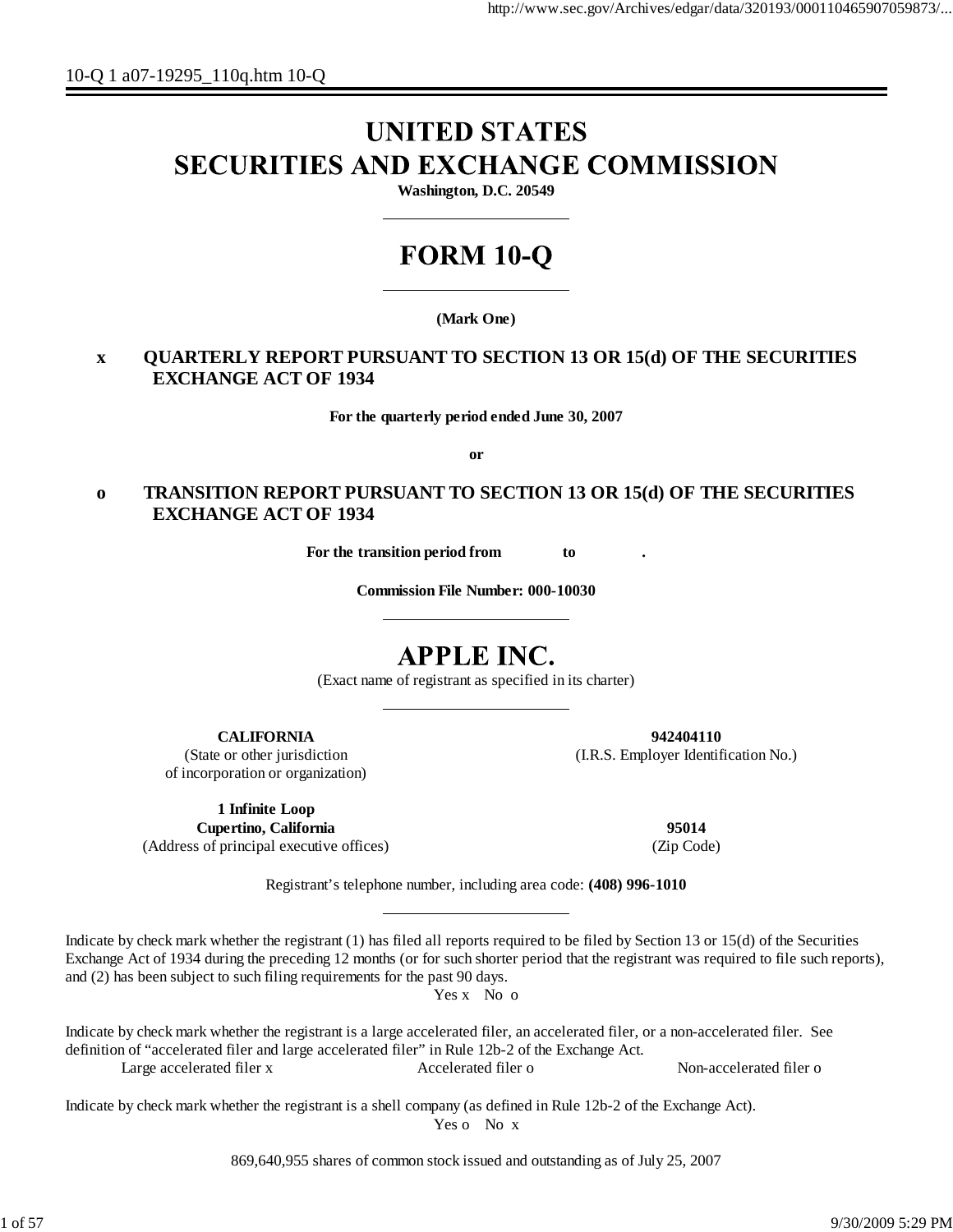### APPLE INC.

### Notes to Condensed Consolidated Financial Statements (Unaudited)

### **Note 1 - Summary of Significant Accounting Policies**

Apple Inc. and its wholly-owned subsidiaries ("Apple" or the "Company") designs, manufactures, and markets personal computers, portable digital music players, and mobile phones and sells a variety of related software, services, peripherals, and networking solutions. The Company sells its products worldwide through its online stores, its retail stores, its direct sales force, and third-party wholesalers, resellers, and value-added resellers. In addition, the Company sells a variety of third-party Macintosh, iPod and iPhone compatible products including application software, printers, storage devices, speakers, headphones, and various other accessories and supplies through its online and retail stores. The Company sells to education, consumer, creative professional, business, and government customers.

### **Basis of Presentation and Preparation**

The accompanying condensed consolidated financial statements include the accounts of the Company. Intercompany accounts and transactions have been eliminated. The preparation of these condensed consolidated financial statements in conformity with U.S. generally accepted accounting principles requires management to make estimates and assumptions that affect the amounts reported in these condensed consolidated financial statements and accompanying notes. Actual results could differ materially from those estimates. Certain prior year amounts in the condensed consolidated financial statements and notes thereto have been reclassified to conform to the current year presentation.

These condensed consolidated financial statements and accompanying notes should be read in conjunction with the Company's annual consolidated financial statements and the notes thereto for the fiscal year ended September 30, 2006, included in its Annual Report on Form 10-K for the year ended September 30, 2006 (the "2006 Form 10-K").

The Company's fiscal year is the 52 or 53-week period that ends on the last Saturday of September. The Company's first quarter of fiscal year 2007 contained 13 weeks and the first quarter of fiscal year 2006 contained 14 weeks. The Company's fiscal year 2007 will end on September 29, 2007 and include 52 weeks while fiscal year 2006 included 53 weeks. Unless otherwise stated, references to particular years or quarters refer to the Company's fiscal years ended in September and the associated quarters of those fiscal years.

### **Revenue Recognition**

In March 2007, the Company began shipping Apple TV and in June 2007 began shipping iPhone. For Apple TV and iPhone, the Company indicated it may provide future unspecified features and additional software products free of charge to customers. Accordingly, Apple TV and iPhone handsets sales are accounted for under subscription accounting in accordance with the American Institute of Certified Public Accountants Statement of Position ("SOP") No. 97-2, *Software Revenue Recognition*. As such, the Company defers the associated revenue and cost of goods sold at the time of sale, and recognizes both on a straight-line basis over the currently estimated 24-month economic life of these products. Costs incurred by the Company for engineering, sales, and marketing are expensed as incurred.

The Company records revenue net of taxes collected from customers that are remitted to governmental authorities. These taxes are recorded as current liabilities until remitted to the relevant government authority.

### **Software Development Costs**

Research and development costs are expensed as incurred. Development costs of computer software to be sold, leased, or otherwise marketed are subject to capitalization beginning when a product's technological feasibility has been established and ending when a product is available for general release to customers pursuant to Statement of Financial Accounting Standards ("SFAS") No. 86, *Computer Software to be Sold, Leased, or Otherwise Marketed*. In most instances, the Company's products are released soon after technological feasibility has been established. Therefore, costs incurred subsequent to achievement of technological feasibility are usually not significant, and generally most software development costs have been expensed.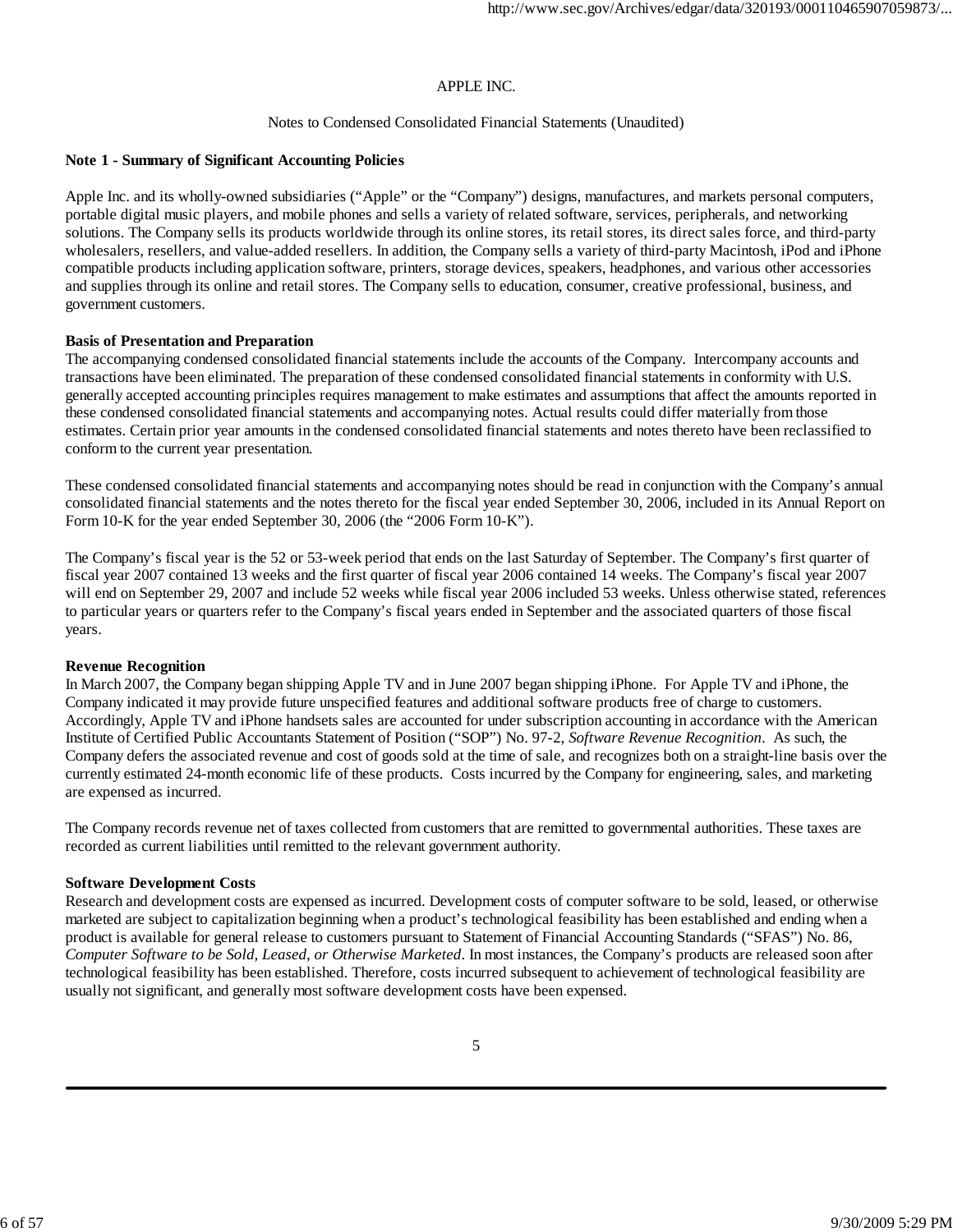The first nine months of 2007 spanned 39 weeks while the first nine months of 2006 spanned 40 weeks. This additional week is added to the first fiscal quarter approximately every six years to realign fiscal quarters with calendar quarters.

Net sales and Macintosh unit sales by operating segment and net sales and unit sales by product follow (net sales in millions and unit sales in thousands):

|                                               |             | <b>Three Months Ended</b> |                 | <b>Nine Months Ended</b> |             |        |
|-----------------------------------------------|-------------|---------------------------|-----------------|--------------------------|-------------|--------|
|                                               | 6/30/07     | 7/1/06                    | <b>Change</b>   | 6/30/07                  | 7/1/06      | Change |
| <b>Net Sales by Operating Segment (a):</b>    |             |                           |                 |                          |             |        |
| Americas net sales                            | 2,680<br>\$ | \$2,213                   | 21%             | \$<br>8,668              | 7,067<br>\$ | 23%    |
| Europe net sales                              | 1,160       | 900                       | 29%             | 4,121                    | 3,108       | 33%    |
| Japan net sales                               | 258         | 259                       | $\qquad \qquad$ | 827                      | 925         | $-11%$ |
| Retail net sales                              | 915         | 688                       | 33%             | 2,864                    | 2,362       | 21%    |
| Other Segments net sales (b)                  | 397         | 310                       | 28%             | 1,309                    | 1,016       | 29%    |
| Total net sales                               | 5,410<br>\$ | $4,3\overline{70}$<br>\$  | 24%             | \$17,789                 | \$14,478    | 23%    |
| <b>Unit Sales by Operating Segment:</b>       |             |                           |                 |                          |             |        |
| Americas Macintosh unit sales                 | 824         | 642                       | 28%             | 2,054                    | 1,651       | 24%    |
| Europe Macintosh unit sales                   | 393         | 301                       | 31%             | 1,317                    | 1,004       | 31%    |
| Japan Macintosh unit sales                    | 81          | 79                        | 3%              | 230                      | 242         | $-5%$  |
| Retail Macintosh unit sales                   | 330         | 216                       | 53%             | 913                      | 563         | 62%    |
| Other Segments Macintosh unit sales (b)       | 136         | 89                        | 53%             | 373                      | 233         | 60%    |
| <b>Total Macintosh unit sales</b>             | 1,764       | 1,327                     | 33%             | 4,887                    | 3,693       | 32%    |
| <b>Net Sales by Product:</b>                  |             |                           |                 |                          |             |        |
| Desktops (c)                                  | 956<br>\$   | $\mathbb{S}$<br>705       | 36%             | \$2,825                  | \$2,450     | 15%    |
| Portables (d)                                 | 1,577       | 1,161                     | 36%             | 4,386                    | 2,712       | 62%    |
| <b>Total Macintosh net sales</b>              | 2,533       | 1,866                     | 36%             | 7,211                    | 5,162       | 40%    |
| iPod                                          | 1,570       | 1,497                     | 5%              | 6,686                    | 6,117       | 9%     |
| Other music related products and services (e) | 608         | 457                       | 33%             | 1,895                    | 1,433       | 32%    |
| iPhone and related products and services (f)  | 5           |                           | NM              | 5                        |             | NM     |
| Peripherals and other hardware (g)            | 308         | 236                       | 31%             | 914                      | 803         | 14%    |
| Software, service, and other sales (h)        | 386         | 314                       | 23%             | 1,078                    | 963         | 12%    |
| Total net sales                               | 5,410<br>\$ | 4,370<br>\$               | 24%             | \$17,789                 | \$14,478    | 23%    |
| <b>Unit Sales by Product:</b>                 |             |                           |                 |                          |             |        |
| Desktops (c)                                  | 634         | 529                       | 20%             | 1,897                    | 1,810       | 5%     |
| Portables (d)                                 | 1,130       | 798                       | 42%             | 2,990                    | 1,883       | 59%    |
| Total Macintosh unit sales                    | 1,764       | 1,327                     | 33%             | 4,887                    | 3,693       | 32%    |
| iPod unit sales                               | 9,815       | 8,111                     | 21%             | 41,430                   | 30,680      | 35%    |
| iPhone unit sales                             | 270         |                           | NM              | 270                      |             | NM     |
| Net sales per Macintosh unit sold (i)         | 1,436<br>\$ | \$<br>1,406               | 2%              | 1,476<br>S               | \$<br>1,398 | 6%     |
| Net sales per iPod unit sold (j)              | \$<br>160   | \$<br>185                 | $-14%$          | \$<br>161                | 199<br>\$   | $-19%$ |

#### Notes:

(a) In the third quarter of fiscal 2007, the Company revised the way it measures the Retail Segment's operating results to a manner that is generally consistent with the Company's other operating segments. Prior period results have been reclassified to reflect this change to the Retail Segment's operating results along with the corresponding offsets to the other operating segments. Further information regarding the Company's operating segments may be found in Part I, Item 1., "Financial Statements" of this Form 10-Q in the Notes to Condensed Consolidated Financial Statements at Note 7, "Segment Information and Geographic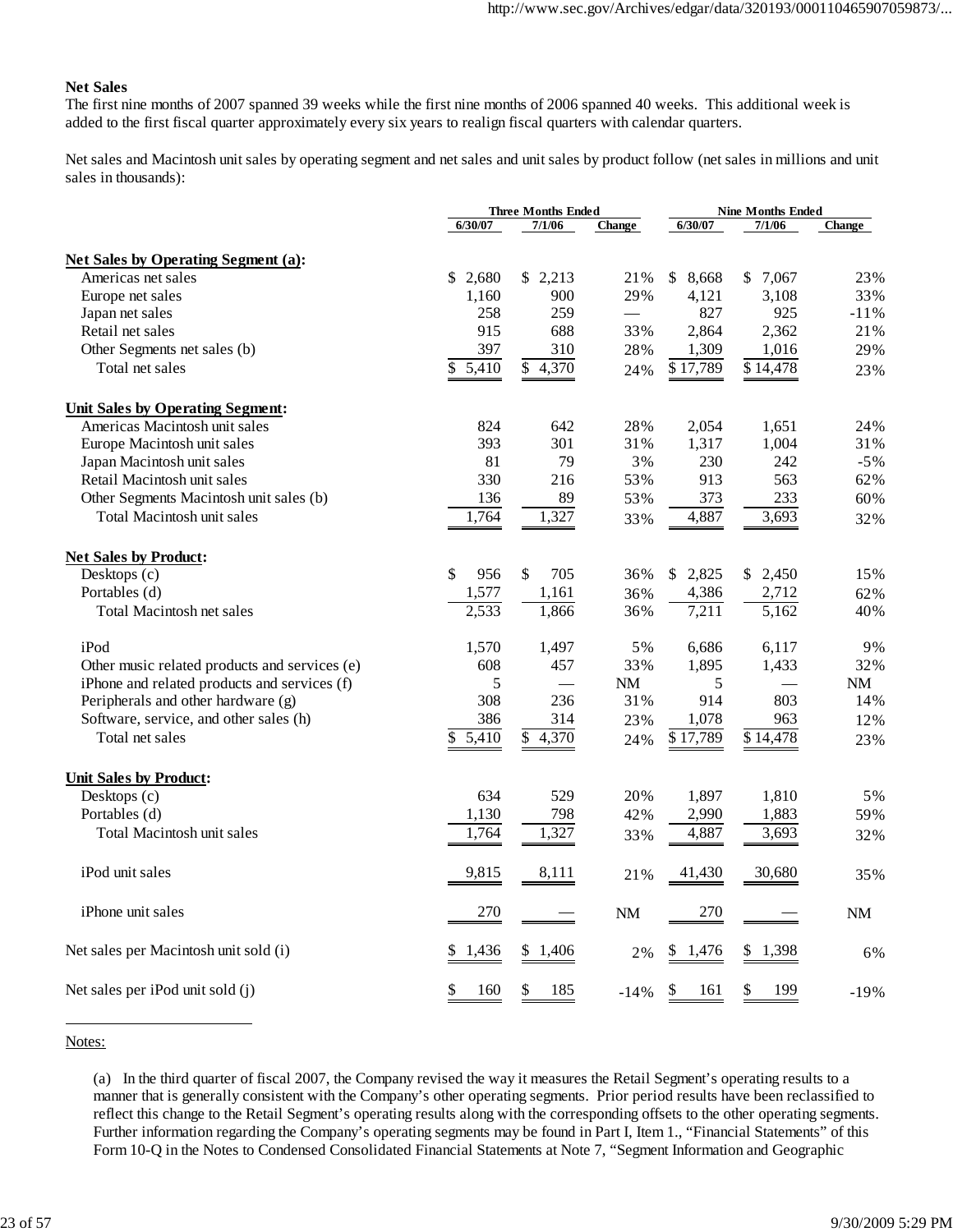Data."

- (b) Other Segments include Asia Pacific and FileMaker.
- (c) Includes iMac, eMac, Mac mini, Mac Pro, Power Mac, and Xserve product lines.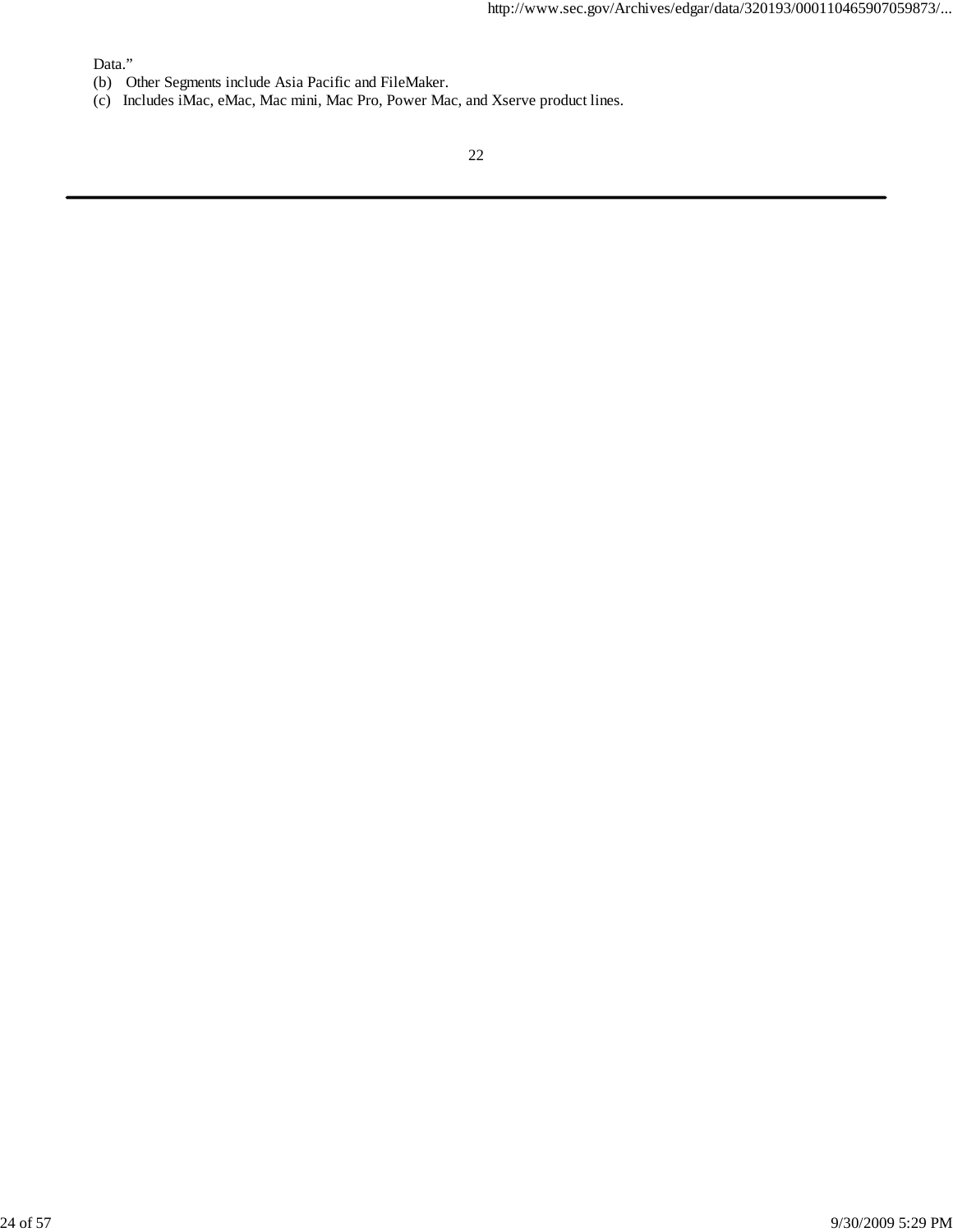### 10-K 1 a2181030z10-k.htm 10-K QuickLinks -- Click here to rapidly navigate through this document

### **UNITED STATES SECURITIES AND EXCHANGE COMMISSION**

**Washington, D.C. 20549**

### **Form 10-K**

### **(Mark One)**

### ý **ANNUAL REPORT PURSUANT TO SECTION 13 OR 15(d) OF THE SECURITIES EXCHANGE ACT OF 1934**

**For the fiscal year ended September 29, 2007**

**or** o **TRANSITION REPORT PURSUANT TO SECTION 13 OR 15(d) OF THE SECURITIES EXCHANGE ACT OF 1934** For the transition period from \_\_\_\_\_\_\_\_\_\_\_\_\_\_ to

**Commission file number 000-10030**

### **APPLE INC.**

(Exact name of registrant as specified in its charter)

**California 942404110**

(State or other jurisdiction of incorporation or organization)

**1 Infinite Loop Cupertino, California 95014** (Address of principal executive offices) (Zip Code)

 (I.R.S. Employer Identification No.)

Registrant's telephone number, including area code: **(408) 996-1010**

Securities registered pursuant to Section 12(b) of the Act:

Common Stock, no par value The NASDAQ Global Select Market (Title of class) (Name of exchange on which registered)

Securities registered pursuant to Section 12(g) of the Act: None

Indicate by check mark if the registrant is a well-known seasoned issuer, as defined in Rule 405 of the Securities Act. Yes ý No o

Indicate by check mark if the registrant is not required to file reports pursuant to Section 13 or Section 15(d) of the Act. Yes o No ý

**Note**—Checking the box above will not relieve any registrant required to file reports pursuant to Section 13 or 15(d) of the Exchange Act from their obligations under those Sections.

Indicate by check mark whether the registrant (1) has filed all reports required to be filed by Section 13 or 15(d) of the Securities Exchange Act of 1934 during the preceding 12 months (or for such shorter period that the registrant was required to file such reports), and (2) has been subject to such filing requirements for the past 90 days. Yes ý No o

Indicate by check mark if disclosure of delinquent filers pursuant to Item 405 of Regulation S-K (section 229.405 of this chapter) is not contained herein, and will not be contained, to the best of the registrant's knowledge, in definitive proxy or information statements incorporated by reference in Part III of this Form 10-K or any amendment to this Form 10-K. o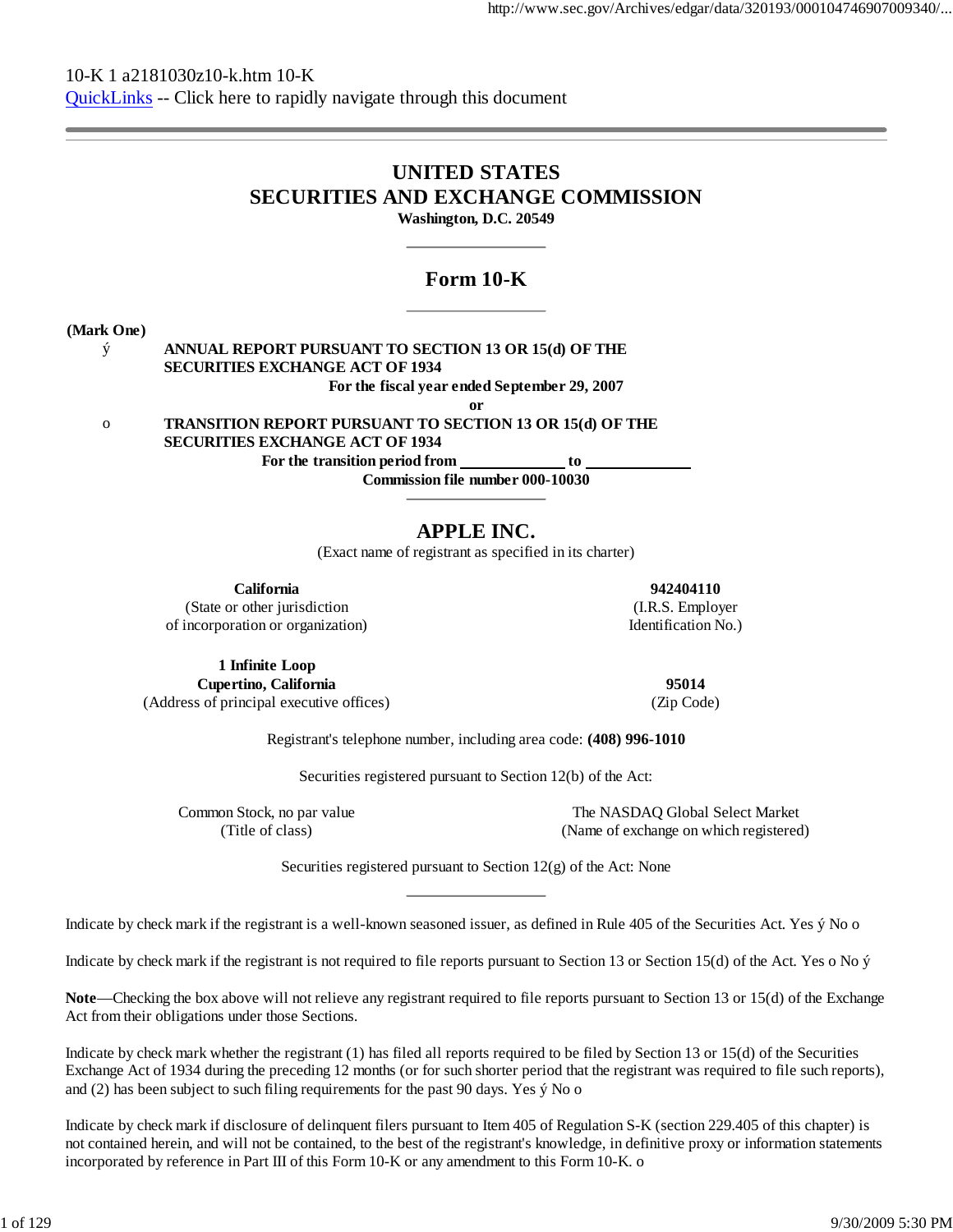Fiscal years 2007 and 2005 spanned 52 weeks while fiscal year 2006 spanned 53 weeks. This additional week is added to the first fiscal quarter approximately every six years to realign fiscal quarters with calendar quarters.

Net sales and Mac unit sales by operating segment and net sales and unit sales by product follow (net sales in millions and unit sales in thousands):

|                                               | September 29,<br>2007 | Change     | September 30,<br>2006    | Change    | September 24,<br>2005 |
|-----------------------------------------------|-----------------------|------------|--------------------------|-----------|-----------------------|
| Net Sales by Operating Segment (a):           |                       |            |                          |           |                       |
| Americas net sales                            | \$<br>11,596          | 23% \$     | 9,415                    | 41% \$    | 6,658                 |
| Europe net sales                              | 5,460                 | 33%        | 4,096                    | 33%       | 3,073                 |
| Japan net sales                               | 1,082                 | (11)%      | 1,211                    | 31%       | 924                   |
| Retail net sales                              | 4,115                 | 27%        | 3,246                    | 42%       | 2,278                 |
| Other Segments net sales (b)                  | 1,753                 | 30%        | 1,347                    | 35%       | 998                   |
| Total net sales                               | \$<br>24,006          | 24% \$     | 19,315                   | 39% \$    | 13,931                |
| Unit Sales by Operating Segment:              |                       |            |                          |           |                       |
| Americas Mac unit sales                       | 3,019                 | 24%        | 2,432                    | 11%       | 2,184                 |
| Europe Mac unit sales                         | 1,816                 | 35%        | 1,346                    | 18%       | 1,138                 |
| Japan Mac unit sales                          | 302                   | (1)%       | 304                      | (3)%      | 313                   |
| Retail Mac unit sales                         | 1,386                 | 56%        | 886                      | 45%       | 609                   |
| Other Segments Mac unit sales (b)             | 528                   | 58%        | 335                      | 16%       | 290                   |
| Total Mac unit sales                          | 7,051                 | 33%        | 5,303                    | 17%       | 4,534                 |
| <b>Net Sales by Product:</b>                  |                       |            |                          |           |                       |
| Desktops (c)                                  | \$<br>4,020           | 21% \$     | 3,319                    | $(3)$ %\$ | 3,436                 |
| Portables (d)                                 | 6,294                 | 55%        | 4,056                    | 43%       | 2,839                 |
| Total Mac net sales                           | 10,314                | 40%        | 7,375                    | 18%       | 6,275                 |
| iPod                                          | 8,305                 | 8%         | 7,676                    | 69%       | 4,540                 |
| Other music related products and services (e) | 2,496                 | 32%        | 1,885                    | 110%      | 899                   |
| iPhone and related products and services (f)  | 123                   | NM         | $\overline{\phantom{0}}$ | NΜ        |                       |
| Peripherals and other hardware (g)            | 1,260                 | 15%        | 1,100                    | (2)%      | 1,126                 |
| Software, service, and other sales (h)        | 1,508                 | 18%        | 1,279                    | 17%       | 1,091                 |
| Total net sales                               | \$<br>24,006          | 24% \$     | 19,315                   | 39% \$    | 13,931                |
| <b>Unit Sales by Product:</b>                 |                       |            |                          |           |                       |
| Desktops (c)                                  | 2,714                 | 12%        | 2,434                    | (3)%      | 2,520                 |
| Portables (d)                                 | 4,337                 | 51%        | 2,869                    | 42%       | 2,014                 |
| Total Mac unit sales                          | 7,051                 | 33%        | 5,303                    | 17%       | 4,534                 |
| Net sales per Mac unit sold (i)               | \$<br>1,463           | 5% \$      | 1,391                    | 1% \$     | 1,384                 |
| iPod unit sales                               | 51,630                | 31%        | 39,409                   | 75%       | 22,497                |
| Net sales per iPod unit sold (j)              | \$<br>161             | $(17)$ %\$ | 195                      | $(3)$ %\$ | 202                   |
| iPhone unit sales                             | 1,389                 | NM         |                          | $\rm{NM}$ |                       |

*Notes:*

(a) During 2007, the Company revised the way it measures the Retail Segment's operating results to a manner that is generally consistent with the Company's other operating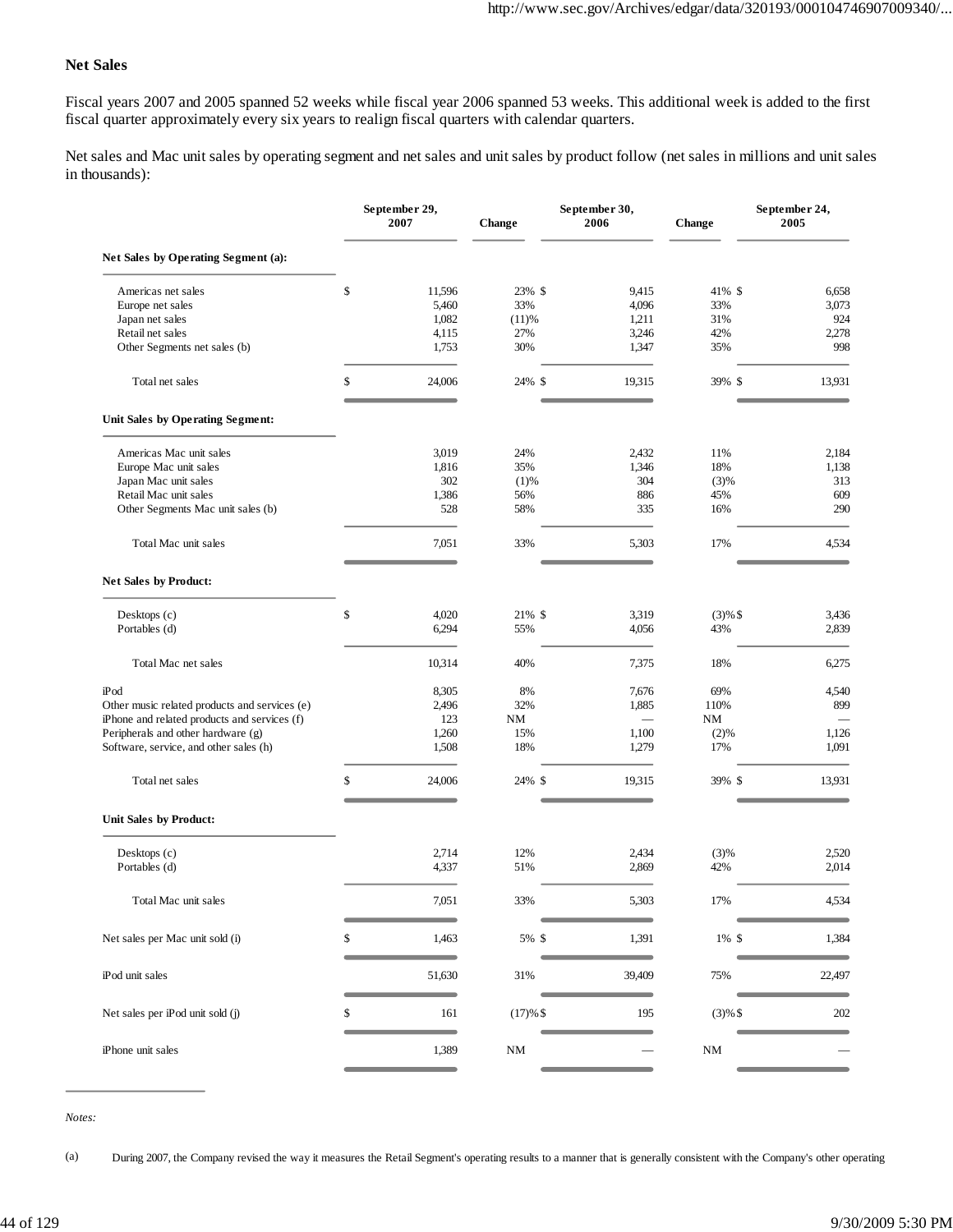segments. Prior period results have been reclassified to reflect this change to the Retail Segment's operating results along with the corresponding offsets to the other operating segments. Further information regarding the Company's operating segments may be found in Notes to Consolidated Financial Statements at Note 9, "Segment Information and Geographic Data."

- (b) Other Segments include Asia Pacific and FileMaker.
- (c) Includes iMac, eMac, Mac mini, Mac Pro, Power Mac, and Xserve product lines.
- (d) Includes MacBook, iBook, MacBook Pro, and PowerBook product lines.
- (e) Consists of iTunes Store sales, iPod services, and Apple-branded and third-party iPod accessories.
- (f) Derived from handset sales, carrier agreements, and Apple-branded and third-party iPhone accessories.
- (g) Includes sales of Apple-branded and third-party displays, wireless connectivity and networking solutions, and other hardware accessories.
- (h) Includes sales of Apple-branded operating system, application software, third-party software, AppleCare, and Internet services.
- (i) Derived by dividing total Mac net sales by total Mac unit sales.
- (j) Derived by dividing total iPod net sales by total iPod unit sales.
- NM = Not Meaningful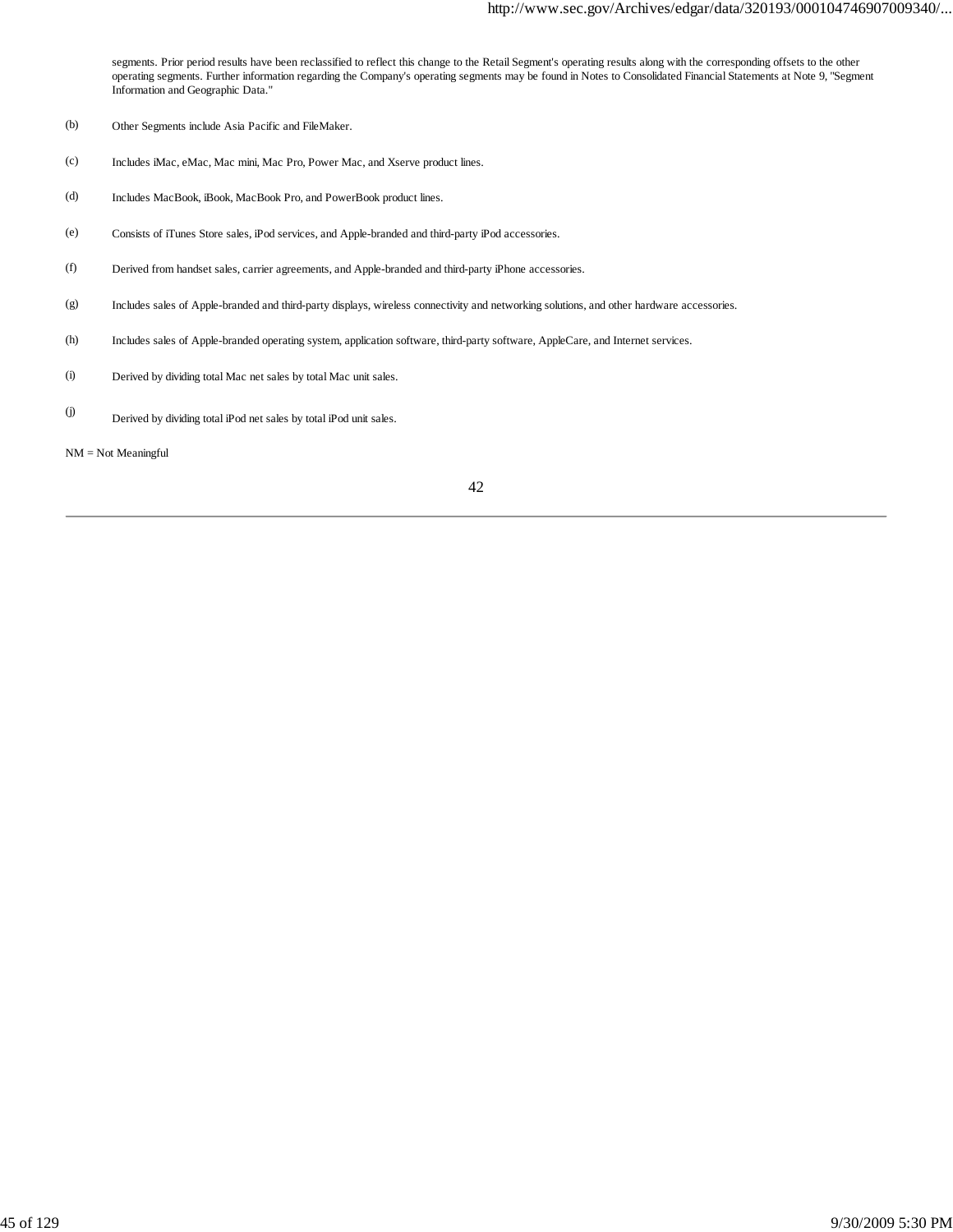### 10-Q 1 d10q.htm FORM 10-Q

### **UNITED STATES SECURITIES AND EXCHANGE COMMISSION Washington, D.C. 20549**

# Form 10-Q

(Mark One)

### **x QUARTERLY REPORT PURSUANT TO SECTION 13 OR 15(d) OF THE SECURITIES EXCHANGE ACT OF 1934**

For the quarterly period ended December 29, 2007

or

**¨ TRANSITION REPORT PURSUANT TO SECTION 13 OR 15(d) OF THE SECURITIES EXCHANGE ACT OF 1934**

For the transition period from \_\_\_\_\_\_\_\_\_\_ to \_\_\_\_\_\_\_

Commission file number: 000-10030

# Apple Inc.

**(Exact name of Registrant as specified in its charter)**

**California 942404110 (State or other jurisdiction of incorporation or organization)**

**1 Infinite Loop Cupertino, California 95014 (Address of principal executive offices) (Zip Code)**

**(I.R.S. Employer Identification No.)**

**Registrant's telephone number, including area code: (408) 996-1010**

Indicate by check mark whether the registrant (1) has filed all reports required to be filed by Section 13 or 15(d) of the Securities Exchange Act of 1934 during the preceding 12 months (or for such shorter period that the registrant was required to file such reports), and (2) has been subject to such filing requirements for the past 90 days.

Yes x No "

Indicate by check mark whether the registrant is a large accelerated filer, an accelerated filer, or a non-accelerated filer. See definition of "accelerated filer and large accelerated filer" in Rule 12b-2 of the Exchange Act.

Large accelerated filer x Accelerated filer  $\ddot{\text{}}$  Non-accelerated filer  $\ddot{\text{}}$ 

Indicate by check mark whether the registrant is a shell company (as defined in Rule 12b-2 of the Exchange Act).

Yes  $\cdot$  No x

878,875,671 shares of common stock issued and outstanding as of January 18, 2008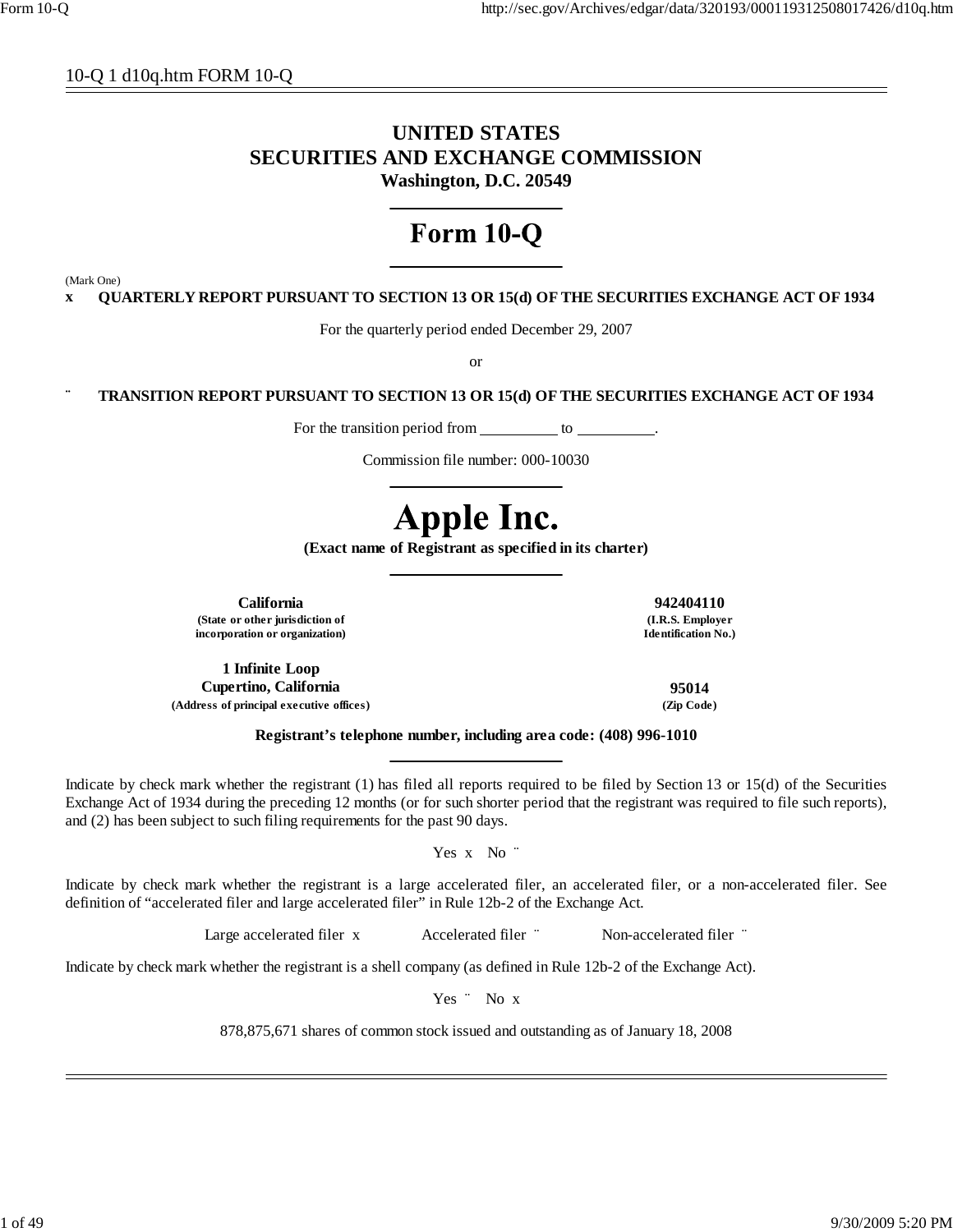Net sales and Mac unit sales by operating segment and net sales and unit sales by product follow (net sales in millions and unit sales in thousands):

|                                               |              | <b>Three Months Ended</b> |           |
|-----------------------------------------------|--------------|---------------------------|-----------|
|                                               | December 29, | December 30,              |           |
|                                               | 2007         | 2006                      | Change    |
| <b>Net Sales by Operating Segment (a):</b>    |              |                           |           |
| Americas net sales                            | \$<br>4,298  | \$<br>3,521               | 22%       |
| Europe net sales                              | 2,471        | 1,712                     | 44%       |
| Japan net sales                               | 400          | 285                       | 40%       |
| Retail net sales                              | 1,701        | 1,115                     | 53%       |
| Other Segments net sales (b)                  | 738          | 482                       | 53%       |
| Total net sales                               | \$<br>9,608  | \$<br>7,115               | 35%       |
| <b>Unit Sales by Operating Segment:</b>       |              |                           |           |
| Americas Macintosh unit sales                 | 841          | 625                       | 35%       |
| Europe Macintosh unit sales                   | 705          | 491                       | 44%       |
| Japan Macintosh unit sales                    | 91           | 70                        | 30%       |
| Retail Macintosh unit sales                   | 504          | 308                       | 64%       |
| Other Segments Macintosh unit sales (b)       | 178          | 112                       | 59%       |
| <b>Total Macintosh unit sales</b>             | 2,319        | 1,606                     | 44%       |
| <b>Net Sales by Product:</b>                  |              |                           |           |
| Desktops (c)                                  | \$<br>1,515  | \$<br>955                 | 59%       |
| Portables (d)                                 | 2,037        | 1,455                     | 40%       |
| <b>Total Macintosh net sales</b>              | 3,552        | 2,410                     | 47%       |
| iPod                                          | 3,997        | 3,427                     | 17%       |
| Other music related products and services (e) | 808          | 634                       | 27%       |
| iPhone and related products and services (f)  | 241          |                           | <b>NM</b> |
| Peripherals and other hardware (g)            | 382          | 297                       | 29%       |
| Software, service, and other sales (h)        | 628          | 347                       | 81%       |
| Total net sales                               | \$<br>9,608  | \$<br>7,115               | 35%       |
| <b>Unit Sales by Product:</b>                 |              |                           |           |
| Desktops (c)                                  | 977          | 637                       | 53%       |
| Portables (d)                                 | 1,342        | 969                       | 38%       |
| Total Macintosh unit sales                    | 2,319        | 1,606                     | 44%       |
| Net sales per Macintosh unit sold (i)         | 1,532<br>\$  | \$<br>1,501               | 2%        |
| iPod unit sales                               | 22,121       | 21,066                    | 5%        |
| Net sales per iPod unit sold (j)              | \$<br>181    | \$<br>163                 | 11%       |
| <i>iPhone</i> unit sales                      | 2,315        |                           | <b>NM</b> |
|                                               |              |                           |           |

(a) During the third quarter of 2007, the Company revised the way it measures the Retail Segment's operating results to a manner that is generally consistent with the Company's other operating segments. Prior period results have been reclassified to reflect this change to the Retail Segment's operating results along with the corresponding offsets to the other operating segments. Further information regarding the Company's operating segments may be found in Notes to Condensed Consolidated Financial Statements at Note 7, "Segment Information and Geographic Data."

(b) Other Segments include Asia Pacific and FileMaker.

- (c) Includes iMac, eMac, Mac mini, Mac Pro, Power Mac, and Xserve product lines.
- (d) Includes MacBook, iBook, MacBook Pro, and PowerBook product lines.
- (e) Consists of iTunes Store sales, iPod services, and Apple-branded and third-party iPod accessories.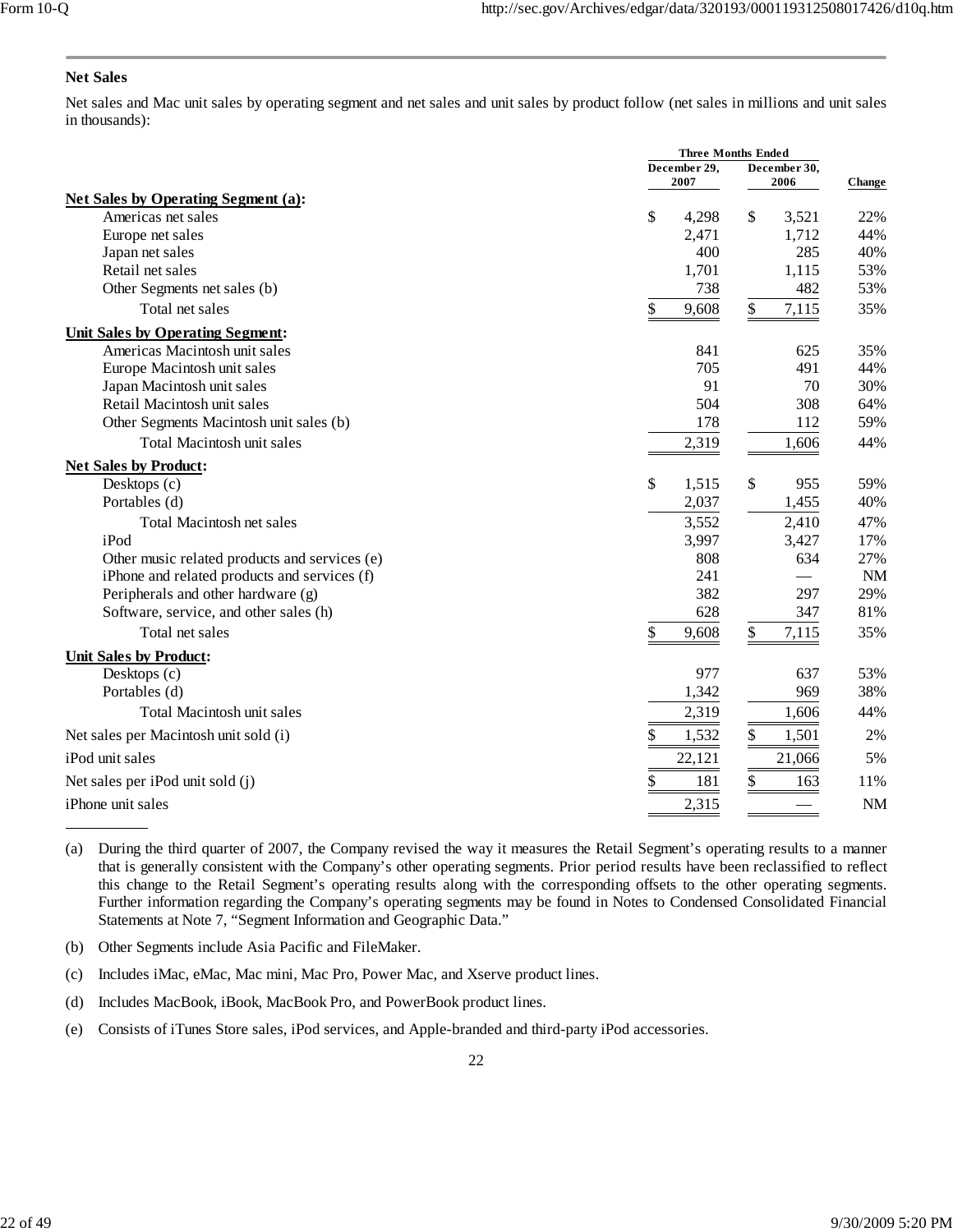### 10-Q 1 d10q.htm FORM 10-Q

### **UNITED STATES SECURITIES AND EXCHANGE COMMISSION Washington, D.C. 20549**

### Form 10-Q

(Mark One)

**x QUARTERLY REPORT PURSUANT TO SECTION 13 OR 15(d) OF THE SECURITIES EXCHANGE ACT OF 1934**

For the quarterly period ended March 29, 2008

or

**¨ TRANSITION REPORT PURSUANT TO SECTION 13 OR 15(d) OF THE SECURITIES EXCHANGE ACT OF 1934**

For the transition period from \_\_\_\_\_\_\_\_\_\_ to \_\_\_\_\_\_\_

Commission file number: 000-10030

# **Apple Inc.**

**(Exact name of Registrant as specified in its charter)**

**California 942404110 (State or other jurisdiction of incorporation or organization)**

**1 Infinite Loop Cupertino, California 95014 (Address of principal executive offices) (Zip Code)**

**(I.R.S. Employer Identification No.)**

**Registrant's telephone number, including area code: (408) 996-1010**

Indicate by check mark whether the registrant (1) has filed all reports required to be filed by Section 13 or 15(d) of the Securities Exchange Act of 1934 during the preceding 12 months (or for such shorter period that the registrant was required to file such reports), and (2) has been subject to such filing requirements for the past 90 days.

Yes x No "

Indicate by check mark whether the registrant is a large accelerated filer, an accelerated filer, a non-accelerated filer, or a smaller reporting company. See definitions of "large accelerated filer," "accelerated filer" and "smaller reporting company" in Rule 12b-2 of the Exchange Act. (Check one):

> Large accelerated filer x Accelerated filer  $\degree$  Non-accelerated filer  $\degree$  Smaller reporting company  $\degree$ (Do not check if a smaller reporting company)

Indicate by check mark whether the registrant is a shell company (as defined in Rule 12b-2 of the Exchange Act).

Yes <sup>"</sup> No x

881,622,725 shares of common stock issued and outstanding as of April 16, 2008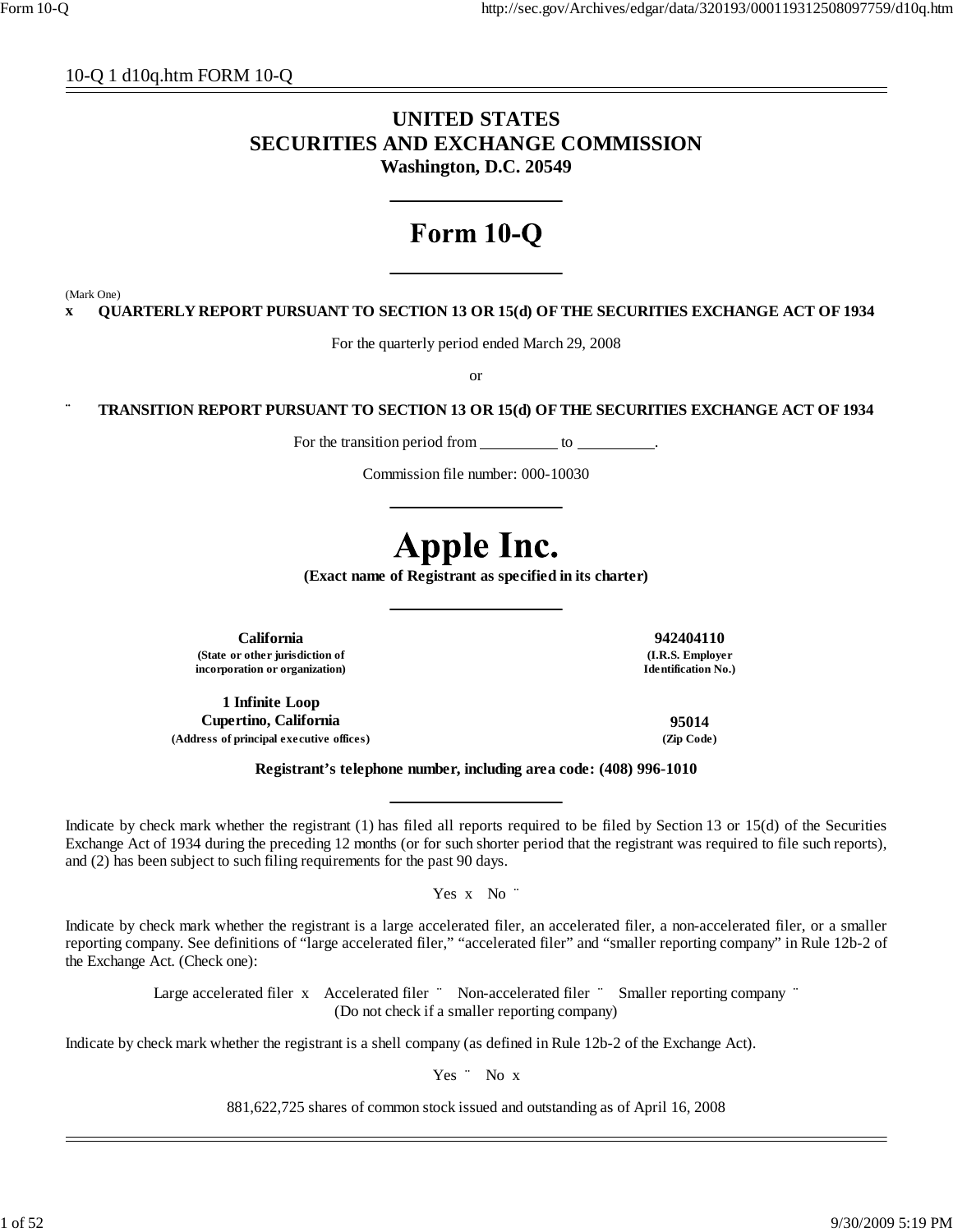Net sales and Mac unit sales by operating segment and net sales and unit sales by product follow (net sales in millions, except per unit amounts, and unit sales in thousands):

|                                               |                   | <b>Three Months Ended</b> |           |                   | <b>Six Months Ended</b> |           |
|-----------------------------------------------|-------------------|---------------------------|-----------|-------------------|-------------------------|-----------|
|                                               | March 29,<br>2008 | March 31,<br>2007         | Change    | March 29,<br>2008 | March 31,<br>2007       | Change    |
| <b>Net Sales by Operating Segment (a):</b>    |                   |                           |           |                   |                         |           |
| Americas net sales                            | \$<br>3,268       | $\mathcal{S}$<br>2,467    | 32%       | \$ 7,566          | \$5,988                 | 26%       |
| Europe net sales                              | 1,780             | 1,249                     | 43%       | 4,251             | 2,961                   | 44%       |
| Japan net sales                               | 424               | 284                       | 49%       | 824               | 569                     | 45%       |
| Retail net sales                              | 1,451             | 834                       | 74%       | 3,152             | 1,949                   | 62%       |
| Other Segments net sales (b)                  | 589               | 430                       | 37%       | 1,327             | 912                     | 46%       |
| Total net sales                               | 7,512<br>\$       | \$5,264                   | 43%       | \$17,120          | \$12,379                | 38%       |
| <b>Unit Sales by Operating Segment:</b>       |                   |                           |           |                   |                         |           |
| Americas Macintosh unit sales                 | 884               | 605                       | 46%       | 1,725             | 1,230                   | 40%       |
| Europe Macintosh unit sales                   | 627               | 433                       | 45%       | 1,332             | 924                     | 44%       |
| Japan Macintosh unit sales                    | 118               | 79                        | 49%       | 209               | 149                     | 40%       |
| Retail Macintosh unit sales                   | 458               | 275                       | 67%       | 962               | 583                     | 65%       |
| Other Segments Macintosh unit sales (b)       | 202               | 125                       | 62%       | 380               | 237                     | 60%       |
| <b>Total Macintosh unit sales</b>             | 2,289             | 1,517                     | 51%       | 4,608             | 3,123                   | 48%       |
| <b>Net Sales by Product:</b>                  |                   |                           |           |                   |                         |           |
| Desktops (c)                                  | 1,352<br>\$       | $\mathcal{S}$<br>914      | 48%       | \$2,867           | \$1,869                 | 53%       |
| Portables (d)                                 | 2,142             | 1,354                     | 58%       | 4,179             | 2,809                   | 49%       |
| Total Macintosh net sales                     | 3,494             | 2,268                     | 54%       | 7,046             | 4,678                   | 51%       |
| iPod                                          | 1,818             | 1,689                     | $8\%$     | 5,815             | 5,116                   | 14%       |
| Other music related products and services (e) | 881               | 653                       | 35%       | 1,689             | 1,287                   | 31%       |
| iPhone and related products and services (f)  | 378               |                           | <b>NM</b> | 619               |                         | <b>NM</b> |
| Peripherals and other hardware (g)            | 412               | 309                       | 33%       | 794               | 606                     | 31%       |
| Software, service, and other sales (h)        | 529               | 345                       | 53%       | 1,157             | 692                     | 67%       |
| Total net sales                               | 7,512<br>\$       | \$<br>5,264               | 43%       | \$17,120          | \$12,379                | 38%       |
| <b>Unit Sales by Product:</b>                 |                   |                           |           |                   |                         |           |
| Desktops (c)                                  | 856               | 626                       | 37%       | 1,833             | 1,263                   | 45%       |
| Portables (d)                                 | 1,433             | 891                       | 61%       | 2,775             | 1,860                   | 49%       |
| Total Macintosh unit sales                    | 2,289             | 1,517                     | 51%       | 4,608             | 3,123                   | 48%       |
| Net sales per Macintosh unit sold (i)         | \$<br>1,526       | \$1,495                   | 2%        | \$1,529           | \$1,498                 | 2%        |
| iPod unit sales                               | 10,644            | 10,549                    | 1%        | 32,765            | 31,615                  | 4%        |
| Net sales per iPod unit sold (j)              | \$<br>171         | \$<br>160                 | 7%        | \$<br>177         | \$<br>162               | 9%        |
| iPhone unit sales                             | 1,703             |                           | NM        | 4,018             |                         | <b>NM</b> |

(a) During the third quarter of 2007, the Company revised the way it measures the Retail Segment's operating results to a manner that is generally consistent with the Company's other operating segments. Prior period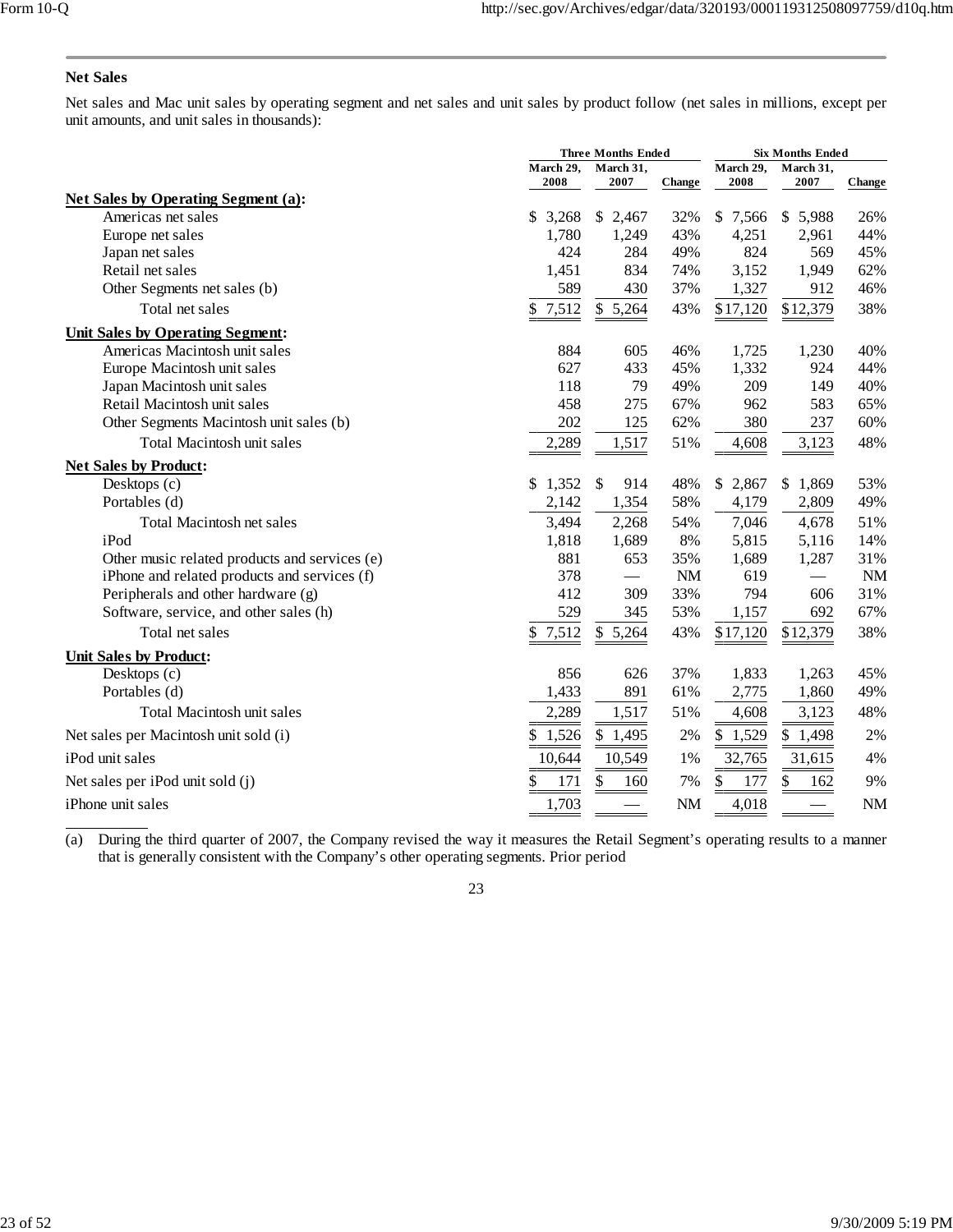10-Q 1 d10q.htm FORM 10-Q

### **UNITED STATES SECURITIES AND EXCHANGE COMMISSION Washington, D.C. 20549**

### Form 10-Q

(Mark One)

**x QUARTERLY REPORT PURSUANT TO SECTION 13 OR 15(d) OF THE SECURITIES EXCHANGE ACT OF 1934**

For the quarterly period ended June 28, 2008

or

**¨ TRANSITION REPORT PURSUANT TO SECTION 13 OR 15(d) OF THE SECURITIES EXCHANGE ACT OF 1934**

For the transition period from \_\_\_\_\_\_ to \_\_\_\_\_

Commission file number: 000-10030

# **Apple Inc.**

**(Exact name of Registrant as specified in its charter)**

**California 94-2404110 (State or other jurisdiction of incorporation or organization)**

**1 Infinite Loop Cupertino, California 95014 (Address of principal executive offices) (Zip Code)**

**(I.R.S. Employer Identification No.)**

**Registrant's telephone number, including area code: (408) 996-1010**

Indicate by check mark whether the registrant (1) has filed all reports required to be filed by Section 13 or 15(d) of the Securities Exchange Act of 1934 during the preceding 12 months (or for such shorter period that the registrant was required to file such reports), and (2) has been subject to such filing requirements for the past 90 days.

Yes x No "

Indicate by check mark whether the registrant is a large accelerated filer, an accelerated filer, a non-accelerated filer, or a smaller reporting company. See the definitions of "large accelerated filer," "accelerated filer" and "smaller reporting company" in Rule 12b-2 of the Exchange Act.

Large accelerated filer x  $\triangle$  Accelerated filer Non-accelerated filer  $\Gamma$  (Do not check if a smaller reporting company) Smaller reporting company  $\Gamma$ 

Indicate by check mark whether the registrant is a shell company (as defined in Rule 12b-2 of the Exchange Act).

Yes " No x

885,875,706 shares of common stock issued and outstanding as of July 11, 2008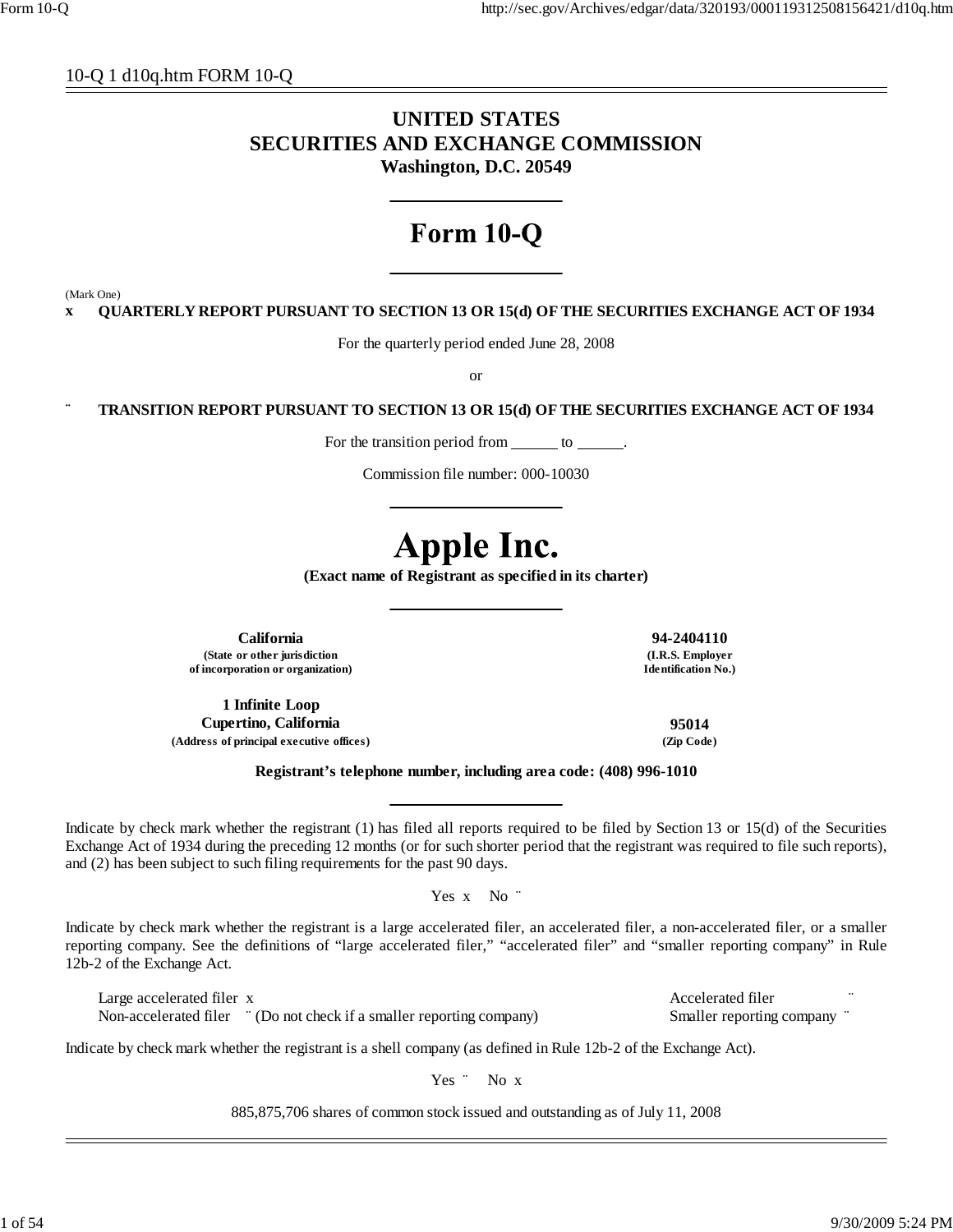The following table summarizes net sales and Mac unit sales by operating segment and net sales and unit sales by product during the three and nine-month periods ended June 28, 2008 and June 30, 2007 (net sales in millions, except per unit amounts, and unit sales in thousands):

|                                               |                         | <b>Three Months Ended</b> | <b>Nine Months Ended</b> |                         |                  |           |  |
|-----------------------------------------------|-------------------------|---------------------------|--------------------------|-------------------------|------------------|-----------|--|
|                                               | <b>June 28,</b><br>2008 | June 30,<br>2007          | Change                   | <b>June 28,</b><br>2008 | June 30,<br>2007 | Change    |  |
| <b>Net Sales by Operating Segment:</b>        |                         |                           |                          |                         |                  |           |  |
| Americas net sales                            | \$3,435                 | \$2,680                   | 28%                      | \$11,001                | \$8,668          | 27%       |  |
| Europe net sales                              | 1,648                   | 1,160                     | 42%                      | 5,899                   | 4,121            | 43%       |  |
| Japan net sales                               | 365                     | 258                       | 41%                      | 1,189                   | 827              | 44%       |  |
| Retail net sales                              | 1,445                   | 915                       | 58%                      | 4,597                   | 2,864            | 61%       |  |
| Other Segments net sales (a)                  | 571                     | 397                       | 44%                      | 1,898                   | 1,309            | 45%       |  |
| Total net sales                               | \$7,464                 | \$5,410                   | 38%                      | \$24,584                | \$17,789         | 38%       |  |
| <b>Unit Sales by Operating Segment:</b>       |                         |                           |                          |                         |                  |           |  |
| Americas Macintosh unit sales                 | 1,134                   | 824                       | 38%                      | 2,859                   | 2,054            | 39%       |  |
| Europe Macintosh unit sales                   | 576                     | 393                       | 47%                      | 1,908                   | 1,317            | 45%       |  |
| Japan Macintosh unit sales                    | 102                     | 81                        | 26%                      | 311                     | 230              | 35%       |  |
| Retail Macintosh unit sales                   | 476                     | 330                       | 44%                      | 1,438                   | 913              | 58%       |  |
| Other Segments Macintosh unit sales (a)       | 208                     | 136                       | 53%                      | 588                     | 373              | 58%       |  |
| <b>Total Macintosh unit sales</b>             | 2,496                   | 1,764                     | 41%                      | 7,104                   | 4,887            | 45%       |  |
| <b>Net Sales by Product:</b>                  |                         |                           |                          |                         |                  |           |  |
| Desktops (b)                                  | \$1,373                 | \$<br>956                 | 44%                      | \$4,240                 | \$2,825          | 50%       |  |
| Portables (c)                                 | 2,237                   | 1,577                     | 42%                      | 6,416                   | 4,386            | 46%       |  |
| Total Macintosh net sales                     | 3,610                   | 2,533                     | 43%                      | 10,656                  | 7,211            | 48%       |  |
| iPod                                          | 1,678                   | 1,570                     | 7%                       | 7,493                   | 6,686            | 12%       |  |
| Other music related products and services (d) | 819                     | 608                       | 35%                      | 2,508                   | 1,895            | 32%       |  |
| iPhone and related products and services (e)  | 419                     | 5                         | <b>NM</b>                | 1,038                   | 5                | <b>NM</b> |  |
| Peripherals and other hardware (f)            | 437                     | 308                       | 42%                      | 1,231                   | 914              | 35%       |  |
| Software, service, and other sales (g)        | 501                     | 386                       | 30%                      | 1,658                   | 1,078            | 54%       |  |
| Total net sales                               | \$7,464                 | \$5,410                   | 38%                      | \$24,584                | \$17,789         | 38%       |  |
| <b>Unit Sales by Product:</b>                 |                         |                           |                          |                         |                  |           |  |
| Desktops (b)                                  | 943                     | 634                       | 49%                      | 2,776                   | 1,897            | 46%       |  |
| Portables (c)                                 | 1,553                   | 1,130                     | 37%                      | 4,328                   | 2,990            | 45%       |  |
| Total Macintosh unit sales                    | 2,496                   | 1,764                     | 41%                      | 7,104                   | 4,887            | 45%       |  |
| Net sales per Macintosh unit sold (h)         | 1,446<br>\$             | \$1,436                   | 1%                       | \$1,500                 | \$1,476          | 2%        |  |
| iPod unit sales                               | 11,011                  | 9,815                     | 12%                      | 43,776                  | 41,430           | 6%        |  |
| Net sales per iPod unit sold (i)              | \$<br>152               | \$<br>160                 | $-5%$                    | 171<br>S                | \$<br>161        | 6%        |  |
| iPhone unit sales                             | 717                     | 270                       | 166%                     | 4,735                   | 270              | <b>NM</b> |  |

(a) Other Segments include Asia Pacific and FileMaker.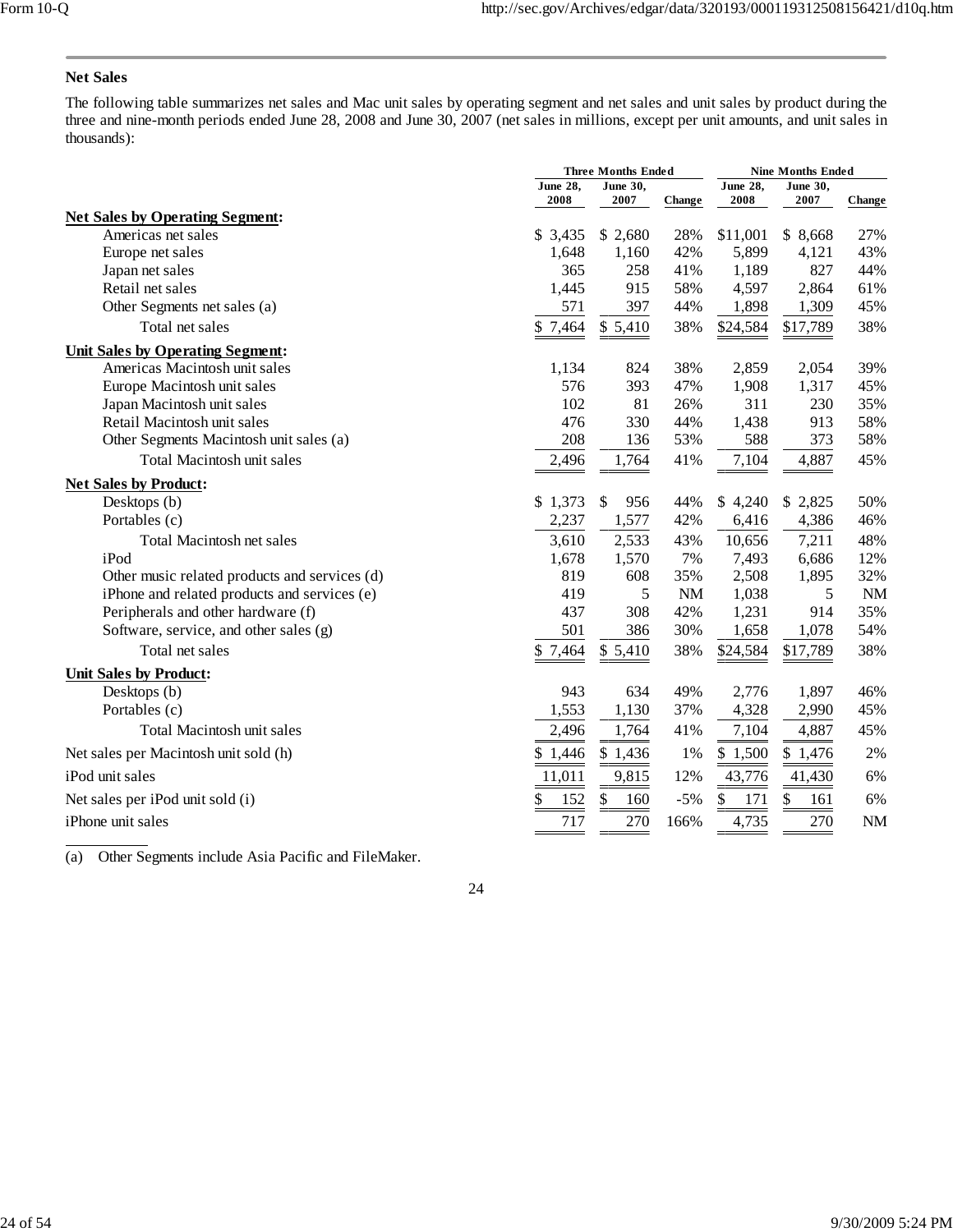### 10-K 1 d10k.htm FORM 10-K

### **Table of Contents**

í l

# **UNITED STATES SECURITIES AND EXCHANGE COMMISSION**

**Washington, D.C. 20549** 

### **Form 10-K**

### **(MarkOne)**

### ⌧ **ANNUAL REPORT PURSUANT TO SECTION 13 OR 15(d) OF THE SECURITIES EXCHANGE ACT OF 1934**

**For the fiscal year ended September 27, 2008** 

**or** 

 **TRANSITION REPORT PURSUANT TO SECTION 13 OR 15(d) OF THE SECURITIES EXCHANGE ACT OF 1934** 

For the transition period from \_\_\_\_\_\_\_\_\_\_\_ to \_

**Commission file number: 000-10030** 

### **APPLE INC.**

(Exact name of registrant as specified in its charter)

**California 94-2404110**

(State or other jurisdiction of incorporation or organization)

> **1 Infinite Loop Cupertino, California 95014**

(I.R.S. Employer Identification No.)

(Address of principal executive offices) (Zip Code)

Registrant's telephone number, including area code: **(408) 996-1010** 

Securities registered pursuant to Section 12(b) of the Act:

Common Stock, no par value The NASDAQ Global Select Market (Title of class) (Name of exchange on which registered)

Securities registered pursuant to Section 12(g) of the Act: None

Indicate by check mark if the registrant is a well-known seasoned issuer, as defined in Rule 405 of the Securities Act. Yes  $\boxtimes$ No  $\square$ 

Indicate by check mark if the registrant is not required to file reports pursuant to Section 13 or Section 15(d) of the Act. Yes  $\Box$ No  $\boxtimes$ 

Indicate by check mark whether the registrant (1) has filed all reports required to be filed by Section 13 or 15(d) of the Securities Exchange Act of 1934 during the preceding 12 months (or for such shorter period that the registrant was required to file such reports), and (2) has been subject to such filing requirements for the past 90 days. Yes  $\boxtimes$  No  $\Box$ 

Indicate by check mark if disclosure of delinquent filers pursuant to Item 405 of Regulation S-K (section 229.405 of this chapter) is not contained herein, and will not be contained, to the best of the registrant's knowledge, in definitive proxy or information statements incorporated by reference in Part III of this Form 10-K or any amendment to this Form 10-K.  $\boxtimes$ 

Indicate by check mark whether the registrant is a large accelerated filer, an accelerated filer, a non-accelerated filer, or a smaller reporting company. See the definitions of "large accelerated filer," "accelerated filer" and "smaller reporting company" in Rule 12b-2 of the Exchange Act.

Large accelerated filer  $\boxtimes$ 

http://sec.gov/Archives/edgar/data/320193/000119312508224958/d10k.htm 9/17/2009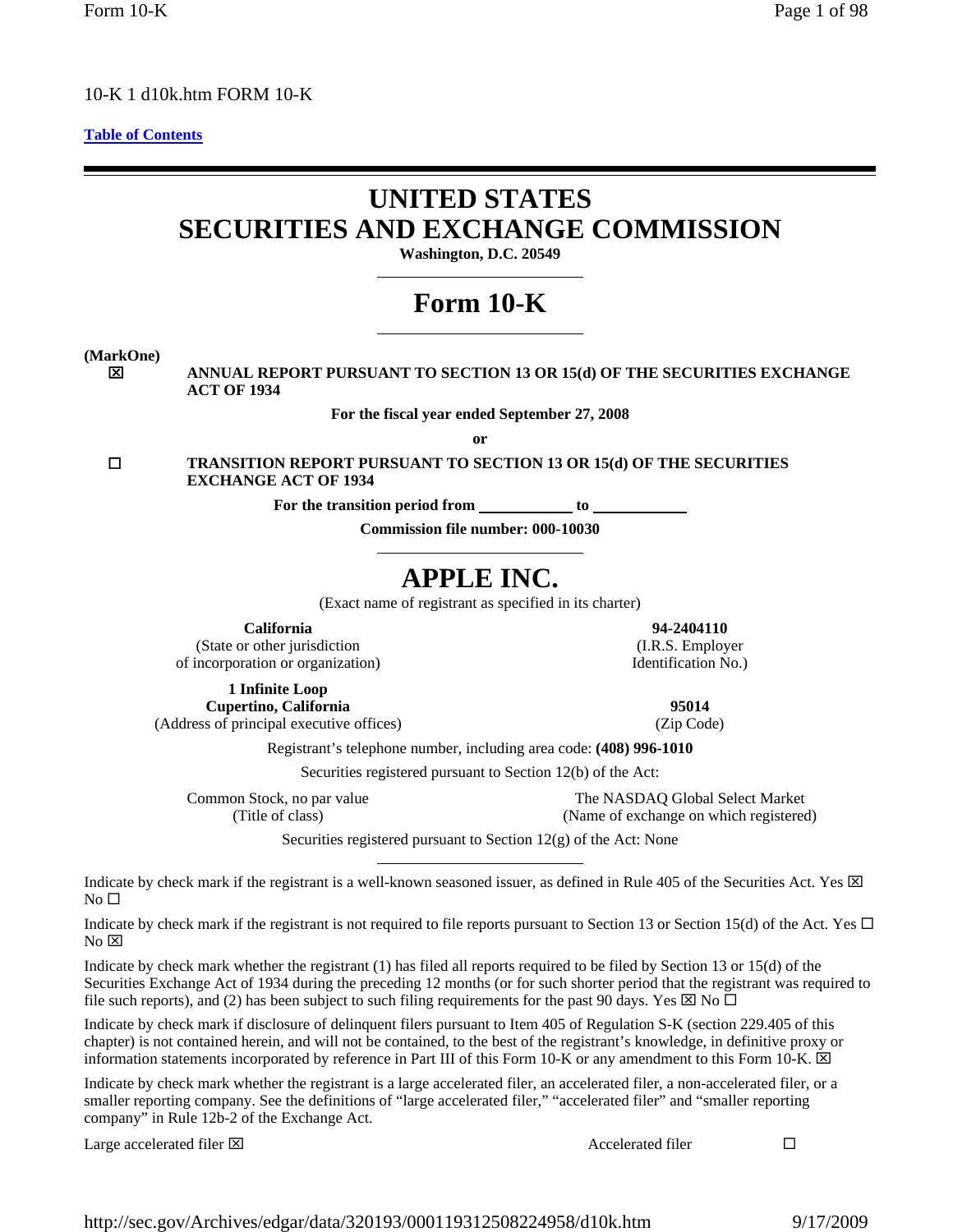#### **Table of Contents**

various legal proceedings and claims that arise in the ordinary course of business. In accordance with SFAS No. 5, *Accounting for Contingencies*, the Company records a contingent liability when it is probable that a loss has been incurred and the amount is reasonably estimable. There is significant judgment required in both the probability determination and as to whether an exposure can be reasonably estimated. In management's opinion, the Company does not have a potential liability related to any current legal proceedings and claims that would individually or in the aggregate have a material adverse effect on its financial condition or operating results. However, the outcomes of legal proceedings and claims brought against the Company are subject to significant uncertainty. Should the Company fail to prevail in any of these legal matters or should several of these legal matters be resolved against the Company in the same reporting period, the operating results of a particular reporting period could be materially adversely affected.

#### **Net Sales**

Fiscal years 2008 and 2007 spanned 52 weeks while fiscal year 2006 spanned 53 weeks. An additional week is included in the first fiscal quarter approximately every six years to realign fiscal quarters with calendar quarters.

The following table summarizes net sales and Mac unit sales by operating segment and net sales and unit sales by product during the three fiscal years ended September 27, 2008 (in millions, except unit sales in thousands and per unit amounts):

|                                               | 2008        | Change    | 2007        | Change    | 2006        |
|-----------------------------------------------|-------------|-----------|-------------|-----------|-------------|
| <b>Net Sales by Operating Segment:</b>        |             |           |             |           |             |
| Americas net sales                            | \$14,573    | 26%       | \$11,596    | 23%       | 9,415<br>\$ |
| Europe net sales                              | 7,622       | 40%       | 5,460       | 33%       | 4,096       |
| Japan net sales                               | 1,509       | 39%       | 1,082       | (11)%     | 1,211       |
| Retail net sales                              | 6,315       | 53%       | 4,115       | 27%       | 3,246       |
| Other Segments net sales (a)                  | 2,460       | 40%       | 1,753       | 30%       | 1,347       |
| Total net sales                               | \$ 32,479   | 35%       | \$ 24,006   | 24%       | \$19,315    |
| <b>Unit Sales by Operating Segment:</b>       |             |           |             |           |             |
| Americas Mac unit sales                       | 3,980       | 32%       | 3,019       | 24%       | 2,432       |
| Europe Mac unit sales                         | 2,519       | 39%       | 1,816       | 35%       | 1,346       |
| Japan Mac unit sales                          | 389         | 29%       | 302         | (1)%      | 304         |
| Retail Mac unit sales                         | 2,034       | 47%       | 1,386       | 56%       | 886         |
| Other Segments Mac unit sales (a)             | 793         | 50%       | 528         | 58%       | 335         |
| Total Mac unit sales                          | 9,715       | 38%       | 7,051       | 33%       | 5,303       |
| <b>Net Sales by Product:</b>                  |             |           |             |           |             |
| Desktops (b)                                  | \$<br>5,603 | 39%       | \$<br>4,020 | 21%       | 3,319<br>S  |
| Portables (c)                                 | 8,673       | 38%       | 6,294       | 55%       | 4,056       |
| Total Mac net sales                           | 14,276      | 38%       | 10,314      | 40%       | 7,375       |
| iPod                                          | 9,153       | 10%       | 8,305       | 8%        | 7,676       |
| Other music related products and services (d) | 3,340       | 34%       | 2,496       | 32%       | 1,885       |
| iPhone and related products and services (e)  | 1,844       | <b>NM</b> | 123         | NM        |             |
| Peripherals and other hardware (f)            | 1,659       | 32%       | 1,260       | 15%       | 1,100       |
| Software, service, and other sales (g)        | 2,207       | 46%       | 1,508       | 18%       | 1,279       |
| Total net sales                               | \$ 32,479   | 35%       | \$ 24,006   | 24%       | \$19,315    |
| <b>Unit Sales by Product:</b>                 |             |           |             |           |             |
| Desktops (b)                                  | 3.712       | 37%       | 2.714       | 12%       | 2,434       |
| Portables (c)                                 | 6,003       | 38%       | 4,337       | 51%       | 2,869       |
| Total Mac unit sales                          | 9,715       | 38%       | 7,051       | 33%       | 5,303       |
| Net sales per Mac unit sold (h)               | 1,469       | $-$ %     | 1,463       | 5%        | 1,391       |
| iPod unit sales                               | 54,828      | 6%        | 51,630      | 31%       | 39,409      |
| Net sales per iPod unit sold (i)              | 167         | 4%        | 161         | (17)%     | 195         |
| iPhone unit sales                             | 11,627      | <b>NM</b> | 1,389       | <b>NM</b> |             |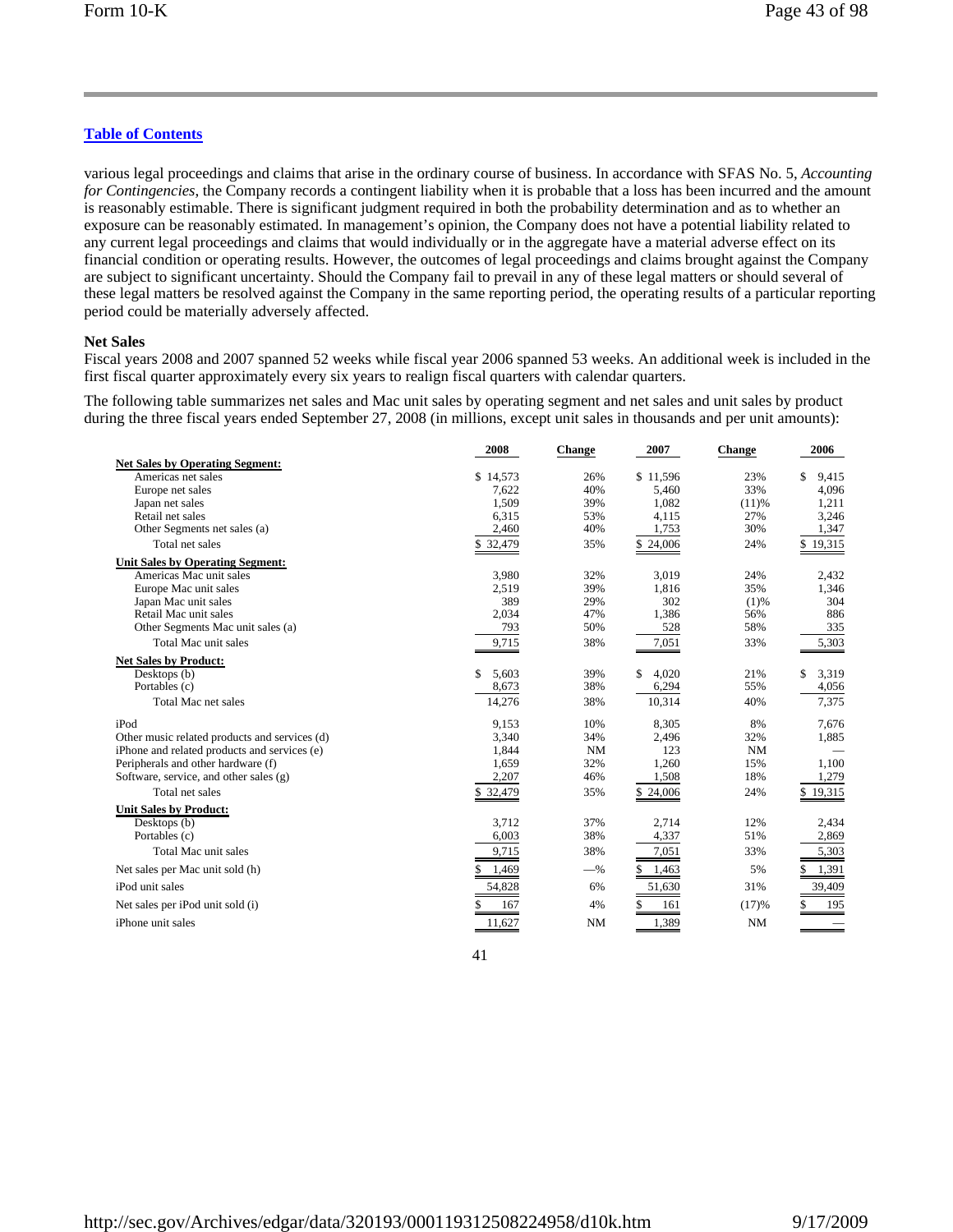### 10-Q 1 d10q.htm FORM 10-Q

### **UNITED STATES SECURITIES AND EXCHANGE COMMISSION Washington, D.C. 20549**

### Form 10-Q

(Mark One)

**x QUARTERLY REPORT PURSUANT TO SECTION 13 OR 15(d) OF THE SECURITIES EXCHANGE ACT OF 1934**

For the quarterly period ended December 27, 2008

or

**¨ TRANSITION REPORT PURSUANT TO SECTION 13 OR 15(d) OF THE SECURITIES EXCHANGE ACT OF 1934**

For the transition period from \_\_\_\_\_\_ to \_\_\_\_\_

Commission file number: 000-10030

# **Apple Inc.**

**(Exact name of Registrant as specified in its charter)**

**(State or other jurisdiction of incorporation or organization)**

**1 Infinite Loop Cupertino, California 95014 (Address of principal executive offices) (Zip Code)**

**California 94-2404110 (I.R.S. Employer Identification No.)**

**Registrant's telephone number, including area code: (408) 996-1010**

Indicate by check mark whether the registrant (1) has filed all reports required to be filed by Section 13 or 15(d) of the Securities Exchange Act of 1934 during the preceding 12 months (or for such shorter period that the registrant was required to file such reports), and (2) has been subject to such filing requirements for the past 90 days.

Yes x No "

Indicate by check mark whether the registrant is a large accelerated filer, an accelerated filer, a non-accelerated filer, or a smaller reporting company. See the definitions of "large accelerated filer," "accelerated filer" and "smaller reporting company" in Rule 12b-2 of the Exchange Act.

Large accelerated filer x  $\triangle$  Accelerated filer Non-accelerated filer  $\therefore$  (Do not check if a smaller reporting company) Smaller reporting company  $\therefore$ 

Indicate by check mark whether the registrant is a shell company (as defined in Rule 12b-2 of the Exchange Act).

Yes  $\degree$  No x

890,553,729 shares of common stock issued and outstanding as of January 12, 2009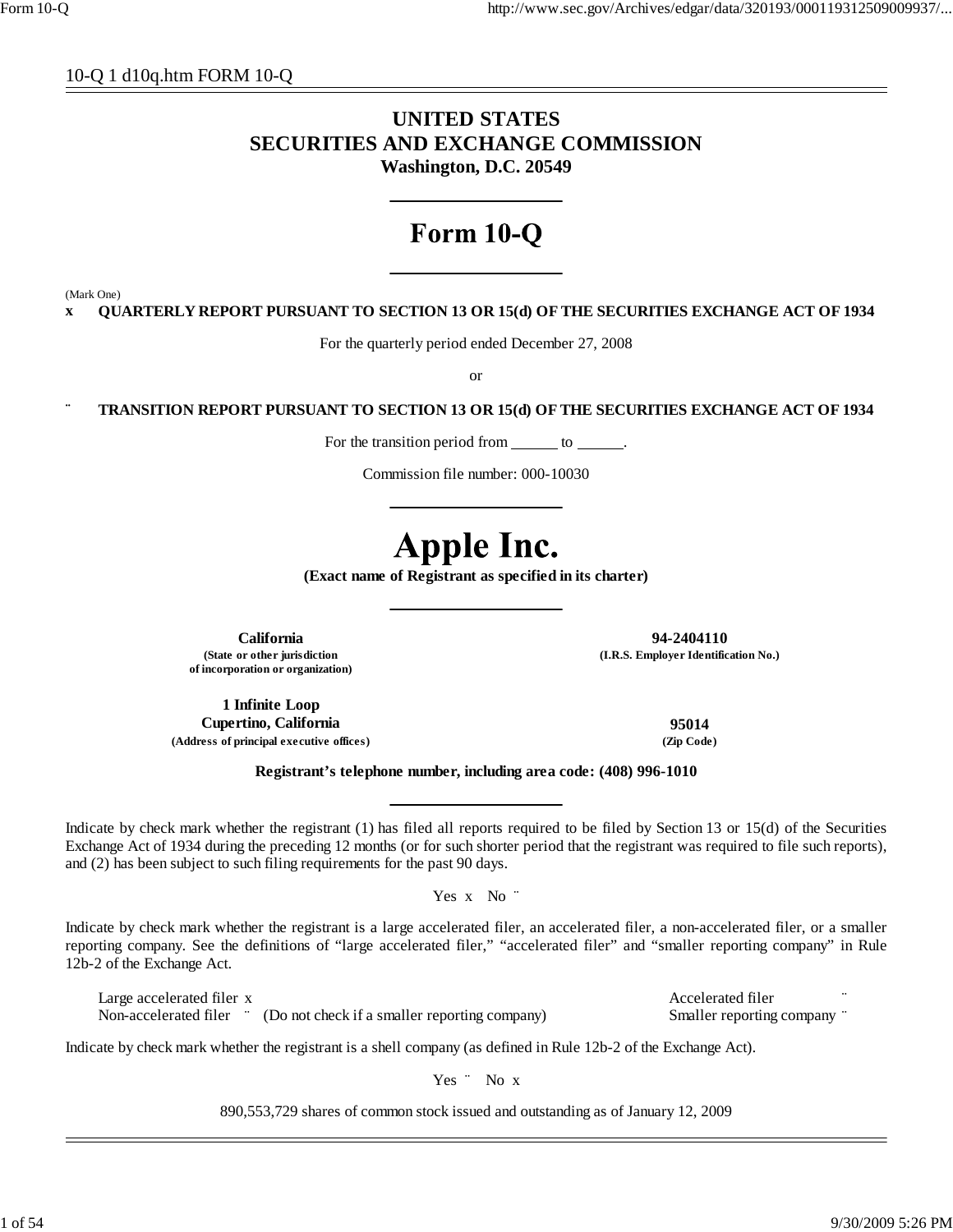The following table summarizes net sales and Mac unit sales by operating segment and net sales and unit sales by product during the three months ended December 27, 2008 and December 29, 2007 (in millions, except unit sales in thousands and per unit amounts):

|                                               |                      | <b>Three Months Ended</b> |          |  |
|-----------------------------------------------|----------------------|---------------------------|----------|--|
|                                               | December 27,<br>2008 | December 29,<br>2007      | Change   |  |
| <b>Net Sales by Operating Segment:</b>        |                      |                           |          |  |
| Americas net sales                            | \$<br>4,501          | \$<br>4,298               | 5%       |  |
| Europe net sales                              | 2,771                | 2,471                     | 12%      |  |
| Japan net sales                               | 481                  | 400                       | 20%      |  |
| Retail net sales                              | 1,740                | 1,701                     | 2%       |  |
| Other Segments net sales (a)                  | 674                  | 738                       | (9)%     |  |
| Total net sales                               | \$<br>10,167         | \$<br>9,608               | 6%       |  |
| <b>Unit Sales by Operating Segment:</b>       |                      |                           |          |  |
| Americas Macintosh unit sales                 | 912                  | 841                       | 8%       |  |
| Europe Macintosh unit sales                   | 795                  | 705                       | 13%      |  |
| Japan Macintosh unit sales                    | 99                   | 91                        | 9%       |  |
| Retail Macintosh unit sales                   | 515                  | 504                       | 2%       |  |
| Other Segments Macintosh unit sales (a)       | 203                  | 178                       | 14%      |  |
| <b>Total Macintosh unit sales</b>             | 2,524                | 2,319                     | 9%       |  |
| <b>Net Sales by Product:</b>                  |                      |                           |          |  |
| Desktops (b)                                  | \$<br>1,043          | \$<br>1,515               | (31)%    |  |
| Portables (c)                                 | 2,511                | 2,037                     | 23%      |  |
| <b>Total Macintosh net sales</b>              | 3,554                | 3,552                     | $-$ %    |  |
| iPod                                          | 3,371                | 3,997                     | $(16)$ % |  |
| Other music related products and services (d) | 1,011                | 808                       | 25%      |  |
| iPhone and related products and services (e)  | 1,247                | 241                       | 417%     |  |
| Peripherals and other hardware (f)            | 378                  | 382                       | (1)%     |  |
| Software, service, and other sales (g)        | 606                  | 628                       | (4)%     |  |
| Total net sales                               | \$<br>10,167         | \$<br>9,608               | 6%       |  |
| <b>Unit Sales by Product:</b>                 |                      |                           |          |  |
| Desktops (b)                                  | 728                  | 977                       | (25)%    |  |
| Portables (c)                                 | 1,796                | 1,342                     | 34%      |  |
| Total Macintosh unit sales                    | 2,524                | 2,319                     | 9%       |  |
| Net sales per Macintosh unit sold (h)         | \$<br>1,408          | \$<br>1,532               | (8)%     |  |
| iPod unit sales                               | 22,727               | 22,121                    | 3%       |  |
| Net sales per iPod unit sold (i)              | \$<br>148            | \$<br>181                 | (18)%    |  |
| iPhone unit sales                             | 4,363                | 2,315                     | 88%      |  |

(a) Other Segments include Asia Pacific and FileMaker.

(b) Includes iMac, Mac mini, Mac Pro, and Xserve product lines.

(c) Includes MacBook, MacBook Air, and MacBook Pro product lines.

(d) Consists of iTunes Store sales, iPod services, and Apple-branded and third-party iPod accessories.

(e) Derived from handset sales, carrier agreements, and Apple-branded and third-party iPhone accessories.

(f) Includes sales of Apple-branded and third-party displays, wireless connectivity and networking solutions, and other hardware accessories.

(g) Includes sales of Apple-branded operating system, application software, third-party software, AppleCare, and Internet services.

(h) Derived by dividing total Mac net sales by total Mac unit sales.

(i) Derived by dividing total iPod net sales by total iPod unit sales.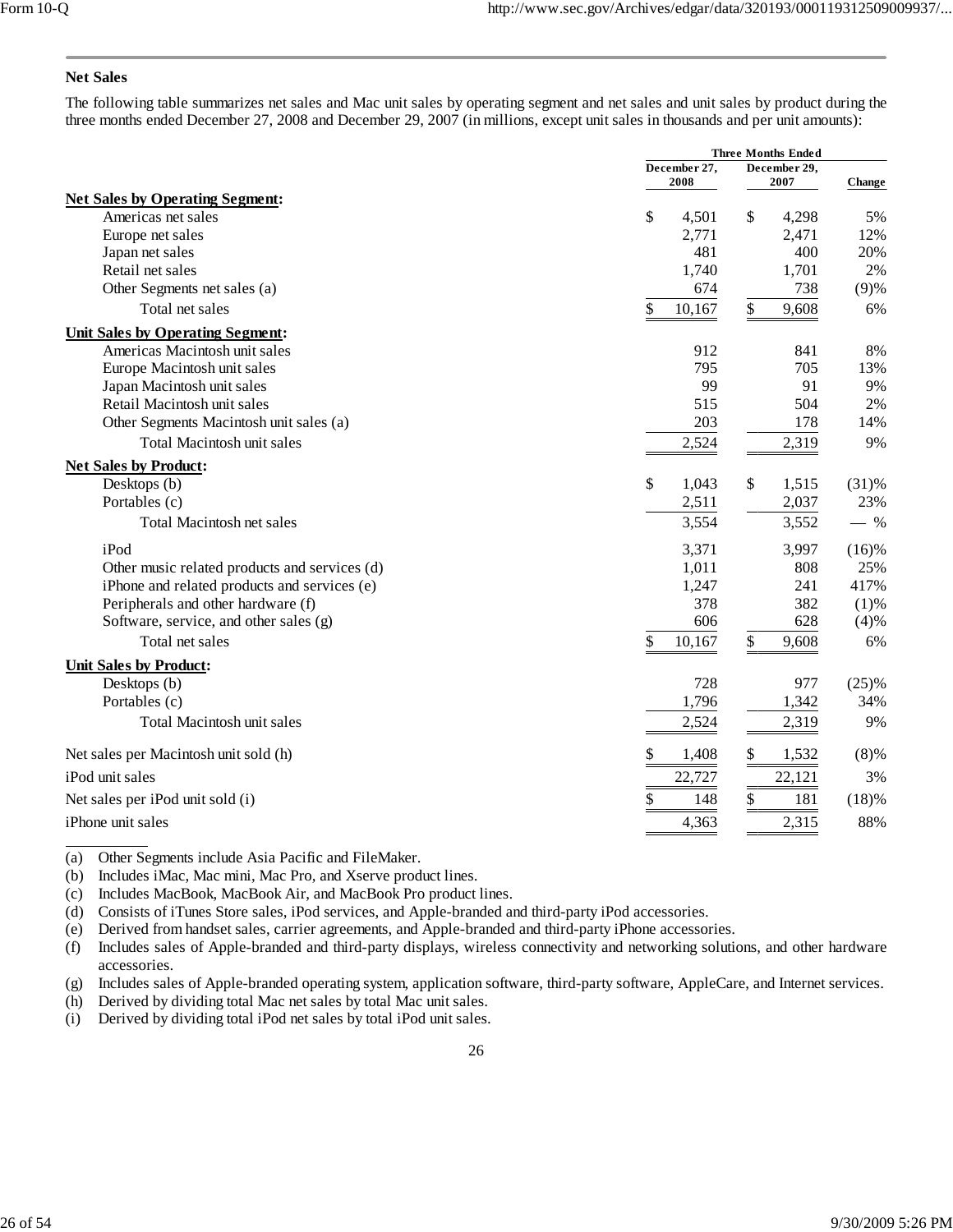### **UNITED STATES SECURITIES AND EXCHANGE COMMISSION Washington, D.C. 20549**

### **Form 10-Q**

L

 $\overline{a}$ 

(Mark One)

 $\overline{a}$ 

 $\overline{a}$ 

### **QUARTERLY REPORT PURSUANT TO SECTION 13 OR 15(d) OF THE SECURITIES EXCHANGE ACT OF 1934**

For the quarterly period ended March 28, 2009

or

### **TRANSITION REPORT PURSUANT TO SECTION 13 OR 15(d) OF THE SECURITIES EXCHANGE ACT OF 1934**

For the transition period from \_\_\_\_\_\_ to \_\_\_\_\_\_

Commission file number: 000-10030 l

# **Apple Inc.**

**(Exact name of Registrant as specified in its charter)**   $\overline{a}$ 

**(State or other jurisdiction of incorporation or organization)** 

**1 Infinite Loop Cupertino, California** 95014 **95014 Properting the Second Properties** 95014 **Properties** 95014 (Address of principal executive offices)

**California 94-2404110 (I.R.S. Employer Identification No.)** 

### **Registrant's telephone number, including area code: (408) 996-1010**   $\overline{a}$

Indicate by check mark whether the registrant (1) has filed all reports required to be filed by Section 13 or 15(d) of the Securities Exchange Act of 1934 during the preceding 12 months (or for such shorter period that the registrant was required to file such reports), and (2) has been subject to such filing requirements for the past 90 days.

Yes  $\boxtimes$  No  $\Box$ 

Indicate by check mark whether the registrant has submitted electronically and posted on its corporate Web site, if any, every Interactive Data File required to be submitted and posted pursuant to Rule 405 of Regulation S-T (§232.405 of this chapter) during the preceding 12 months (or for such shorter period that the registrant was required to submit and post such files).

Yes  $\square$  No  $\square$ 

Indicate by check mark whether the registrant is a large accelerated filer, an accelerated filer, a non-accelerated filer, or a smaller reporting company. See the definitions of "large accelerated filer," "accelerated filer" and "smaller reporting company" in Rule 12b-2 of the Exchange Act.

Large accelerated filer  $\Box$ Non-accelerated filer  $\Box$  (Do not check if a smaller reporting company) Smaller reporting company  $\Box$ 

Indicate by check mark whether the registrant is a shell company (as defined in Rule 12b-2 of the Exchange Act).

Yes  $\square$  No  $\square$ 

892,109,834 shares of common stock issued and outstanding as of April 13, 2009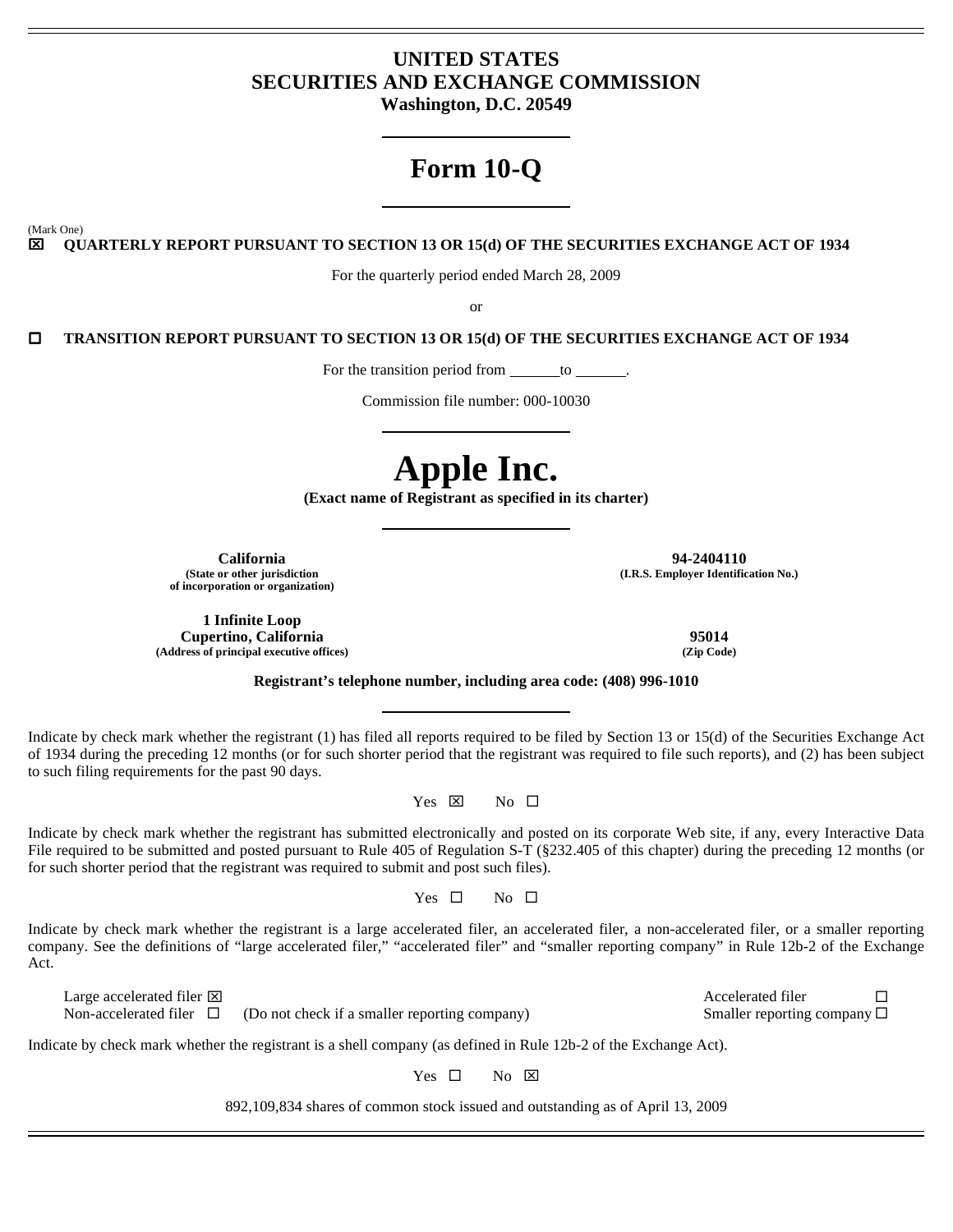L

The following table summarizes net sales and Mac unit sales by operating segment and net sales and unit sales by product during the three- and six-month periods ended March 28, 2009 and March 29, 2008 (in millions, except unit sales in thousands and per unit amounts):

|                                               |           | <b>Three Months Ended</b> |               |           | <b>Six Months Ended</b> |          |  |  |
|-----------------------------------------------|-----------|---------------------------|---------------|-----------|-------------------------|----------|--|--|
|                                               | March 28, | March 29,                 |               | March 28, | March 29,               |          |  |  |
|                                               | 2009      | 2008                      | <b>Change</b> | 2009      | 2008                    | Change   |  |  |
| <b>Net Sales by Operating Segment:</b>        |           |                           |               |           |                         |          |  |  |
| Americas net sales                            | \$3,517   | \$3,268                   | 8%            | \$8,018   | \$ 7,566                | 6%       |  |  |
| Europe net sales                              | 2,097     | 1,780                     | 18%           | 4,868     | 4,251                   | 15%      |  |  |
| Japan net sales                               | 500       | 424                       | 18%           | 981       | 824                     | 19%      |  |  |
| Retail net sales                              | 1,471     | 1,451                     | 1%            | 3,211     | 3,152                   | 2%       |  |  |
| Other Segments net sales (a)                  | 578       | 589                       | (2)%          | 1,252     | 1,327                   | (6)%     |  |  |
| Total net sales                               | \$8,163   | \$7,512                   | 9%            | \$18,330  | \$17,120                | 7%       |  |  |
| <b>Unit Sales by Operating Segment:</b>       |           |                           |               |           |                         |          |  |  |
| Americas Mac unit sales                       | 809       | 884                       | $(8)$ %       | 1,721     | 1,725                   | - %      |  |  |
| Europe Mac unit sales                         | 658       | 627                       | 5%            | 1,453     | 1,332                   | 9%       |  |  |
| Japan Mac unit sales                          | 109       | 118                       | (8)%          | 208       | 209                     | $-$ %    |  |  |
| Retail Mac unit sales                         | 438       | 458                       | (4)%          | 953       | 962                     | (1)%     |  |  |
| Other Segments Mac unit sales (a)             | 202       | 202                       | $-$ %         | 405       | 380                     | 7%       |  |  |
| Total Mac unit sales                          | 2,216     | 2,289                     | (3)%          | 4,740     | 4,608                   | 3%       |  |  |
| <b>Net Sales by Product:</b>                  |           |                           |               |           |                         |          |  |  |
| Desktops (b)                                  | \$1,050   | \$1,352                   | (22)%         | \$2,093   | \$2,867                 | (27)%    |  |  |
| Portables (c)                                 | 1,895     | 2,142                     | (12)%         | 4,406     | 4,179                   | 5%       |  |  |
| Total Mac net sales                           | 2,945     | 3,494                     | $(16)$ %      | 6,499     | 7,046                   | (8)%     |  |  |
| iPod                                          | 1,665     | 1,818                     | (8)%          | 5,036     | 5,815                   | (13)%    |  |  |
| Other music related products and services (d) | 1,049     | 881                       | 19%           | 2,060     | 1,689                   | 22%      |  |  |
| iPhone and related products and services (e)  | 1,521     | 378                       | 302%          | 2,768     | 619                     | 347%     |  |  |
| Peripherals and other hardware (f)            | 358       | 412                       | (13)%         | 736       | 794                     | (7)%     |  |  |
| Software, service, and other sales (g)        | 625       | 529                       | 18%           | 1,231     | 1,157                   | 6%       |  |  |
| Total net sales                               | \$8,163   | \$7,512                   | 9%            | \$18,330  | \$17,120                | 7%       |  |  |
| <b>Unit Sales by Product:</b>                 |           |                           |               |           |                         |          |  |  |
| Desktops (b)                                  | 818       | 856                       | (4)%          | 1,546     | 1,833                   | $(16)$ % |  |  |
| Portables (c)                                 | 1,398     | 1,433                     | (2)%          | 3,194     | 2,775                   | 15%      |  |  |
| Total Mac unit sales                          | 2,216     | 2,289                     | (3)%          | 4,740     | 4,608                   | 3%       |  |  |
| Net sales per Mac unit sold (h)               | \$1,329   | \$1,526                   | (13)%         | \$1,371   | \$1,529                 | $(10)$ % |  |  |
| iPod unit sales                               | 11,013    | 10,644                    | 3%            | 33,740    | 32,765                  | 3%       |  |  |
| Net sales per iPod unit sold (i)              | \$<br>151 | \$<br>171                 | (12)%         | \$<br>149 | $\mathbb{S}$<br>177     | $(16)$ % |  |  |
| iPhone unit sales                             | 3,793     | 1,703                     | 123%          | 8,156     | 4,018                   | 103%     |  |  |

(a) Other Segments include Asia Pacific and FileMaker.

(b) Includes iMac, Mac mini, Mac Pro, and Xserve product lines.

(c) Includes MacBook, MacBook Air, and MacBook Pro product lines.

(d) Consists of iTunes Store sales, iPod services, and Apple-branded and third-party iPod accessories.

(e) Derived from handset sales, carrier agreements, and Apple-branded and third-party iPhone accessories.

(f) Includes sales of Apple-branded and third-party displays, wireless connectivity and networking solutions, and other hardware accessories.

(g) Includes sales of Apple-branded operating system, application software, third-party software, AppleCare, and Internet services.

(h) Derived by dividing total Mac net sales by total Mac unit sales.

(i) Derived by dividing total iPod net sales by total iPod unit sales.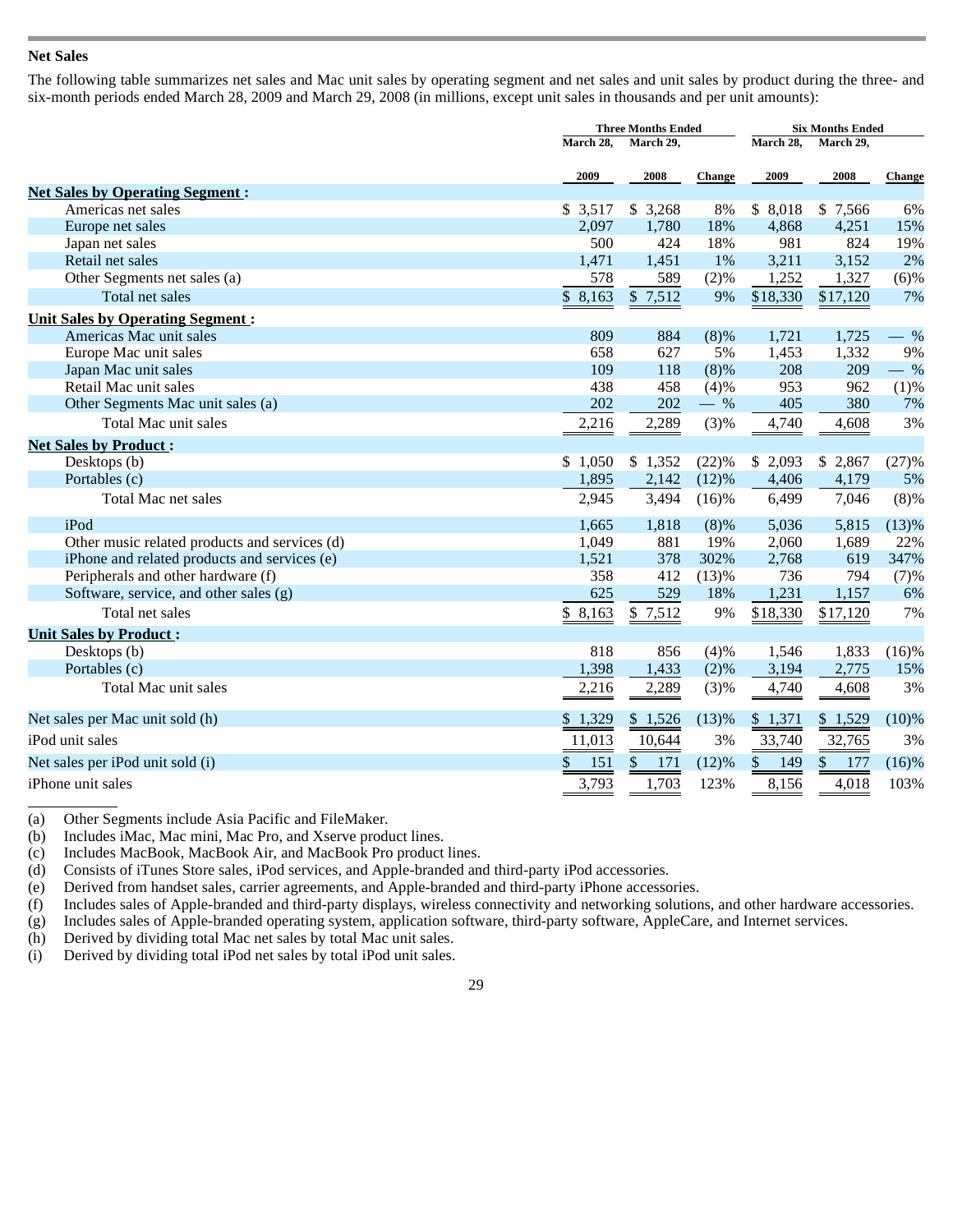### 10-Q 1 d10q.htm QUARTERLY REPORT ON FORM 10-Q

### **UNITED STATES SECURITIES AND EXCHANGE COMMISSION Washington, D.C. 20549**

### **Form 10-Q**

(Mark One)

⌧ **QUARTERLY REPORT PURSUANT TO SECTION 13 OR 15(d) OF THE SECURITIES EXCHANGE ACT OF 1934** 

For the quarterly period ended June 27, 2009

or

 **TRANSITION REPORT PURSUANT TO SECTION 13 OR 15(d) OF THE SECURITIES EXCHANGE ACT OF 1934** 

For the transition period from \_\_\_\_\_\_\_ to \_

Commission file number: 000-10030

# **Apple Inc.**

**(Exact name of Registrant as specified in its charter)** 

**California 94-2404110 (State or other jurisdiction of incorporation or organization)**

**1 Infinite Loop Cupertino, California 95014**<br> **Parameters Principal executive offices**) **Parameters Principal executive offices**  $(Address of principal executive offices)$ 

**(I.R.S. Employer Identification No.)**

**Registrant's telephone number, including area code: (408) 996-1010** 

Indicate by check mark whether the registrant (1) has filed all reports required to be filed by Section 13 or 15(d) of the Securities Exchange Act of 1934 during the preceding 12 months (or for such shorter period that the registrant was required to file such reports), and (2) has been subject to such filing requirements for the past 90 days.

Yes  $\boxtimes$  No  $\square$ 

Indicate by check mark whether the registrant has submitted electronically and posted on its corporate Web site, if any, every Interactive Data File required to be submitted and posted pursuant to Rule 405 of Regulation S-T (§232.405 of this chapter) during the preceding 12 months (or for such shorter period that the registrant was required to submit and post such files).

### Yes  $\boxtimes$  No  $\square$

Indicate by check mark whether the registrant is a large accelerated filer, an accelerated filer, a non-accelerated filer, or a smaller reporting company. See the definitions of "large accelerated filer," "accelerated filer" and "smaller reporting company" in Rule 12b-2 of the Exchange Act.

Large accelerated filer  $\boxtimes$ Non-accelerated filer  $\Box$  (Do not check if a smaller reporting company) Smaller reporting company  $\Box$ 

Indicate by check mark whether the registrant is a shell company (as defined in Rule 12b-2 of the Exchange Act).

Yes  $\square$  No  $\square$ 

895,816,758 shares of common stock issued and outstanding as of July 13, 2009

http://sec.gov/Archives/edgar/data/320193/000119312509153165/d10q.htm 9/17/2009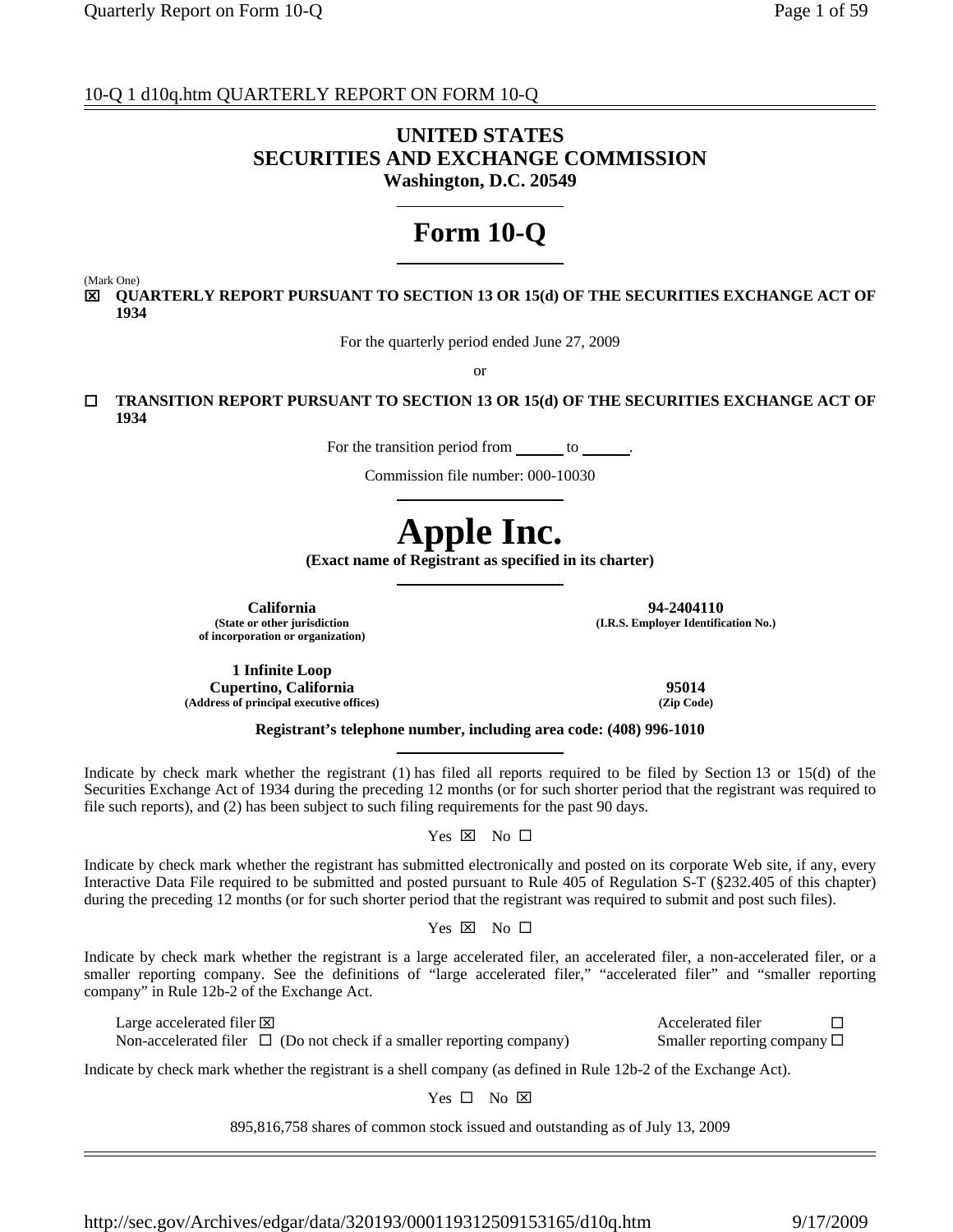The following table summarizes net sales and Mac unit sales by operating segment and net sales and unit sales by product during the three- and nine-month periods ended June 27, 2009 and June 28, 2008 (in millions, except unit sales in thousands and per unit amounts):

|                                               |                  | <b>Three Months Ended</b> |          |                  | <b>Nine Months Ended</b> |        |  |  |
|-----------------------------------------------|------------------|---------------------------|----------|------------------|--------------------------|--------|--|--|
|                                               | June 27,<br>2009 | June 28,<br>2008          | Change   | June 27,<br>2009 | June 28,<br>2008         | Change |  |  |
| <b>Net Sales by Operating Segment:</b>        |                  |                           |          |                  |                          |        |  |  |
| Americas net sales                            | \$3,827          | \$ 3,435                  | 11%      | \$11,845         | \$11,001                 | 8%     |  |  |
| Europe net sales                              | 2,006            | 1,648                     | 22%      | 6,874            | 5,899                    | 17%    |  |  |
| Japan net sales                               | 416              | 365                       | 14%      | 1,397            | 1,189                    | 17%    |  |  |
| Retail net sales                              | 1,496            | 1,445                     | 4%       | 4,707            | 4,597                    | 2%     |  |  |
| Other Segments net sales (a)                  | 592              | 571                       | 4%       | 1,844            | 1,898                    | (3)%   |  |  |
| Total net sales                               | \$ 8,337         | \$7,464                   | 12%      | \$26,667         | \$24,584                 | 8%     |  |  |
| <b>Unit Sales by Operating Segment:</b>       |                  |                           |          |                  |                          |        |  |  |
| Americas Mac unit sales                       | 1,147            | 1,134                     | 1%       | 2,868            | 2,859                    | $-$ %  |  |  |
| Europe Mac unit sales                         | 626              | 576                       | 9%       | 2,079            | 1,908                    | 9%     |  |  |
| Japan Mac unit sales                          | 108              | 102                       | 6%       | 316              | 311                      | 2%     |  |  |
| Retail Mac unit sales                         | 492              | 476                       | 3%       | 1,445            | 1,438                    | $-$ %  |  |  |
| Other Segments Mac unit sales (a)             | 230              | 208                       | 11%      | 635              | 588                      | 8%     |  |  |
| Total Mac unit sales                          | 2,603            | 2,496                     | 4%       | 7,343            | 7,104                    | 3%     |  |  |
| <b>Net Sales by Product:</b>                  |                  |                           |          |                  |                          |        |  |  |
| Desktops (b)                                  | \$1,129          | \$1,373                   | (18)%    | \$3,222          | \$4,240                  | (24)%  |  |  |
| Portables (c)                                 | 2,200            | 2,237                     | (2)%     | 6,606            | 6,416                    | 3%     |  |  |
| Total Mac net sales                           | 3,329            | 3,610                     | (8)%     | 9,828            | 10,656                   | (8)%   |  |  |
| iPod                                          | 1,492            | 1,678                     | $(11)$ % | 6,528            | 7,493                    | (13)%  |  |  |
| Other music related products and services (d) | 958              | 819                       | 17%      | 3,018            | 2,508                    | 20%    |  |  |
| iPhone and related products and services (e)  | 1,689            | 419                       | 303%     | 4,457            | 1,038                    | 329%   |  |  |
| Peripherals and other hardware (f)            | 341              | 437                       | (22)%    | 1,077            | 1,231                    | (13)%  |  |  |
| Software, service, and other sales (g)        | 528              | 501                       | 5%       | 1,759            | 1,658                    | 6%     |  |  |
| Total net sales                               | \$8,337          | \$7,464                   | 12%      | \$26,667         | \$24,584                 | 8%     |  |  |
| <b>Unit Sales by Product:</b>                 |                  |                           |          |                  |                          |        |  |  |
| Desktops (b)                                  | 849              | 943                       | (10)%    | 2,395            | 2,776                    | (14)%  |  |  |
| Portables (c)                                 | 1,754            | 1,553                     | 13%      | 4,948            | 4,328                    | 14%    |  |  |
| Total Mac unit sales                          | 2,603            | 2,496                     | 4%       | 7,343            | 7,104                    | 3%     |  |  |
| Net sales per Mac unit sold (h)               | \$1,279          | \$1,446                   | (12)%    | \$1,338          | \$1,500                  | (11)%  |  |  |
| iPod unit sales                               | 10,215           | 11,011                    | (7)%     | 43,955           | 43,776                   | $-$ %  |  |  |
| Net sales per iPod unit sold (i)              | 146              | \$<br>152                 | (4)%     | 149<br>\$        | \$<br>171                | (13)%  |  |  |
| iPhone unit sales                             | 5,208            | 717                       | 626%     | 13,364           | 4,735                    | 182%   |  |  |

(a) Other Segments include Asia Pacific and FileMaker.

(b) Includes iMac, Mac mini, Mac Pro, and Xserve product lines.

(c) Includes MacBook, MacBook Air, and MacBook Pro product lines.

(d) Consists of iTunes Store sales, iPod services, and Apple-branded and third-party iPod accessories.

(e) Derived from handset sales, carrier agreements, and Apple-branded and third-party iPhone accessories.

(f) Includes sales of displays, wireless connectivity and networking solutions, and other hardware accessories.

(g) Includes sales of Apple-branded operating system, application software, third-party software, AppleCare, and Internet services.

(h) Derived by dividing total Mac net sales by total Mac unit sales.

(i) Derived by dividing total iPod net sales by total iPod unit sales.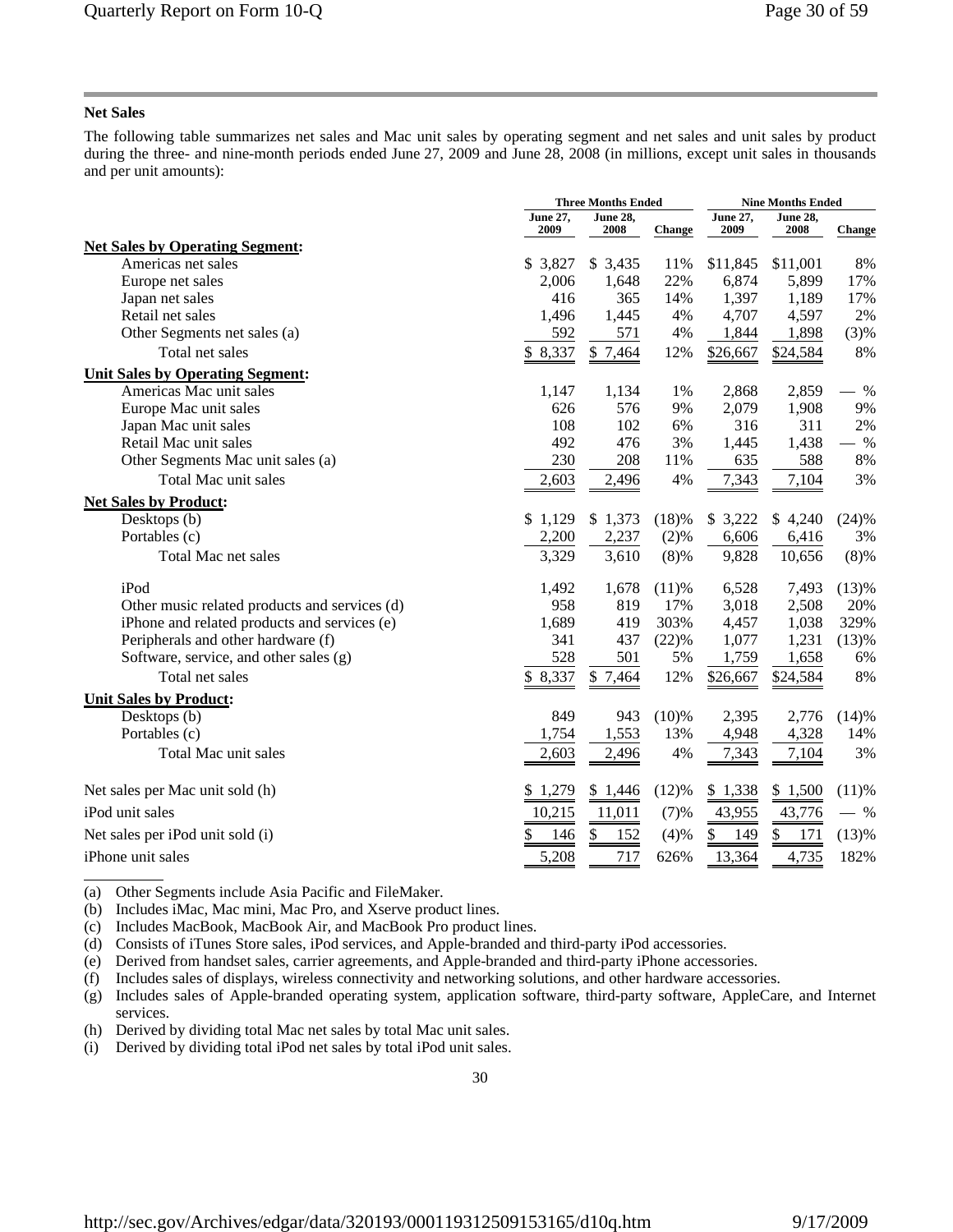### **UNITED STATES SECURITIES AND EXCHANGE COMMISSION**

**Washington, D.C. 20549**   $\overline{a}$ 

### **Form 10-K**   $\overline{a}$

(Mark One)

 $\overline{a}$ 

**ANNUAL REPORT PURSUANT TO SECTION 13 OR 15(d) OF THE SECURITIES EXCHANGE ACT OF 1934** 

For the fiscal year ended September 26, 2009

Or

**TRANSITION REPORT PURSUANT TO SECTION 13 OR 15(d) OF THE SECURITIES EXCHANGE ACT OF 1934** 

For the transition period from \_\_\_\_\_\_\_\_\_\_\_\_\_to \_

Commission file number: 000-10030 l.

# **APPLE INC.**

**(Exact name of registrant as specified in its charter)**   $\overline{a}$ 

**California 94-2404110 (State or other jurisdiction of incorporation or organization) (I.R.S. Employer Identification No.)** 

**1 Infinite Loop Cupertino, California 95014 (Address of principal executive offices) (Zip Code)** 

**Registrant's telephone number, including area code: (408) 996-1010** 

Securities registered pursuant to Section 12(b) of the Act:  $\overline{a}$ 

**Common Stock, no par value** The NASDAQ Global Select Market (Title of class)<br>(Title of class) (Title of class) **(Title of class) (Name of exchange on which registered)** 

Securities registered pursuant to Section 12(g) of the Act: None

Indicate by check mark if the registrant is a well-known seasoned issuer, as defined in Rule 405 of the Securities Act.

Yes  $\boxtimes$  No  $\Box$ 

 $\overline{a}$ 

Indicate by check mark if the registrant is not required to file reports pursuant to Section 13 or Section 15(d) of the Act.

Yes  $\square$  No  $\square$ 

Indicate by check mark whether the registrant (1) has filed all reports required to be filed by Section 13 or 15(d) of the Securities Exchange Act of 1934 during the preceding 12 months (or for such shorter period that the registrant was required to file such reports), and (2) has been subject to such filing requirements for the past 90 days.

Yes  $\boxtimes$  No  $\Box$ 

Indicate by check mark whether the registrant has submitted electronically and posted on its corporate Web site, if any, every Interactive Data File required to be submitted and posted pursuant to Rule 405 of Regulation S-T (§229.405 of this chapter) during the preceding 12 months (or for such shorter period that the registrant was required to submit and post such files).

Yes  $\boxtimes$  No  $\Box$ 

Indicate by check mark if disclosure of delinquent filers pursuant to Item 405 of Regulation S-K (section 229.405 of this chapter) is not contained herein, and will not be contained, to the best of the registrant's knowledge, in definitive proxy or information statements incorporated by reference in Part III of this Form 10-K or any amendment to this Form 10-K.  $\Box$ 

Indicate by check mark whether the registrant is a large accelerated filer, an accelerated filer, a non-accelerated filer, or a smaller reporting company. See the definitions of "large accelerated filer," "accelerated filer" and "smaller reporting company" in Rule 12b-2 of the Exchange Act.

Large accelerated filer  $\boxtimes$ Non-accelerated filer  $\Box$  (Do not check if smaller reporting company) Smaller Reporting Company  $\Box$ 

Indicate by check mark whether the registrant is a shell company (as defined in Rule 12b-2 of the Act).

Yes  $\square$  No  $\square$ 

The aggregate market value of the voting and non-voting stock held by non-affiliates of the registrant, as of March 28, 2009, was approximately \$94,593,000,000 based upon the closing price reported for such date on the NASDAQ Global Select Market. For purposes of this disclosure, shares of common stock held by persons who hold more than 5% of the outstanding shares of common stock and shares held by executive officers and directors of the registrant have been excluded because such persons may be deemed to be affiliates. This determination of executive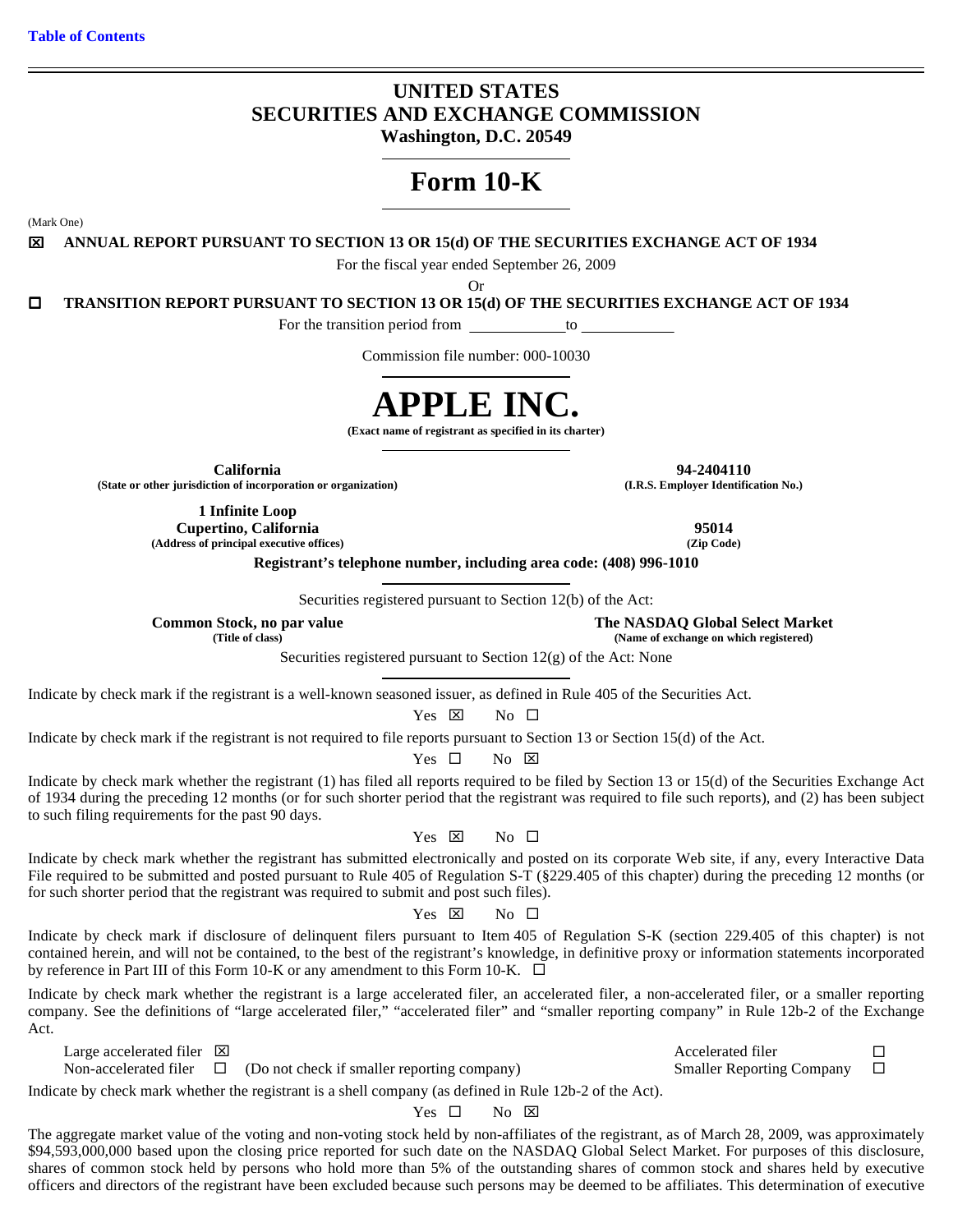### **Table of Contents**

The following table summarizes net sales and Mac unit sales by operating segment and net sales and unit sales by product during the three years ended September 26, 2009 (in millions, except unit sales in thousands and per unit amounts):

|                                               | 2009      | Change   | 2008      | Change    | 2007      |
|-----------------------------------------------|-----------|----------|-----------|-----------|-----------|
| <b>Net Sales by Operating Segment:</b>        |           |          |           |           |           |
| Americas net sales                            | \$16,142  | 11%      | \$14,573  | 26%       | \$11,596  |
| Europe net sales                              | 9.365     | 23%      | 7,622     | 40%       | 5,460     |
| Japan net sales                               | 1,831     | 21%      | 1,509     | 39%       | 1,082     |
| Retail net sales                              | 6,574     | 4%       | 6,315     | 53%       | 4,115     |
| Other Segments net sales (a)                  | 2,625     | 7%       | 2,460     | 40%       | 1,753     |
| Total net sales                               | \$36,537  | 12%      | \$32,479  | 35%       | \$24,006  |
| <b>Mac Unit Sales by Operating Segment:</b>   |           |          |           |           |           |
| Americas Mac unit sales                       | 4,120     | 4%       | 3,980     | 32%       | 3,019     |
| Europe Mac unit sales                         | 2,840     | 13%      | 2,519     | 39%       | 1,816     |
| Japan Mac unit sales                          | 395       | 2%       | 389       | 29%       | 302       |
| Retail Mac unit sales                         | 2,115     | 4%       | 2,034     | 47%       | 1,386     |
| Other Segments Mac unit sales (a)             | 926       | 17%      | 793       | 50%       | 528       |
| Total Mac unit sales                          | 10,396    | 7%       | 9,715     | 38%       | 7,051     |
| <b>Net Sales by Product:</b>                  |           |          |           |           |           |
| Desktops (b)                                  | \$4,308   | (23)%    | \$5,603   | 39%       | \$4,020   |
| Portables (c)                                 | 9,472     | 9%       | 8,673     | 38%       | 6,294     |
| Total Mac net sales                           | 13,780    | (3)%     | 14,276    | 38%       | 10,314    |
| iPod                                          | 8,091     | (12)%    | 9,153     | 10%       | 8,305     |
| Other music related products and services (d) | 4,036     | 21%      | 3,340     | 34%       | 2,496     |
| iPhone and related products and services (e)  | 6,754     | 266%     | 1,844     | NM        | 123       |
| Peripherals and other hardware (f)            | 1,470     | (11)%    | 1,659     | 32%       | 1,260     |
| Software, service and other sales (g)         | 2,406     | 9%       | 2,207     | 46%       | 1,508     |
| Total net sales                               | \$36,537  | 12%      | \$32,479  | 35%       | \$24,006  |
| <b>Unit Sales by Product:</b>                 |           |          |           |           |           |
| Desktops (b)                                  | 3,182     | (14)%    | 3,712     | 37%       | 2,714     |
| Portables (c)                                 | 7,214     | 20%      | 6,003     | 38%       | 4,337     |
| Total Mac unit sales                          | 10,396    | 7%       | 9,715     | 38%       | 7,051     |
| Net sales per Mac unit sold (h)               | \$1,326   | (10)%    | \$1,469   | $-$ %     | \$1,463   |
| iPod unit sales                               | 54,132    | $(1)$ %  | 54,828    | 6%        | 51,630    |
| Net sales per iPod unit sold (i)              | \$<br>149 | $(11)$ % | \$<br>167 | 4%        | \$<br>161 |
| iPhone unit sales                             | 20.731    | 78%      | 11,627    | <b>NM</b> | 1,389     |

(a) Other Segments include Asia Pacific and FileMaker.

 $\overline{a}$ 

(b) Includes iMac, Mac mini, Mac Pro and Xserve product lines.

(c) Includes MacBook, MacBook Air and MacBook Pro product lines.

(d) Consists of iTunes Store sales, iPod services, and Apple-branded and third-party iPod accessories.

(e) Derived from handset sales, carrier agreements, and Apple-branded and third-party iPhone accessories.

(f) Includes sales of displays, wireless connectivity and networking solutions, and other hardware accessories.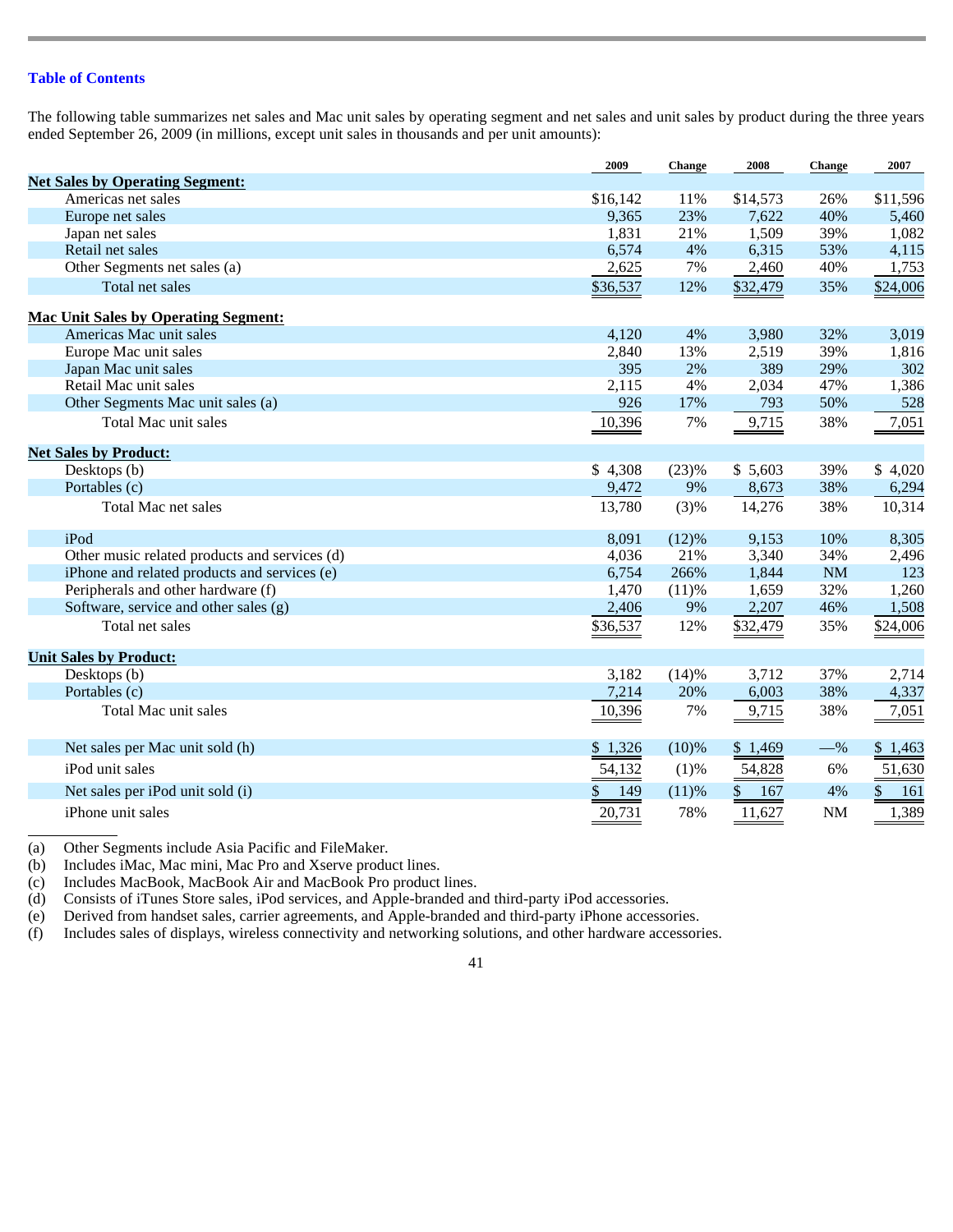### **UNITED STATES SECURITIES AND EXCHANGE COMMISSION Washington, D.C. 20549**

### **Form 10-Q**   $\overline{a}$  $\overline{a}$

(Mark One)

 $\overline{a}$ 

**QUARTERLY REPORT PURSUANT TO SECTION 13 OR 15(d) OF THE SECURITIES EXCHANGE ACT OF 1934** 

For the quarterly period ended December 26, 2009

or

**TRANSITION REPORT PURSUANT TO SECTION 13 OR 15(d) OF THE SECURITIES EXCHANGE ACT OF 1934** 

For the transition period from \_\_\_\_\_\_\_ to \_\_\_\_\_

Commission file number: 000-10030  $\overline{a}$ 

# **APPLE INC.**

**(Exact name of Registrant as specified in its charter)**   $\overline{a}$ 

**(State or other jurisdiction of incorporation or organization)** 

**1 Infinite Loop Cupertino, California 95014 (Address of principal executive offices) (Zip Code)** 

**California 94-2404110 (I.R.S. Employer Identification No.)** 

**Registrant's telephone number, including area code: (408) 996-1010**   $\overline{a}$ 

Indicate by check mark whether the registrant (1) has filed all reports required to be filed by Section 13 or 15(d) of the Securities Exchange Act of 1934 during the preceding 12 months (or for such shorter period that the registrant was required to file such reports), and (2) has been subject to such filing requirements for the past 90 days.

Yes  $\boxtimes$  No  $\Box$ 

Indicate by check mark whether the registrant has submitted electronically and posted on its corporate Web site, if any, every Interactive Data File required to be submitted and posted pursuant to Rule 405 of Regulation S-T (§232.405 of this chapter) during the preceding 12 months (or for such shorter period that the registrant was required to submit and post such files).

Yes  $\boxtimes$  No  $\Box$ 

Indicate by check mark whether the registrant is a large accelerated filer, an accelerated filer, a non-accelerated filer, or a smaller reporting company. See the definitions of "large accelerated filer," "accelerated filer" and "smaller reporting company" in Rule 12b-2 of the Exchange Act.

 $\overline{a}$ E Non-accelerated filer  $\Box$  (Do not check if a smaller reporting company) Smaller reporting company  $\Box$ 

Indicate by check mark whether the registrant is a shell company (as defined in Rule 12b-2 of the Exchange Act).

Yes  $\square$  No  $\square$ 

906,794,589 shares of common stock issued and outstanding as of January 15, 2010

Large accelerated filer  $\Box$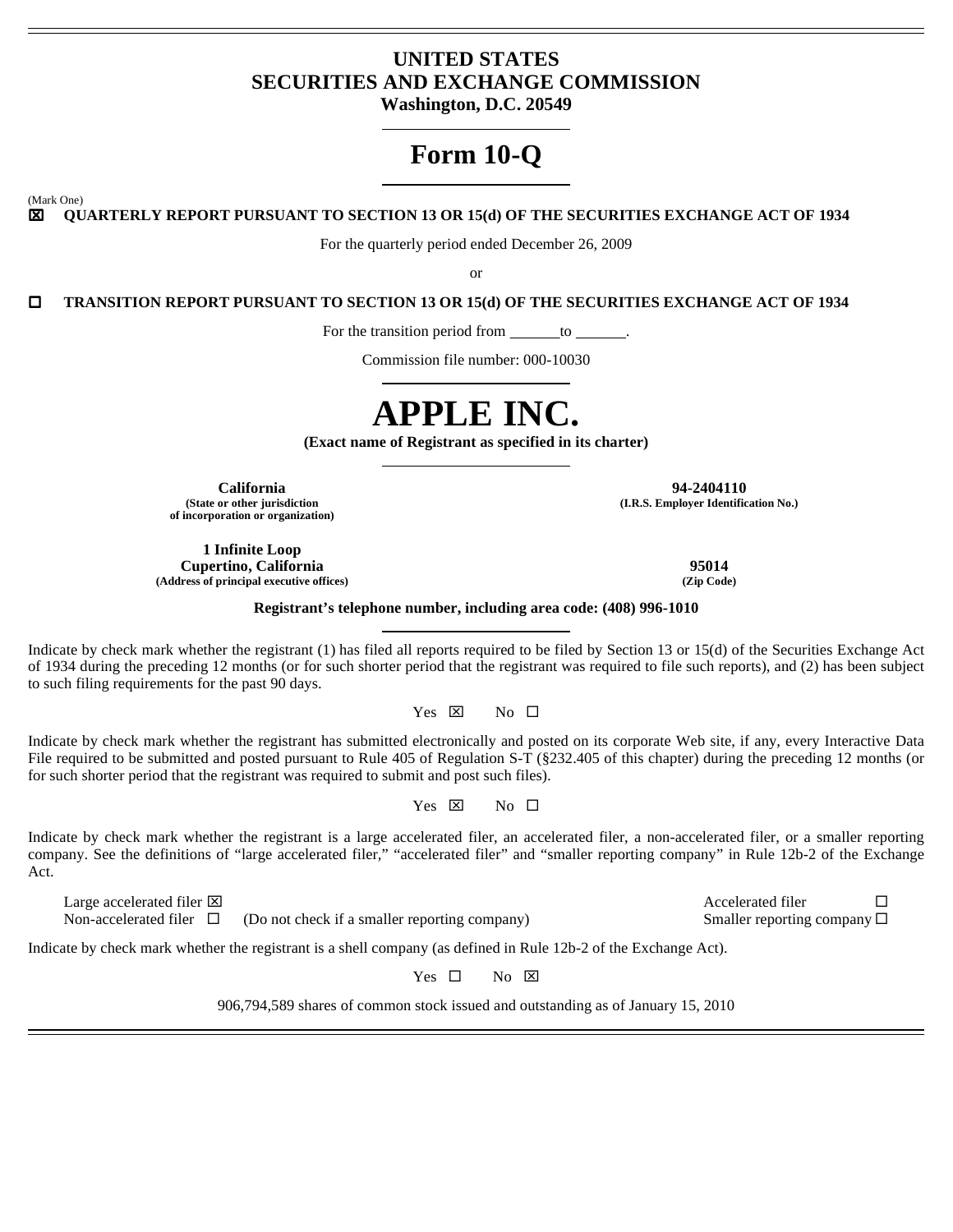The following table summarizes net sales and Mac unit sales by operating segment and net sales and unit sales by product during the three months ended December 26, 2009 and December 27, 2008 (in millions, except unit sales in thousands and per unit amounts):

|                                               |                        | <b>Three Months Ended</b> |         |  |
|-----------------------------------------------|------------------------|---------------------------|---------|--|
|                                               | December 26.           | December 27.              |         |  |
|                                               | 2009                   | 2008                      | Change  |  |
| <b>Net Sales by Operating Segment:</b>        |                        |                           |         |  |
| Americas net sales                            | $\mathbb{S}$<br>6,092  | \$<br>5,301               | 15%     |  |
| Europe net sales                              | 5,024                  | 3,585                     | 40%     |  |
| Japan net sales                               | 783                    | 498                       | 57%     |  |
| Asia-Pacific net sales                        | 1,813                  | 750                       | 142%    |  |
| Retail net sales                              | 1,971                  | 1,746                     | 13%     |  |
| Total net sales                               | \$<br>15,683           | \$<br>11,880              | 32%     |  |
| <b>Mac Unit Sales by Operating Segment:</b>   |                        |                           |         |  |
| Americas Mac unit sales                       | 1.187                  | 912                       | 30%     |  |
| Europe Mac unit sales                         | 1,068                  | 795                       | 34%     |  |
| Japan Mac unit sales                          | 105                    | 99                        | 6%      |  |
| Asia-Pacific Mac unit sales                   | 313                    | 203                       | 54%     |  |
| Retail Mac unit sales                         | 689                    | 515                       | 34%     |  |
| Total Mac unit sales                          | 3,362                  | 2,524                     | 33%     |  |
| <b>Net Sales by Product:</b>                  |                        |                           |         |  |
| Desktops (a)                                  | $\mathbb{S}$<br>1,692  | \$<br>1,045               | 62%     |  |
| Portables (b)                                 | 2,758                  | 2,520                     | 9%      |  |
| Total Mac net sales                           | 4,450                  | 3,565                     | 25%     |  |
| iPod                                          | 3,391                  | 3,371                     | 1%      |  |
| Other music related products and services (c) | 1,164                  | 1,011                     | 15%     |  |
| iPhone and related products and services (d)  | 5,578                  | 2,940                     | 90%     |  |
| Peripherals and other hardware (e)            | 469                    | 387                       | 21%     |  |
| Software, service and other sales (f)         | 631                    | 606                       | 4%      |  |
| Total net sales                               | \$<br>15,683           | \$<br>11,880              | 32%     |  |
| <b>Unit Sales by Product:</b>                 |                        |                           |         |  |
| Desktops (a)                                  | 1,234                  | 728                       | 70%     |  |
| Portables (b)                                 | 2,128                  | 1,796                     | 18%     |  |
| Total Mac unit sales                          | 3,362                  | 2,524                     | 33%     |  |
| Net sales per Mac unit sold (g)               | $\mathcal{S}$<br>1,324 | \$<br>1,412               | (6%)    |  |
| iPod unit sales                               | 20,970                 | 22,727                    | $(8\%)$ |  |
| Net sales per iPod unit sold (h)              | \$<br>162              | \$<br>148                 | 9%      |  |
| iPhone unit sales                             | 8,737                  | 4,363                     | 100%    |  |

 $\overline{a}$ (a) Includes iMac, Mac mini, Mac Pro and Xserve product lines.

(b) Includes MacBook, MacBook Air and MacBook Pro product lines.

(c) Consists of iTunes Store sales, iPod services, and Apple-branded and third-party iPod accessories.

(d) Derived from handset sales, carrier agreements, and Apple-branded and third-party iPhone accessories.

(e) Includes sales of displays, wireless connectivity and networking solutions, and other hardware accessories.

(f) Includes sales of Apple-branded operating system, application software, third-party software, AppleCare, and Internet services.

(g) Derived by dividing total Mac net sales by total Mac unit sales.

(h) Derived by dividing total iPod net sales by total iPod unit sales.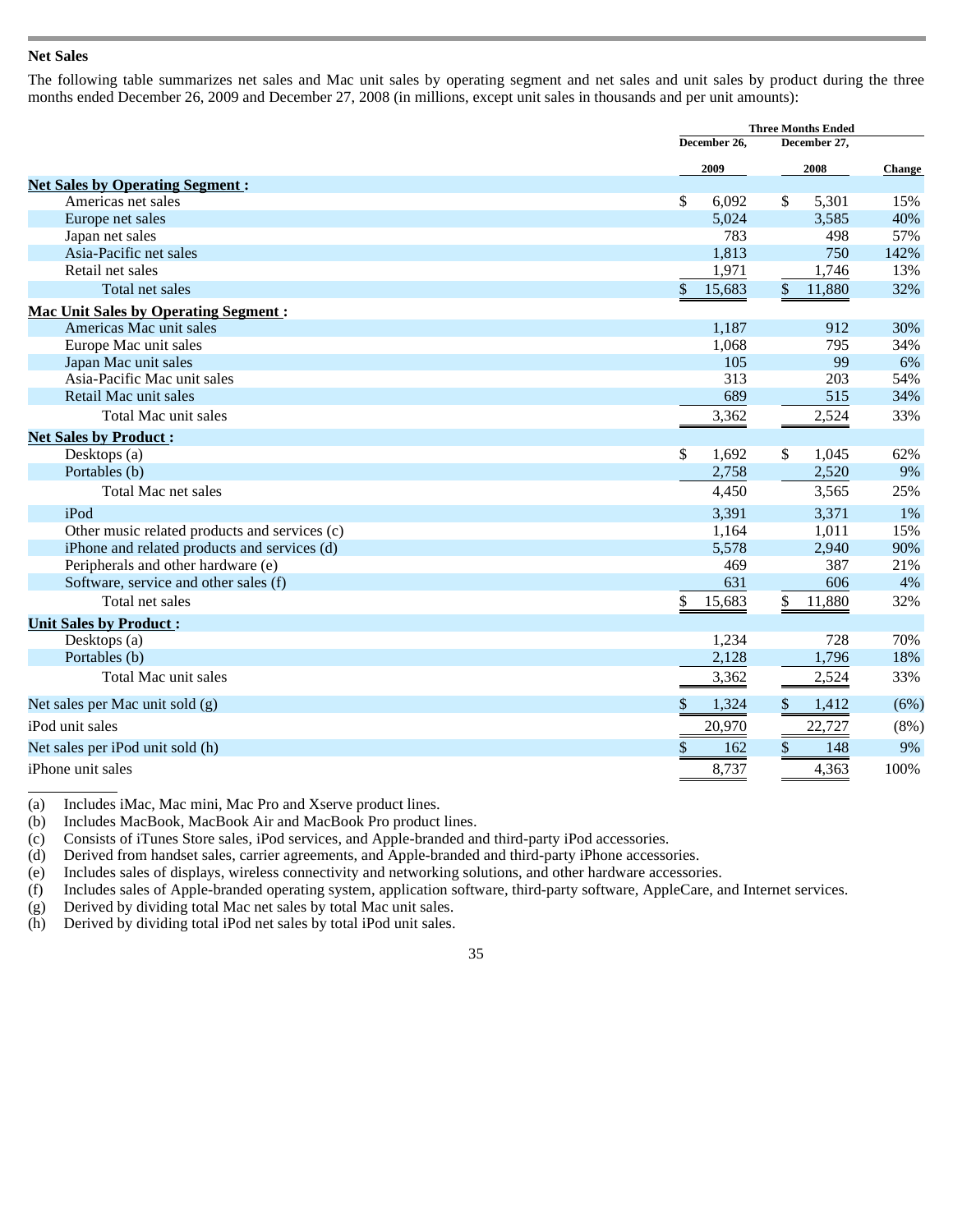### **UNITED STATES SECURITIES AND EXCHANGE COMMISSION Washington, D.C. 20549**

### **Form 10-Q**   $\overline{a}$  $\overline{a}$

(Mark One)

 $\overline{a}$ 

**QUARTERLY REPORT PURSUANT TO SECTION 13 OR 15(d) OF THE SECURITIES EXCHANGE ACT OF 1934** 

For the quarterly period ended March 27, 2010

or

**TRANSITION REPORT PURSUANT TO SECTION 13 OR 15(d) OF THE SECURITIES EXCHANGE ACT OF 1934** 

For the transition period from \_\_\_\_\_\_\_ to \_\_\_\_

Commission file number: 000-10030  $\overline{a}$ 

# **APPLE INC.**

**(Exact name of Registrant as specified in its charter)**   $\overline{a}$ 

**California 94-2404110 (State or other jurisdiction of incorporation or organization)** 

**1 Infinite Loop Cupertino, California 95014 (Address of principal executive offices) (Zip Code)** 

**(I.R.S. Employer Identification No.)** 

**Registrant's telephone number, including area code: (408) 996-1010**   $\overline{a}$ 

Indicate by check mark whether the registrant (1) has filed all reports required to be filed by Section 13 or 15(d) of the Securities Exchange Act of 1934 during the preceding 12 months (or for such shorter period that the registrant was required to file such reports), and (2) has been subject to such filing requirements for the past 90 days.

Yes  $\boxtimes$  No  $\Box$ 

Indicate by check mark whether the registrant has submitted electronically and posted on its corporate Web site, if any, every Interactive Data File required to be submitted and posted pursuant to Rule 405 of Regulation S-T (§232.405 of this chapter) during the preceding 12 months (or for such shorter period that the registrant was required to submit and post such files).

#### Yes  $\boxtimes$  No  $\Box$

Indicate by check mark whether the registrant is a large accelerated filer, an accelerated filer, a non-accelerated filer, or a smaller reporting company. See the definitions of "large accelerated filer," "accelerated filer" and "smaller reporting company" in Rule 12b-2 of the Exchange Act.

Large accelerated filer  $\boxtimes$ 

 $\overline{a}$ E Non-accelerated filer  $\Box$  (Do not check if a smaller reporting company) Smaller reporting company  $\Box$ 

Indicate by check mark whether the registrant is a shell company (as defined in Rule 12b-2 of the Exchange Act).

Yes  $\square$  No  $\square$ 

909,938,383 shares of common stock issued and outstanding as of April 9, 2010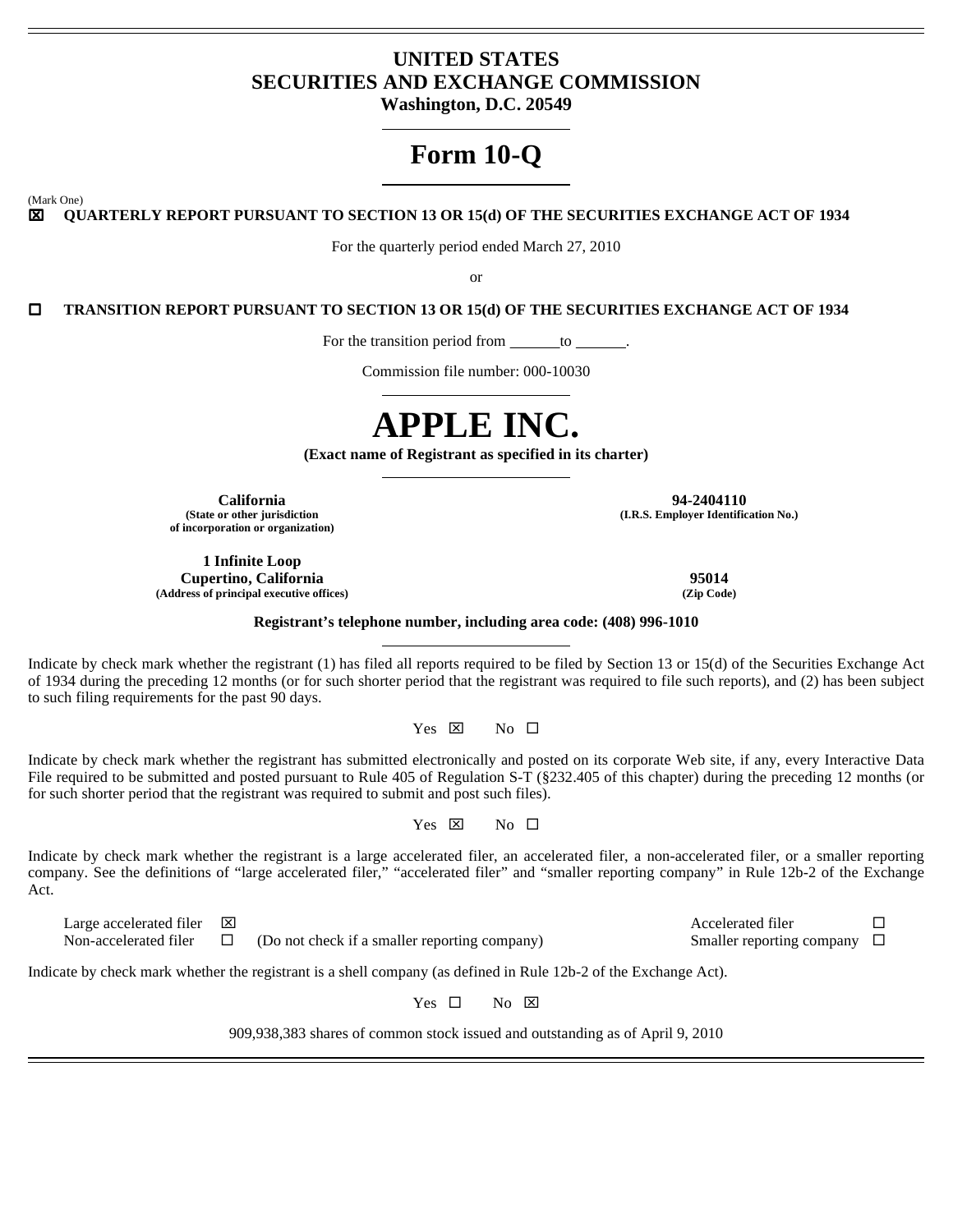$\overline{a}$ 

The following table summarizes net sales and Mac unit sales by operating segment and net sales and unit sales by product during the three- and six-month periods ended March 27, 2010 and March 28, 2009 (in millions, except unit sales in thousands and per unit amounts):

|                                               |           | <b>Three Months Ended</b> |         |                        | <b>Six Months Ended</b> |               |  |  |
|-----------------------------------------------|-----------|---------------------------|---------|------------------------|-------------------------|---------------|--|--|
|                                               | March 27, | March 28,                 |         | March 27,<br>March 28, |                         |               |  |  |
|                                               | 2010      | 2009                      | Change  | 2010                   | 2009                    | <b>Change</b> |  |  |
| <b>Net Sales by Operating Segment:</b>        |           |                           |         |                        |                         |               |  |  |
| Americas net sales                            | \$4,993   | \$3,970                   | 26%     | \$11,085               | \$9,271                 | 20%           |  |  |
| Europe net sales                              | 4,050     | 2,485                     | 63%     | 9,074                  | 6,070                   | 49%           |  |  |
| Japan net sales                               | 887       | 587                       | 51%     | 1,670                  | 1,085                   | 54%           |  |  |
| Asia-Pacific net sales                        | 1,886     | 665                       | 184%    | 3,699                  | 1,415                   | 161%          |  |  |
| Retail net sales                              | 1,683     | 1,377                     | 22%     | 3,654                  | 3,123                   | 17%           |  |  |
| Total net sales                               | \$13,499  | \$9,084                   | 49%     | \$29,182               | \$20,964                | 39%           |  |  |
| <b>Unit Sales by Operating Segment:</b>       |           |                           |         |                        |                         |               |  |  |
| Americas Mac unit sales                       | 971       | 809                       | 20%     | 2,158                  | 1,721                   | 25%           |  |  |
| Europe Mac unit sales                         | 899       | 658                       | 37%     | 1,967                  | 1,453                   | 35%           |  |  |
| Japan Mac unit sales                          | 129       | 109                       | 18%     | 234                    | 208                     | 13%           |  |  |
| Asia-Pacific Mac unit sales                   | 338       | 202                       | 67%     | 651                    | 405                     | 61%           |  |  |
| Retail Mac unit sales                         | 606       | 438                       | 38%     | 1,295                  | 953                     | 36%           |  |  |
| Total Mac unit sales                          | 2,943     | 2,216                     | 33%     | 6,305                  | 4,740                   | 33%           |  |  |
| <b>Net Sales by Product:</b>                  |           |                           |         |                        |                         |               |  |  |
| Desktops (a)                                  | \$1,532   | \$1,056                   | 45%     | \$3,224                | \$2,101                 | 53%           |  |  |
| Portables (b)                                 | 2,228     | 1,904                     | 17%     | 4,986                  | 4,424                   | 13%           |  |  |
| Total Mac net sales                           | 3,760     | 2,960                     | 27%     | 8,210                  | 6,525                   | 26%           |  |  |
| iPod                                          | 1,861     | 1,665                     | 12%     | 5,252                  | 5,036                   | 4%            |  |  |
| Other music related products and services (c) | 1,327     | 1,049                     | 27%     | 2,491                  | 2,060                   | 21%           |  |  |
| iPhone and related products and services (d)  | 5,445     | 2,427                     | 124%    | 11,023                 | 5,367                   | 105%          |  |  |
| Peripherals and other hardware (e)            | 472       | 357                       | 32%     | 941                    | 744                     | 26%           |  |  |
| Software, service and other sales (f)         | 634       | 626                       | 1%      | 1,265                  | 1,232                   | 3%            |  |  |
| Total net sales                               | \$13,499  | \$9,084                   | 49%     | \$29,182               | \$20,964                | 39%           |  |  |
| <b>Unit Sales by Product:</b>                 |           |                           |         |                        |                         |               |  |  |
| Desktops (a)                                  | 1,147     | 818                       | 40%     | 2,381                  | 1,546                   | 54%           |  |  |
| Portables (b)                                 | 1,796     | 1,398                     | 28%     | 3,924                  | 3,194                   | 23%           |  |  |
| Total Mac unit sales                          | 2,943     | 2,216                     | 33%     | 6,305                  | 4,740                   | 33%           |  |  |
| Net sales per Mac unit sold (g)               | \$1,278   | \$1,336                   | (4%)    | \$1,302                | \$1,377                 | (5%)          |  |  |
| iPod unit sales                               | 10,885    | 11,013                    | $(1\%)$ | 31,855                 | 33,740                  | (6%)          |  |  |
| Net sales per iPod unit sold (h)              | \$<br>171 | $\mathcal{S}$<br>151      | 13%     | \$<br>165              | $\mathbb{S}$<br>149     | 11%           |  |  |
| iPhone unit sales                             | 8,752     | 3,793                     | 131%    | 17,489                 | 8,156                   | 114%          |  |  |

(a) Includes iMac, Mac mini, Mac Pro and Xserve product lines.

(b) Includes MacBook, MacBook Air and MacBook Pro product lines.

(c) Consists of iTunes Store sales, iPod services, and Apple-branded and third-party iPod accessories.

(d) Derived from handset sales, carrier agreements, and Apple-branded and third-party iPhone accessories.

(e) Includes sales of displays, wireless connectivity and networking solutions, and other hardware accessories.

(f) Includes sales of Apple-branded operating system, application software, third-party software, AppleCare, and Internet services.

(g) Derived by dividing total Mac net sales by total Mac unit sales.

(h) Derived by dividing total iPod net sales by total iPod unit sales.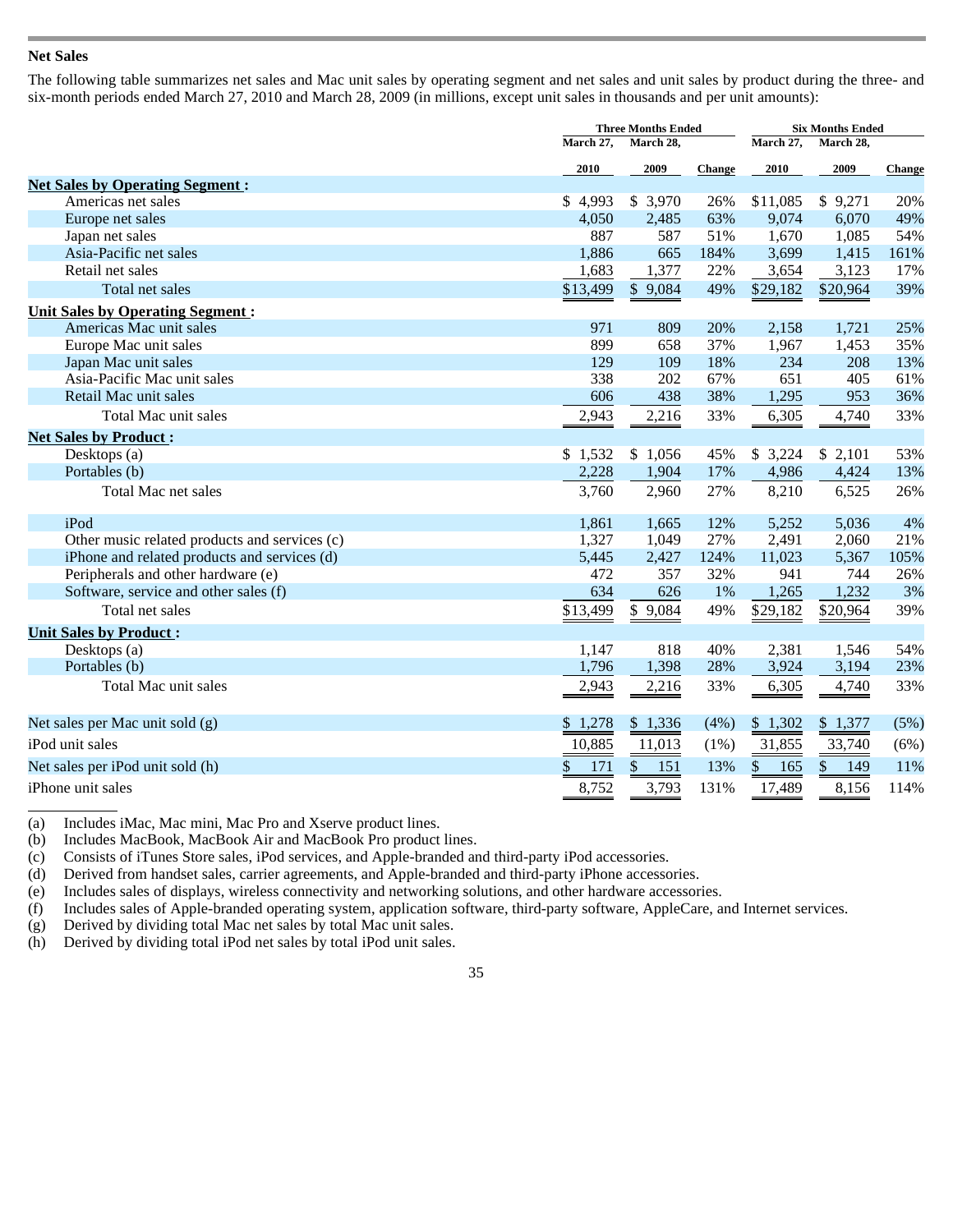### **UNITED STATES SECURITIES AND EXCHANGE COMMISSION Washington, D.C. 20549**

### **Form 10-Q**   $\overline{a}$  $\overline{a}$

(Mark One)

 $\overline{a}$ 

**QUARTERLY REPORT PURSUANT TO SECTION 13 OR 15(d) OF THE SECURITIES EXCHANGE ACT OF 1934** 

For the quarterly period ended June 26, 2010

or

**TRANSITION REPORT PURSUANT TO SECTION 13 OR 15(d) OF THE SECURITIES EXCHANGE ACT OF 1934** 

For the transition period from \_\_\_\_\_\_\_ to \_\_\_\_\_

Commission file number: 000-10030  $\overline{a}$ 

# **APPLE INC.**

**(Exact name of Registrant as specified in its charter)**   $\overline{a}$ 

**(State or other jurisdiction of incorporation or organization)** 

**1 Infinite Loop Cupertino, California 95014 (Address of principal executive offices) (Zip Code)** 

**California 94-2404110 (I.R.S. Employer Identification No.)** 

**Registrant's telephone number, including area code: (408) 996-1010**   $\overline{a}$ 

Indicate by check mark whether the registrant (1) has filed all reports required to be filed by Section 13 or 15(d) of the Securities Exchange Act of 1934 during the preceding 12 months (or for such shorter period that the registrant was required to file such reports), and (2) has been subject to such filing requirements for the past 90 days.

Yes  $\boxtimes$  No  $\Box$ 

Indicate by check mark whether the registrant has submitted electronically and posted on its corporate Web site, if any, every Interactive Data File required to be submitted and posted pursuant to Rule 405 of Regulation S-T (§232.405 of this chapter) during the preceding 12 months (or for such shorter period that the registrant was required to submit and post such files).

Yes  $\boxtimes$  No  $\Box$ 

Indicate by check mark whether the registrant is a large accelerated filer, an accelerated filer, a non-accelerated filer, or a smaller reporting company. See the definitions of "large accelerated filer," "accelerated filer" and "smaller reporting company" in Rule 12b-2 of the Exchange Act.

 $\overline{a}$ F Large accelerated filer  $\Box$ <br>
Non-accelerated filer  $\Box$  (Do not check if a smaller reporting company)  $\Box$  Smaller reporting company  $\Box$ Non-accelerated filer  $\Box$  (Do not check if a smaller reporting company) Smaller reporting company  $\Box$ 

Indicate by check mark whether the registrant is a shell company (as defined in Rule 12b-2 of the Exchange Act).

Yes  $\square$  No  $\square$ 

913,562,880 shares of common stock issued and outstanding as of July 9, 2010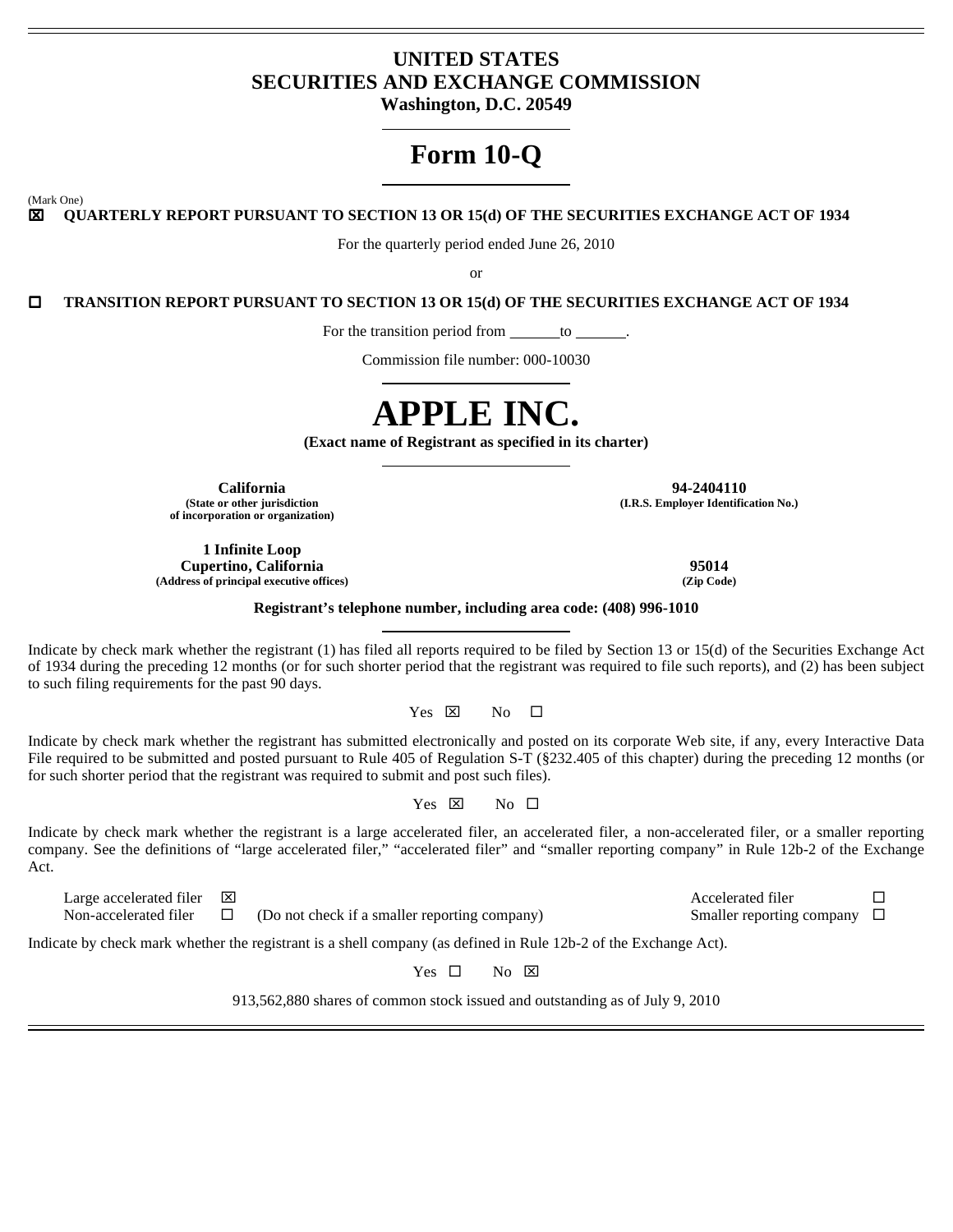The Company's process for determining its ESP for deliverables without VSOE or TPE considers multiple factors that may vary depending upon the unique facts and circumstances related to each deliverable. The Company believes its customers, particularly consumers, would be reluctant to buy unspecified software upgrade rights related to iPhone iPad, iPod touch and Apple TV. This view is primarily based on the fact that upgrade rights do not obligate the Company to provide upgrades at a particular time or at all, and do not specify to customers which upgrades or features will be delivered. Therefore, the Company has concluded that if it were to sell upgrade rights on a standalone basis, including those rights associated with iPhone, iPad, iPod touch and Apple TV, the selling price would be relatively low. Key factors considered by the Company in developing the ESPs for these upgrade rights include prices charged by the Company for similar offerings, the Company's historical pricing practices, the nature of the upgrade rights (e.g., unspecified and when-and-if-available), and the relative ESP of the upgrade rights as compared to the total selling price of the product. The Company may also consider, when appropriate, the impact of other products and services, including advertising services, on selling price assumptions when developing and reviewing its ESPs for software upgrade rights and related deliverables. The Company may also consider additional factors as appropriate, including the pricing of competitive alternatives if they exist, and productspecific business objectives.

Beginning in the third quarter of 2010 in conjunction with the announcement of iOS 4, the Company's ESPs for the software upgrade rights included with iPhone, iPad and iPod touch reflect the positive financial impact expected by the Company as a result of its planned implementation of a mobile advertising platform for these devices and the expectation of customers regarding software that includes or supports an advertising component. iOS 4 supports iAd, the Company's new mobile advertising platform, which will enable applications on iPhone, iPad and iPod touch to feature media-rich advertisements within applications.

For all periods presented, the Company's ESP for the software upgrade right included with each Apple TV sold is \$10. The Company's ESP for the software upgrade right included with each iPhone sold through the Company's second quarter of 2010 was \$25. Beginning in April 2010 in conjunction with the Company's announcement of iOS 4 for iPhone, the Company lowered its ESP for the software upgrade right included with each iPhone to \$10.

Beginning with initial sales of iPad in April 2010, the Company has also indicated it may from time-to-time provide future unspecified software upgrades and features free of charge to iPad customers. The Company's ESP for the software upgrade right included with the sale of each iPad is \$10. In June 2010, the Company announced that certain previously sold iPod touch models would receive an upgrade to iOS 4 free of charge and indicated iPod touch devices running on iOS 4 may from time-to-time receive future unspecified software upgrades and features free of charge. The Company's ESP for the software upgrade right included with each iPod touch sold beginning in June 2010 is \$5.

The Company accounts for multiple element arrangements that consist only of software or software-related products, including the sale of upgrades to previously sold software, in accordance with industry specific accounting guidance for software and software-related transactions. For such transactions, revenue on arrangements that include multiple elements is allocated to each element based on the relative fair value of each element, and fair value is generally determined by VSOE. If the Company cannot objectively determine the fair value of any undelivered element included in such multiple-element arrangements, the Company defers revenue until all elements are delivered and services have been performed, or until fair value can objectively be determined for any remaining undelivered elements. When the fair value of a delivered element has not been established, but fair value exists for the undelivered elements, the Company uses the residual method to recognize revenue. Under the residual method, the fair value of the undelivered elements is deferred and the remaining portion of the arrangement fee is allocated to the delivered elements and is recognized as revenue.

Except as described for iPhone, iPad, iPod touch and Apple TV, the Company generally does not offer specified or unspecified upgrade rights to its customers in connection with software sales or the sale of extended warranty and support contracts. A limited number of the Company's software products are available with maintenance agreements that grant customers rights to unspecified future upgrades over the maintenance term on a when and if available basis. Revenue associated with such maintenance is recognized ratably over the maintenance term.

#### **Fair Value Measurements**

During 2009, the Company adopted the FASB's new accounting standard on fair value measurements and disclosures for all financial assets and liabilities. The new accounting principles defined fair value, provided a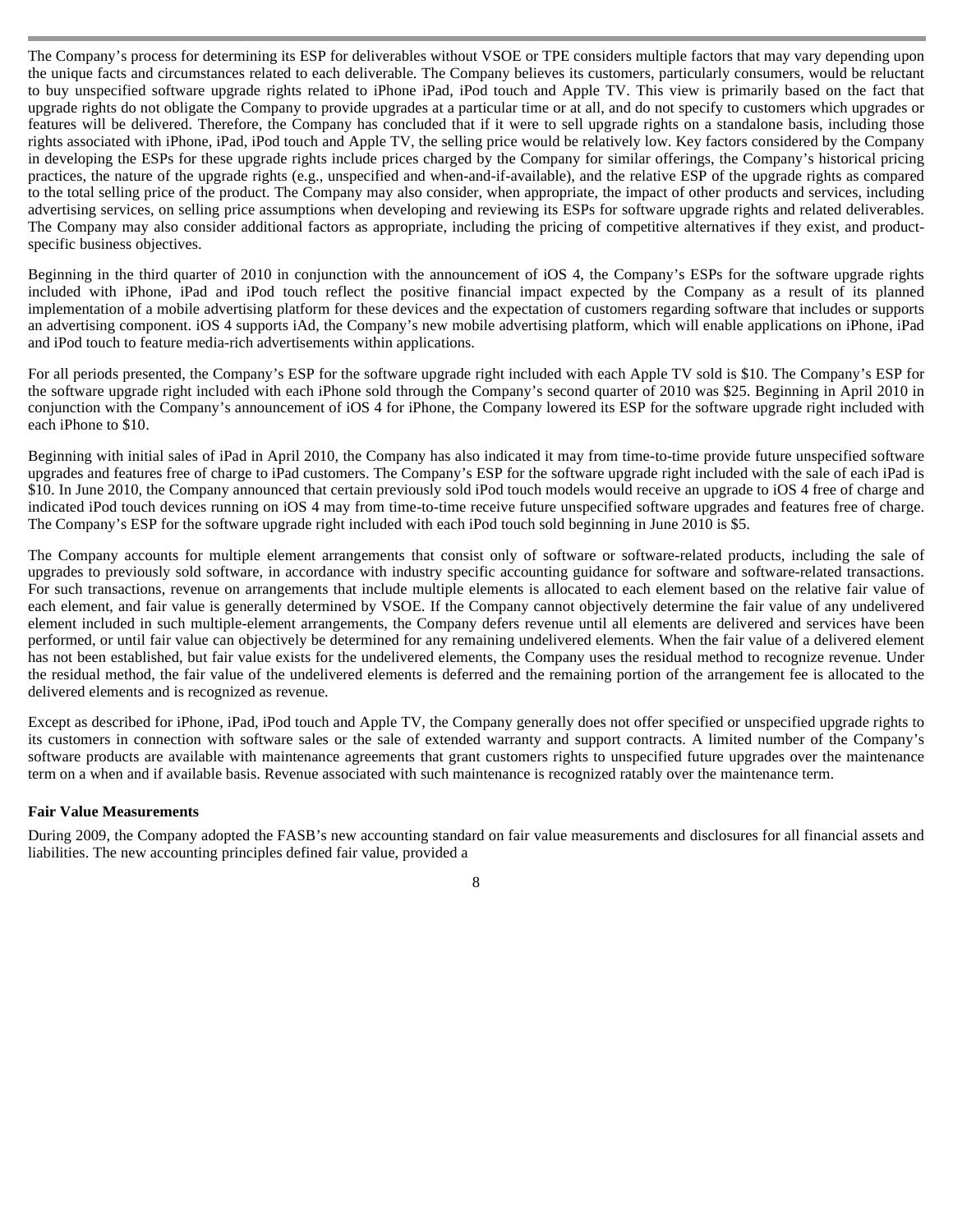The following table summarizes net sales and Mac unit sales by operating segment and net sales and unit sales by product during the three- and nine-month periods ended June 26, 2010 and June 27, 2009 (in millions, except unit sales in thousands and per unit amounts):

|                                               | <b>Three Months Ended</b> |                  |                                               | <b>Nine Months Ended</b> |                         |        |
|-----------------------------------------------|---------------------------|------------------|-----------------------------------------------|--------------------------|-------------------------|--------|
|                                               | <b>June 26,</b><br>2010   | June 27,<br>2009 | <b>Change</b>                                 | <b>June 26,</b><br>2010  | <b>June 27,</b><br>2009 | Change |
| <b>Net Sales by Operating Segment:</b>        |                           |                  |                                               |                          |                         |        |
| Americas net sales                            | \$6,227                   | \$4,474          | 39%                                           | \$17,312                 | \$13,745                | 26%    |
| Europe net sales                              | 4,160                     | 2,505            | 66%                                           | 13,234                   | 8,575                   | 54%    |
| Japan net sales                               | 910                       | 560              | 63%                                           | 2,580                    | 1,645                   | 57%    |
| Asia-Pacific net sales                        | 1,825                     | 703              | 160%                                          | 5,524                    | 2,118                   | 161%   |
| Retail net sales                              | 2,578                     | 1,492            | 73%                                           | 6,232                    | 4,615                   | 35%    |
| Total net sales                               | \$15,700                  | \$9,734          | 61%                                           | \$44,882                 | \$30,698                | 46%    |
| <b>Unit Sales by Operating Segment:</b>       |                           |                  |                                               |                          |                         |        |
| Americas Mac unit sales                       | 1,358                     | 1,147            | 18%                                           | 3,516                    | 2,868                   | 23%    |
| Europe Mac unit sales                         | 914                       | 626              | 46%                                           | 2,881                    | 2,079                   | 39%    |
| Japan Mac unit sales                          | 129                       | 108              | 19%                                           | 363                      | 316                     | 15%    |
| Asia-Pacific Mac unit sales                   | 394                       | 230              | 71%                                           | 1,045                    | 635                     | 65%    |
| Retail Mac unit sales                         | 677                       | 492              | 38%                                           | 1,972                    | 1,445                   | 36%    |
| Total Mac unit sales                          | 3,472                     | 2,603            | 33%                                           | 9,777                    | 7,343                   | 33%    |
| <b>Net Sales by Product:</b>                  |                           |                  |                                               |                          |                         |        |
| Desktops (a)                                  | \$1,301                   | \$1,134          | 15%                                           | \$4,525                  | \$3,235                 | 40%    |
| Portables (b)                                 | 3,098                     | 2,220            | 40%                                           | 8,084                    | 6,644                   | 22%    |
| Total Mac net sales                           | 4,399                     | 3,354            | 31%                                           | 12,609                   | 9,879                   | 28%    |
| iPod                                          | 1,545                     | 1,492            | 4%                                            | 6,797                    | 6,528                   | 4%     |
| Other music related products and services (c) | 1,214                     | 958              | 27%                                           | 3,705                    | 3,018                   | 23%    |
| iPhone and related products and services (d)  | 5,334                     | 3,060            | 74%                                           | 16,357                   | 8,427                   | 94%    |
| iPad and related products and services (e)    | 2,166                     | $\mathbf{0}$     | $\ensuremath{\text{N}}/\ensuremath{\text{M}}$ | 2,166                    | $\boldsymbol{0}$        | N/M    |
| Peripherals and other hardware (f)            | 396                       | 340              | 16%                                           | 1,337                    | 1,084                   | 23%    |
| Software, service and other sales (g)         | 646                       | 530              | 22%                                           | 1,911                    | 1,762                   | 8%     |
| Total net sales                               | \$15,700                  | \$9,734          | 61%                                           | \$44,882                 | \$30,698                | 46%    |
| <b>Unit Sales by Product:</b>                 |                           |                  |                                               |                          |                         |        |
| Desktops (a)                                  | 1,004                     | 849              | 18%                                           | 3,385                    | 2,395                   | 41%    |
| Portables (b)                                 | 2,468                     | 1,754            | 41%                                           | 6,392                    | 4,948                   | 29%    |
| Total Mac unit sales                          | 3,472                     | 2,603            | 33%                                           | 9,777                    | 7,343                   | 33%    |
| Net sales per Mac unit sold (h)               | \$1,267                   | \$1,289          | $(2\%)$                                       | \$1,290                  | \$1,345                 | (4%)   |
| iPod unit sales                               | 9,406                     | 10,215           | (8%)                                          | 41,261                   | 43,955                  | (6%)   |
| Net sales per iPod unit sold (h)              | \$<br>164                 | \$<br>146        | 12%                                           | \$<br>165                | \$<br>149               | 11%    |
| iPhone unit sales                             | 8,398                     | 5,208            | 61%                                           | 25,887                   | 13,364                  | 94%    |
| iPad unit sales                               | 3,270                     | $\mathbf{0}$     | $\ensuremath{\text{N}}/\ensuremath{\text{M}}$ | 3,270                    | $\mathbf{0}$            | N/M    |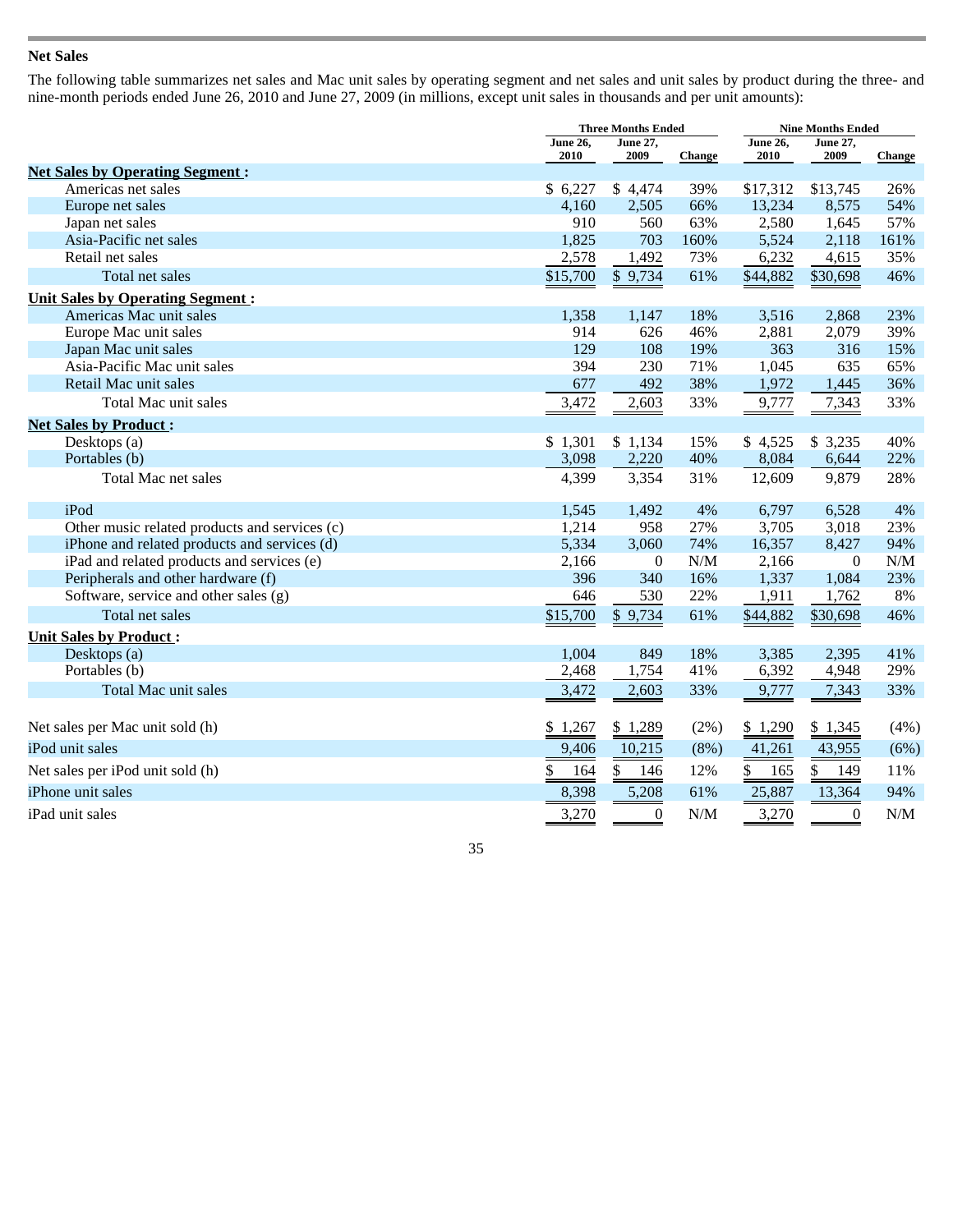### **UNITED STATES SECURITIES AND EXCHANGE COMMISSION**

**Washington, D.C. 20549**   $\overline{a}$ 

### **Form 10-K**   $\overline{a}$

(Mark One)

 $\overline{a}$ 

#### **ANNUAL REPORT PURSUANT TO SECTION 13 OR 15(d) OF THE SECURITIES EXCHANGE ACT OF 1934**

For the fiscal year ended September 25, 2010

or

**TRANSITION REPORT PURSUANT TO SECTION 13 OR 15(d) OF THE SECURITIES EXCHANGE ACT OF 1934** 

For the transition period from \_\_\_\_\_\_\_\_\_\_\_\_\_\_to

Commission file number: 000-10030 l,

# **APPLE INC.**

**(Exact name of registrant as specified in its charter)**   $\overline{a}$ 

California **94-2404110**<br> **California** 94-2404110<br>
(I.R.S. Employer Identification No.) (State or other jurisdiction of incorporation or organization)

**1 Infinite Loop Cupertino, California** 95014 **195014 195014 195014 195014 195014 195014 195014** (Address of principal executive offices)

**Registrant's telephone number, including area code: (408) 996-1010**   $\overline{a}$ 

Securities registered pursuant to Section 12(b) of the Act:

**Common Stock, no par value** The NASDAQ Global Select Market **The NASDAQ Global Select Market** (Name of exchange on which registered)

> Securities registered pursuant to Section 12(g) of the Act: None  $\overline{a}$

Indicate by check mark if the registrant is a well-known seasoned issuer, as defined in Rule 405 of the Securities Act.

Yes  $\boxtimes$  No  $\Box$ 

Indicate by check mark if the registrant is not required to file reports pursuant to Section 13 or Section 15(d) of the Act.

Yes  $\square$  No  $\square$ 

Indicate by check mark whether the registrant (1) has filed all reports required to be filed by Section 13 or 15(d) of the Securities Exchange Act of 1934 during the preceding 12 months (or for such shorter period that the registrant was required to file such reports), and (2) has been subject to such filing requirements for the past 90 days.

Yes  $\boxtimes$  No  $\Box$ 

Indicate by check mark whether the registrant has submitted electronically and posted on its corporate Web site, if any, every Interactive Data File required to be submitted and posted pursuant to Rule 405 of Regulation S-T (§232.405 of this chapter) during the preceding 12 months (or for such shorter period that the registrant was required to submit and post such files).

Yes  $\boxtimes$  No  $\Box$ 

Indicate by check mark if disclosure of delinquent filers pursuant to Item 405 of Regulation S-K (section 229.405 of this chapter) is not contained herein, and will not be contained, to the best of the registrant's knowledge, in definitive proxy or information statements incorporated by reference in Part III of this Form 10-K or any amendment to this Form 10-K.  $\boxtimes$ 

Indicate by check mark whether the registrant is a large accelerated filer, an accelerated filer, a non-accelerated filer, or a smaller reporting company. See the definitions of "large accelerated filer," "accelerated filer" and "smaller reporting company" in Rule 12b-2 of the Exchange Act.

Large accelerated filer  $\boxtimes$ Non-accelerated filer  $\Box$  (Do not check if smaller reporting company) Smaller Reporting Company  $\Box$ 

Indicate by check mark whether the registrant is a shell company (as defined in Rule 12b-2 of the Act).

Yes  $\square$  No  $\square$ 

The aggregate market value of the voting and non-voting stock held by non-affiliates of the registrant, as of March 27, 2010, was approximately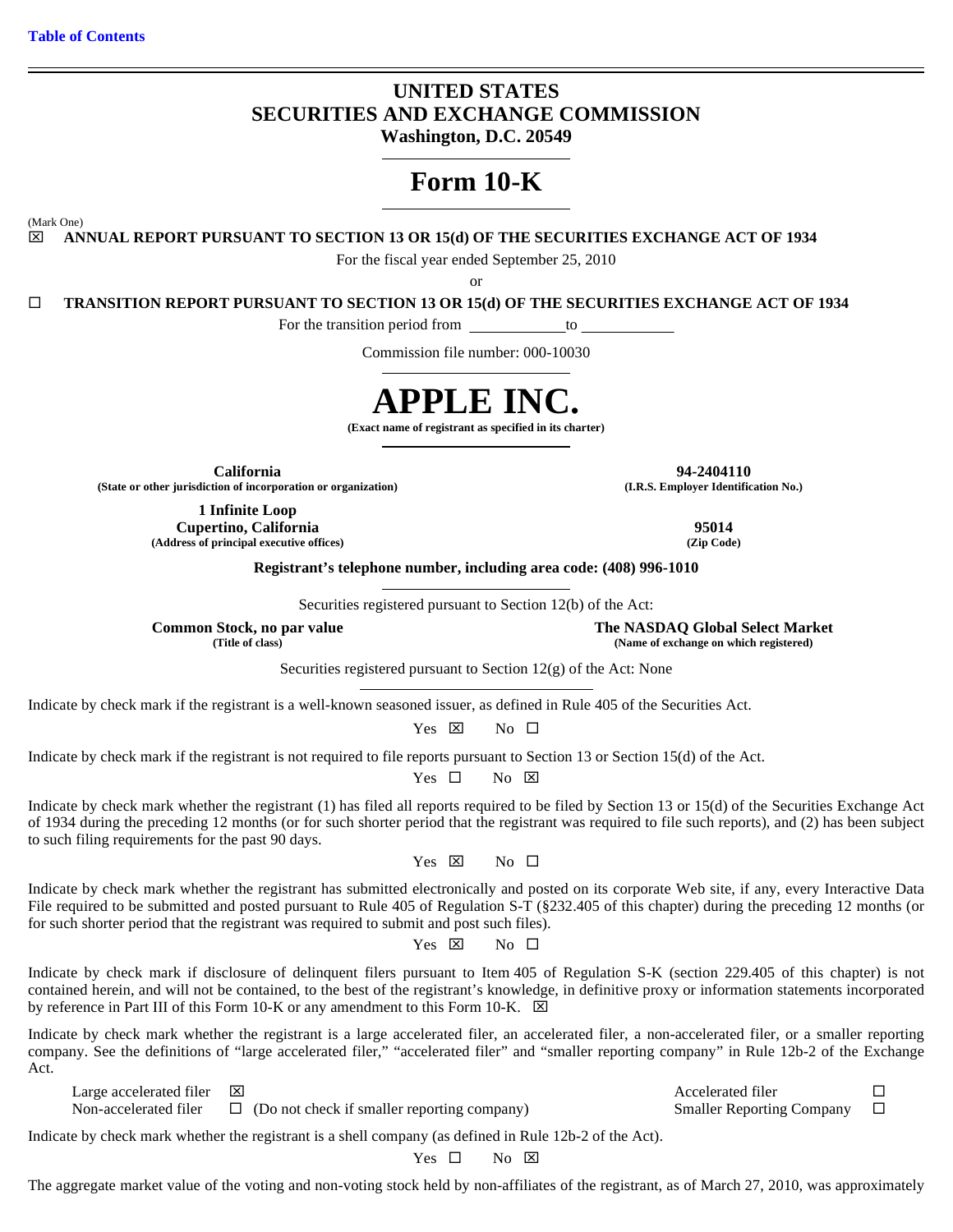### **Table of Contents**

### **Net Sales**

 $\overline{a}$ 

Fiscal years 2010, 2009 and 2008 each spanned 52 weeks. An additional week is included in the first fiscal quarter approximately every six years to realign fiscal quarters with calendar quarters.

The following table summarizes net sales and Mac unit sales by operating segment and net sales and unit sales by product during the three years ended September 25, 2010 (in millions, except unit sales in thousands and per unit amounts):

|                                               | 2010      | Change    | 2009         | Change    | 2008           |
|-----------------------------------------------|-----------|-----------|--------------|-----------|----------------|
| <b>Net Sales by Operating Segment:</b>        |           |           |              |           |                |
| Americas net sales                            | \$24,498  | 29%       | \$18,981     | 15%       | \$16,552       |
| Europe net sales                              | 18,692    | 58%       | 11,810       | 28%       | 9,233          |
| Japan net sales                               | 3,981     | 75%       | 2,279        | 32%       | 1,728          |
| Asia-Pacific net sales                        | 8,256     | 160%      | 3,179        | 18%       | 2,686          |
| Retail net sales                              | 9,798     | 47%       | 6,656        | (9)%      | 7,292          |
| Total net sales                               | \$65,225  | 52%       | \$42,905     | 14%       | \$37,491       |
| <b>Mac Unit Sales by Operating Segment:</b>   |           |           |              |           |                |
| Americas Mac unit sales                       | 4,976     | 21%       | 4,120        | 4%        | 3,980          |
| Europe Mac unit sales                         | 3,859     | 36%       | 2,840        | 13%       | 2,519          |
| Japan Mac unit sales                          | 481       | 22%       | 395          | 2%        | 389            |
| Asia-Pacific Mac unit sales                   | 1,500     | 62%       | 926          | 17%       | 793            |
| Retail Mac unit sales                         | 2,846     | 35%       | 2,115        | 4%        | 2,034          |
| Total Mac unit sales                          | 13,662    | 31%       | 10,396       | 7%        | 9,715          |
| <b>Net Sales by Product:</b>                  |           |           |              |           |                |
| Desktops (a)                                  | \$6,201   | 43%       | \$4,324      | (23)%     | \$5,622        |
| Portables (b)                                 | 11,278    | 18%       | 9,535        | 9%        | 8,732          |
| Total Mac net sales                           | 17,479    | 26%       | 13,859       | (3)%      | 14,354         |
| iPod                                          | 8,274     | 2%        | 8,091        | (12)%     | 9,153          |
| Other music related products and services (c) | 4,948     | 23%       | 4,036        | 21%       | 3,340          |
| iPhone and related products and services (d)  | 25,179    | 93%       | 13,033       | 93%       | 6,742          |
| iPad and related products and services (e)    | 4,958     | $\rm{NM}$ | $\theta$     | <b>NM</b> | $\theta$       |
| Peripherals and other hardware (f)            | 1,814     | 23%       | 1,475        | (13)%     | 1,694          |
| Software, service and other sales (g)         | 2,573     | 7%        | 2,411        | 9%        | 2,208          |
| Total net sales                               | \$65,225  | 52%       | \$42,905     | 14%       | \$37,491       |
| <b>Unit Sales by Product:</b>                 |           |           |              |           |                |
| Desktops (a)                                  | 4,627     | 45%       | 3,182        | (14)%     | 3,712          |
| Portables (b)                                 | 9,035     | 25%       | 7,214        | 20%       | 6,003          |
| Total Mac unit sales                          | 13,662    | 31%       | 10,396       | 7%        | 9,715          |
| Net sales per Mac unit sold (h)               | \$1,279   | (4)%      | \$1,333      | (10)%     | \$1,478        |
| iPod unit sales                               | 50,312    | (7)%      | 54,132       | $(1)$ %   | 54,828         |
| Net sales per iPod unit sold (h)              | \$<br>164 | 10%       | \$<br>149    | $(11)$ %  | \$<br>167      |
| iPhone units sold                             | 39,989    | 93%       | 20,731       | 78%       | 11,627         |
| iPad units sold                               | 7,458     | <b>NM</b> | $\mathbf{0}$ | <b>NM</b> | $\overline{0}$ |

(a) Includes iMac, Mac mini, Mac Pro and Xserve product lines.

(b) Includes MacBook, MacBook Air and MacBook Pro product lines.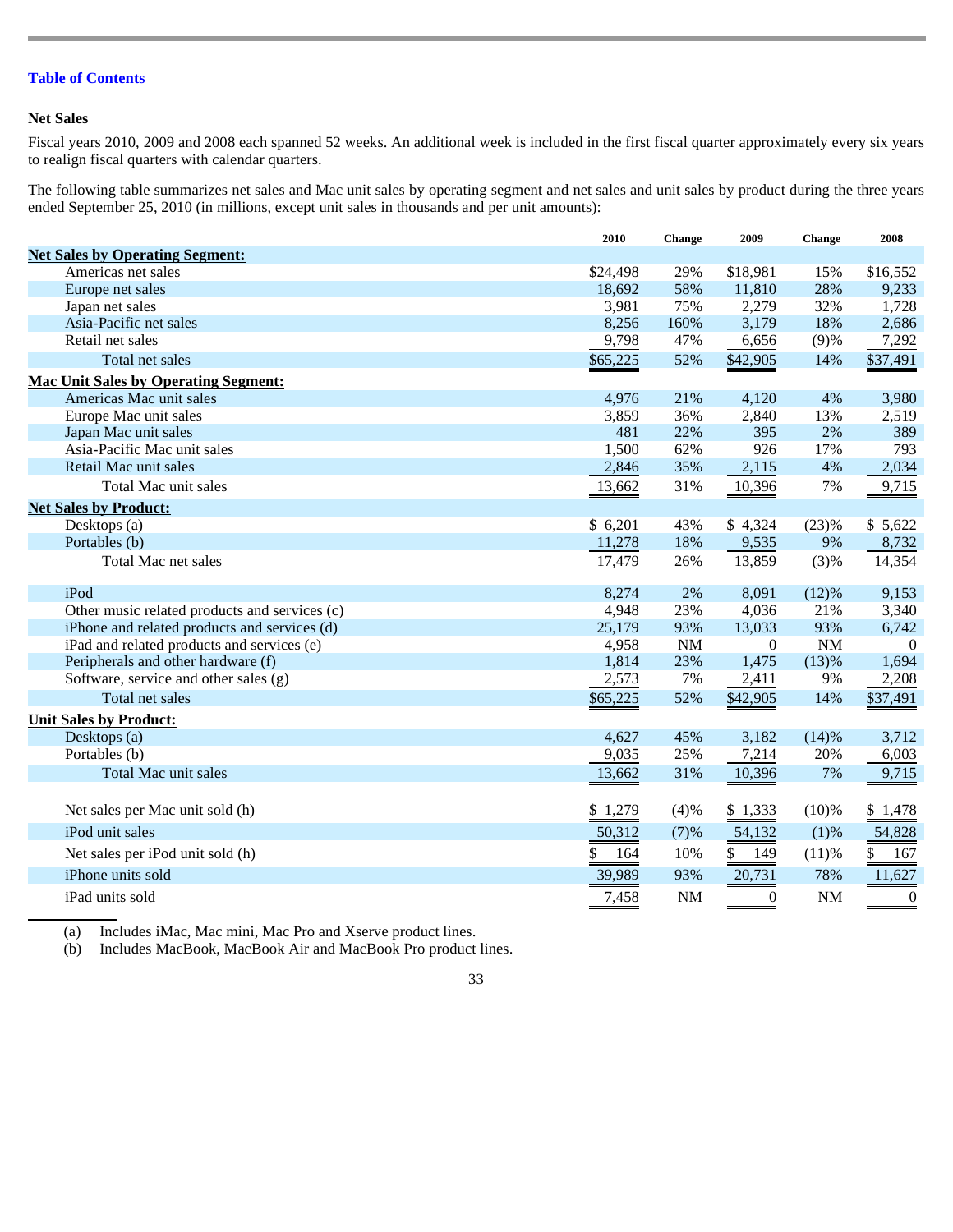### **UNITED STATES SECURITIES AND EXCHANGE COMMISSION Washington, D.C. 20549**

### **Form 10-Q**   $\overline{a}$  $\overline{a}$

(Mark One)

 $\overline{a}$ 

**QUARTERLY REPORT PURSUANT TO SECTION 13 OR 15(d) OF THE SECURITIES EXCHANGE ACT OF 1934** 

For the quarterly period ended December 25, 2010

or

**TRANSITION REPORT PURSUANT TO SECTION 13 OR 15(d) OF THE SECURITIES EXCHANGE ACT OF 1934** 

For the transition period from \_\_\_\_\_\_\_ to \_\_\_\_\_

Commission file number: 000-10030  $\overline{a}$ 

# **Apple Inc.**

**(Exact name of Registrant as specified in its charter)**   $\overline{a}$ 

**(State or other jurisdiction of incorporation or organization)** 

**1 Infinite Loop Cupertino, California 95014 (Address of principal executive offices) (Zip Code)** 

**California 94-2404110 (I.R.S. Employer Identification No.)** 

**Registrant's telephone number, including area code: (408) 996-1010**   $\overline{a}$ 

Indicate by check mark whether the registrant (1) has filed all reports required to be filed by Section 13 or 15(d) of the Securities Exchange Act of 1934 during the preceding 12 months (or for such shorter period that the registrant was required to file such reports), and (2) has been subject to such filing requirements for the past 90 days.

Yes  $\boxtimes$  No  $\Box$ 

Indicate by check mark whether the registrant has submitted electronically and posted on its corporate Web site, if any, every Interactive Data File required to be submitted and posted pursuant to Rule 405 of Regulation S-T (§232.405 of this chapter) during the preceding 12 months (or for such shorter period that the registrant was required to submit and post such files).

Yes  $\boxtimes$  No  $\Box$ 

Indicate by check mark whether the registrant is a large accelerated filer, an accelerated filer, a non-accelerated filer, or a smaller reporting company. See the definitions of "large accelerated filer," "accelerated filer" and "smaller reporting company" in Rule 12b-2 of the Exchange Act.

 $\overline{a}$ F Large accelerated filer  $\Box$ <br>
Non-accelerated filer  $\Box$  (Do not check if a smaller reporting company)  $\Box$  Smaller reporting company  $\Box$ Non-accelerated filer  $\Box$  (Do not check if a smaller reporting company) Smaller reporting company  $\Box$ 

Indicate by check mark whether the registrant is a shell company (as defined in Rule 12b-2 of the Exchange Act).

Yes  $\square$  No  $\square$ 

921,278,012 shares of common stock issued and outstanding as of January 7, 2011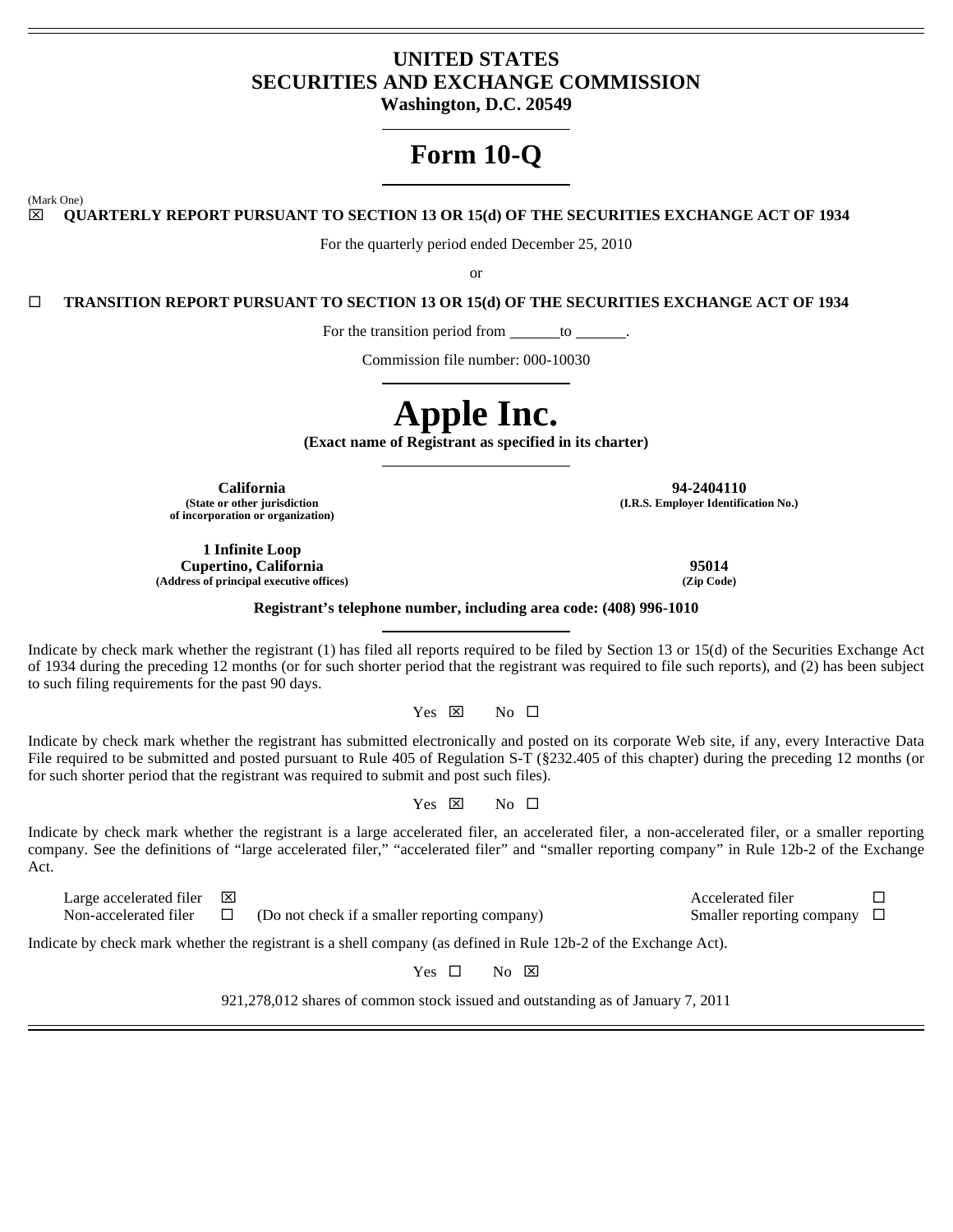The following table summarizes net sales and Mac unit sales by operating segment and net sales and unit sales by product during the three months ended December 25, 2010 and December 26, 2009 (in millions, except unit sales in thousands and per unit amounts):

|                                               |                        | <b>Three Months Ended</b> |               |  |
|-----------------------------------------------|------------------------|---------------------------|---------------|--|
|                                               | December 25.           | December 26.              |               |  |
|                                               | 2010                   | 2009                      | <b>Change</b> |  |
| <b>Net Sales by Operating Segment:</b>        |                        |                           |               |  |
| Americas net sales                            | \$<br>9,218            | \$<br>6,092               | 51%           |  |
| Europe net sales                              | 7,256                  | 5,024                     | 44%           |  |
| Japan net sales                               | 1,433                  | 783                       | 83%           |  |
| Asia-Pacific net sales                        | 4,987                  | 1,813                     | 175%          |  |
| Retail net sales                              | 3,847                  | 1,971                     | 95%           |  |
| Total net sales                               | 26,741                 | 15,683<br>\$              | 71%           |  |
| <b>Net Sales by Product:</b>                  |                        |                           |               |  |
| Desktops (a)                                  | $\mathcal{S}$<br>1,731 | $\mathsf{\$}$<br>1,692    | 2%            |  |
| Portables (b)                                 | 3,699                  | 2,758                     | 34%           |  |
| Total Mac net sales                           | 5,430                  | 4,450                     | 22%           |  |
| iPod                                          | 3,425                  | 3,391                     | 1%            |  |
| Other music related products and services (c) | 1,431                  | 1,164                     | 23%           |  |
| iPhone and related products and services (d)  | 10,468                 | 5,578                     | 88%           |  |
| iPad and related products and services (e)    | 4,608                  | $\overline{0}$            | NM            |  |
| Peripherals and other hardware (f)            | 593                    | 469                       | 26%           |  |
| Software, service and other sales (g)         | 786                    | 631                       | 25%           |  |
| Total net sales                               | 26,741<br>\$           | $\frac{1}{2}$<br>15,683   | 71%           |  |
| <b>Unit Sales by Product:</b>                 |                        |                           |               |  |
| Desktops (a)                                  | 1,227                  | 1,234                     | $(1\%)$       |  |
| Portables (b)                                 | 2,907                  | 2,128                     | 37%           |  |
| Total Mac unit sales                          | 4,134                  | 3,362                     | 23%           |  |
| Net sales per Mac unit sold (h)               | 1,313                  | \$<br>1,324               | (1%)          |  |
| iPod unit sales                               | 19,446                 | 20,970                    | (7%)          |  |
| Net sales per iPod unit sold (h)              | 176                    | \$<br>162                 | 9%            |  |
| <i>iPhone</i> unit sales                      | 16,235                 | 8,737                     | 86%           |  |
| iPad unit sales                               | 7,331                  | $\theta$                  | <b>NM</b>     |  |

(a) Includes iMac, Mac mini, Mac Pro and Xserve product lines.

(b) Includes MacBook, MacBook Air and MacBook Pro product lines.

(c) Includes iTunes Store sales, iPod services, and Apple-branded and third-party iPod accessories.

(d) Includes revenue recognized from iPhone sales, carrier agreements, services, and Apple-branded and third-party iPhone accessories.

(e) Includes revenue recognized from iPad sales, services, and Apple-branded and third-party iPad accessories.

(f) Includes sales of displays, wireless connectivity and networking solutions, and other hardware accessories.

(g) Includes sales of Apple-branded operating system and application software, third-party software, and Mac and Internet services.

(h) Derived by dividing total product-related net sales by total product-related unit sales.

 $NM = Not Meaningful$ 

 $\overline{a}$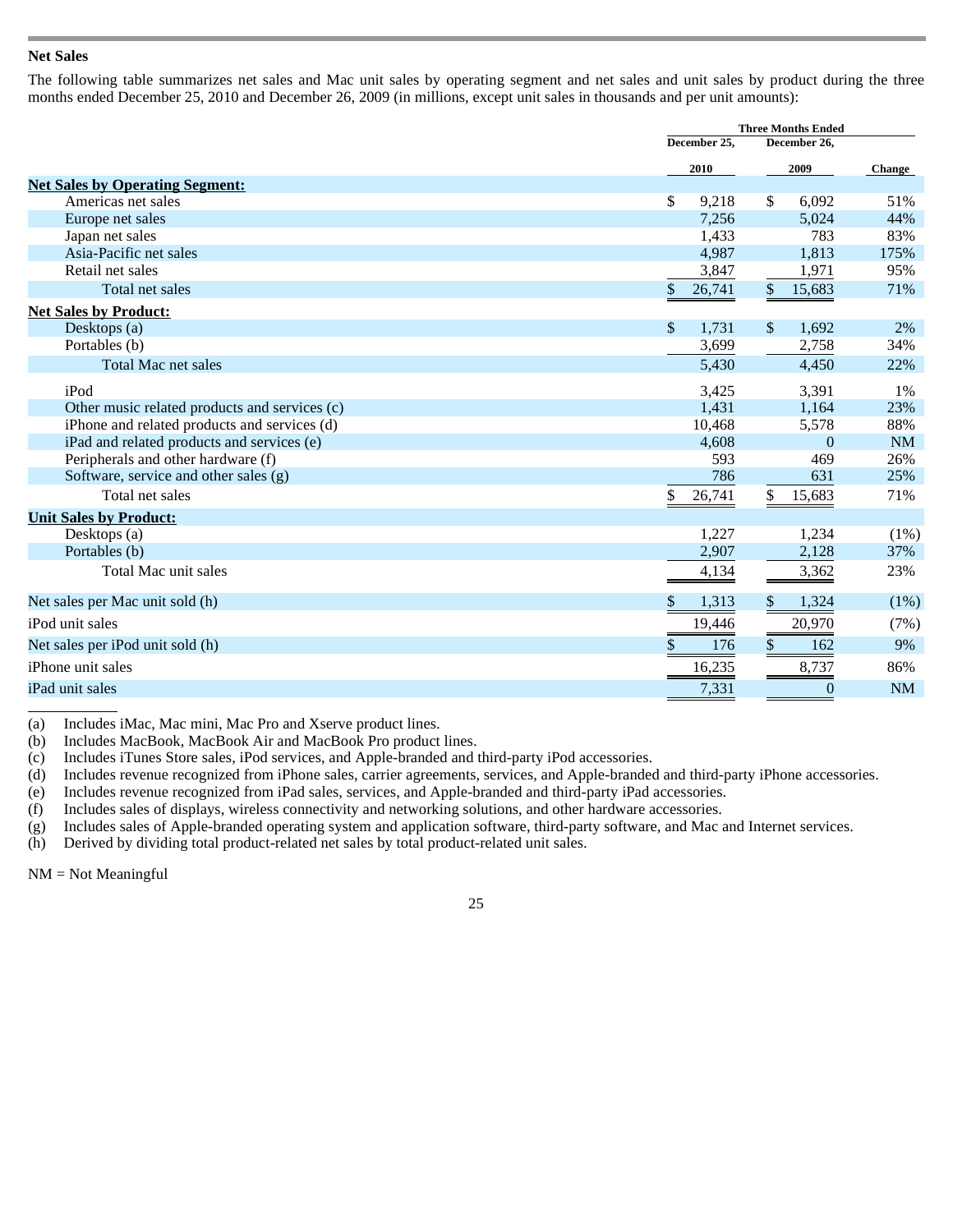### **UNITED STATES SECURITIES AND EXCHANGE COMMISSION Washington, D.C. 20549**

### **Form 10-Q**

(Mark One)

 $\overline{a}$ 

### ⌧ **QUARTERLY REPORT PURSUANT TO SECTION 13 OR 15(d) OF THE SECURITIES EXCHANGE ACT OF 1934**

For the quarterly period ended March 26, 2011

or

#### **TRANSITION REPORT PURSUANT TO SECTION 13 OR 15(d) OF THE SECURITIES EXCHANGE ACT OF 1934**

For the transition period from  $\_\_\_\_$  to  $\_\_\_\$ .

Commission file number: 000-10030

# **APPLE INC.**

**(Exact name of Registrant as specified in its charter)** 

**California 94-2404110 (State or other jurisdiction of incorporation or organization)**

**1 Infinite Loop Cupertino, California 95014** (Address of principal executive offices)

**(I.R.S. Employer Identification No.)**

#### **Registrant's telephone number, including area code: (408) 996-1010**

Indicate by check mark whether the registrant (1) has filed all reports required to be filed by Section 13 or 15(d) of the Securities Exchange Act of 1934 during the preceding 12 months (or for such shorter period that the registrant was required to file such reports), and (2) has been subject to such filing requirements for the past 90 days.

Yes  $\boxtimes$  No  $\Box$ 

Indicate by check mark whether the registrant has submitted electronically and posted on its corporate Web site, if any, every Interactive Data File required to be submitted and posted pursuant to Rule 405 of Regulation S-T (§232.405 of this chapter) during the preceding 12 months (or for such shorter period that the registrant was required to submit and post such files).

### Yes  $\boxtimes$  No  $\Box$

Indicate by check mark whether the registrant is a large accelerated filer, an accelerated filer, a non-accelerated filer, or a smaller reporting company. See the definitions of "large accelerated filer," "accelerated filer" and "smaller reporting company" in Rule 12b-2 of the Exchange Act.

Large accelerated filer 図<br>Non-accelerated filer ロ (Do not check if a smaller reporting company) Accelerated filer ロ コ Non-accelerated filer  $\Box$  (Do not check if a smaller reporting company) Smaller reporting company  $\Box$ 

Indicate by check mark whether the registrant is a shell company (as defined in Rule 12b-2 of the Exchange Act).

 $Yes \Box No \boxtimes$ 

924,754,561 shares of common stock issued and outstanding as of April 8, 2011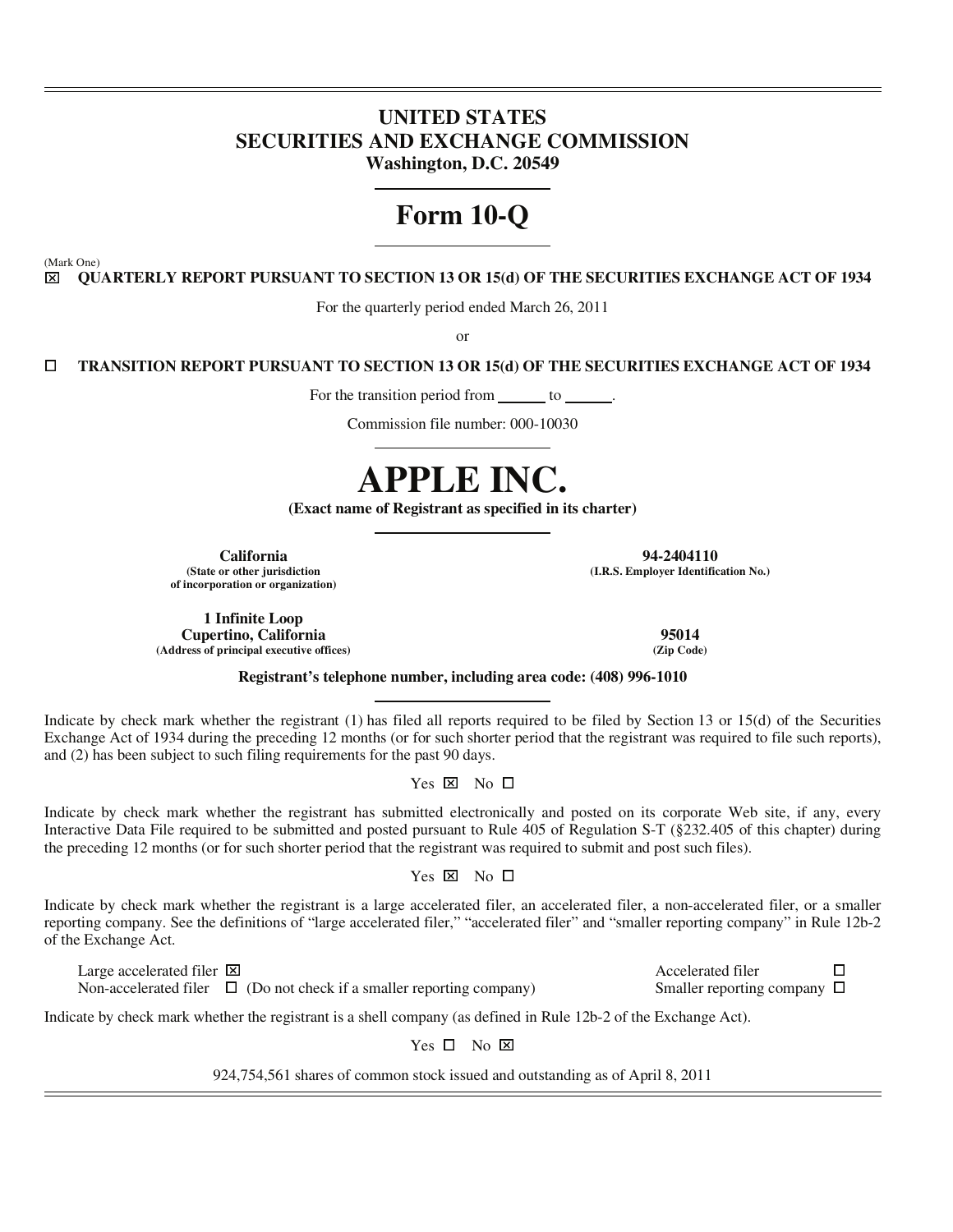The following table summarizes net sales by operating segment and net sales and unit sales by product during the three- and sixmonth periods ended March 26, 2011 and March 27, 2010 (in millions, except unit sales in thousands and per unit amounts):

|                                               | <b>Three Months Ended</b> |             |           | <b>Six Months Ended</b> |           |           |  |
|-----------------------------------------------|---------------------------|-------------|-----------|-------------------------|-----------|-----------|--|
|                                               | March 26,                 | March 27,   |           | March 26,               | March 27, |           |  |
| <b>Net Sales by Operating Segment:</b>        | 2011                      | <b>2010</b> | Change    | 2011                    | 2010      | Change    |  |
| Americas net sales                            | \$9,323                   | \$4,993     | 87%       | \$18,541                | \$11,085  | 67%       |  |
| Europe net sales                              | 6,027                     | 4,050       | 49%       | 13,283                  | 9,074     | 46%       |  |
| Japan net sales                               | 1,383                     | 887         | 56%       | 2,816                   | 1,670     | 69%       |  |
| Asia-Pacific net sales                        | 4,743                     | 1,886       | 151%      | 9,730                   | 3,699     | 163%      |  |
| Retail net sales                              | 3,191                     | 1,683       | 90%       | 7,038                   | 3,654     | 93%       |  |
| Total net sales                               | \$24,667                  | \$13,499    | 83%       | \$51,408                | \$29,182  | 76%       |  |
| <b>Net Sales by Product:</b>                  |                           |             |           |                         |           |           |  |
| Desktops (a)                                  | \$1,441                   | \$1,532     | $(6)$ %   | \$3,172                 | \$3,224   | $(2)\%$   |  |
| Portables (b)                                 | 3,535                     | 2,228       | 59%       | 7,234                   | 4,986     | 45%       |  |
| Total Mac net sales                           | 4,976                     | 3,760       | 32%       | 10,406                  | 8,210     | 27%       |  |
|                                               |                           |             |           |                         |           |           |  |
| iPod                                          | 1,600                     | 1,861       | (14)%     | 5,025                   | 5,252     | (4)%      |  |
| Other music related products and services (c) | 1,634                     | 1,327       | 23%       | 3,065                   | 2,491     | 23%       |  |
| iPhone and related products and services (d)  | 12,298                    | 5,445       | 126%      | 22,766                  | 11,023    | 107%      |  |
| iPad and related products and services (e)    | 2.836                     | $\theta$    | <b>NM</b> | 7,444                   | $\Omega$  | NM        |  |
| Peripherals and other hardware (f)            | 580                       | 472         | 23%       | 1,173                   | 941       | 25%       |  |
| Software, service and other sales (g)         | 743                       | 634         | 17%       | 1,529                   | 1,265     | 21%       |  |
| Total net sales                               | \$24,667                  | \$13,499    | $83\%$    | \$51,408                | \$29,182  | 76%       |  |
| <b>Unit Sales by Product:</b>                 |                           |             |           |                         |           |           |  |
| Desktops (a)                                  | 1.009                     | 1,147       | $(12)\%$  | 2,236                   | 2,381     | $(6)$ %   |  |
| Portables (b)                                 | 2,751                     | 1,796       | 53%       | 5,658                   | 3,924     | 44%       |  |
| Total Mac unit sales                          | 3,760                     | 2,943       | 28%       | 7,894                   | 6,305     | 25%       |  |
| iPod unit sales                               | 9,017                     | 10,885      | (17)%     | 28,463                  | 31,855    | (11)%     |  |
| iPhone unit sales                             | 18,647                    | 8,752       | 113%      | 34,882                  | 17,489    | 99%       |  |
| iPad unit sales                               | 4.694                     | $\theta$    | <b>NM</b> | 12,025                  | $\theta$  | <b>NM</b> |  |

(a) Includes iMac, Mac mini, Mac Pro and Xserve product lines.

(b) Includes MacBook, MacBook Air and MacBook Pro product lines.

(c) Includes sales from the iTunes Store, App Store, and iBookstore in addition to sales of iPod services and Apple-branded and third-party iPod accessories.

(d) Includes revenue recognized from iPhone sales, carrier agreements, services, and Apple-branded and third-party iPhone accessories.

(e) Includes revenue recognized from iPad sales, services, and Apple-branded and third-party iPad accessories.

(f) Includes sales of displays, wireless connectivity and networking solutions, and other hardware accessories.

(g) Includes sales from the Mac App Store in addition to sales of other Apple-branded and third-party Mac software and Mac and Internet services.

NM = Not Meaningful

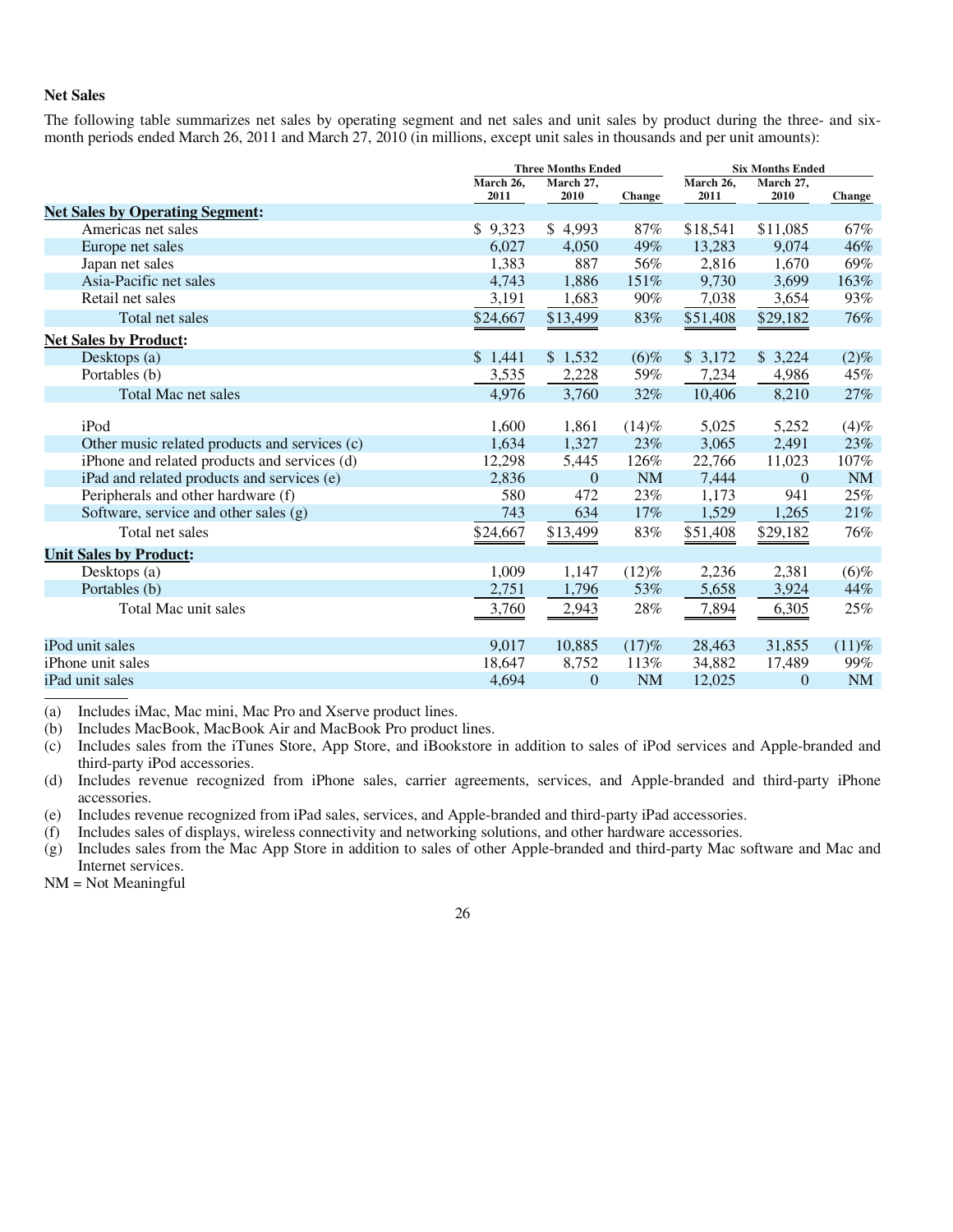### **UNITED STATES SECURITIES AND EXCHANGE COMMISSION Washington, D.C. 20549**

### **Form 10-Q**

(Mark One)

 $\overline{a}$ 

### ⌧ **QUARTERLY REPORT PURSUANT TO SECTION 13 OR 15(d) OF THE SECURITIES EXCHANGE ACT OF 1934**

For the quarterly period ended June 25, 2011

or

#### **TRANSITION REPORT PURSUANT TO SECTION 13 OR 15(d) OF THE SECURITIES EXCHANGE ACT OF 1934**

For the transition period from  $\_\_\_\_$  to  $\_\_\_\_$ .

Commission file number: 000-10030

# **APPLE INC.**

**(Exact name of Registrant as specified in its charter)** 

**California 94-2404110 (State or other jurisdiction of incorporation or organization)**

**1 Infinite Loop Cupertino, California 95014**<br> **Particular Construction of the Security of Trustees 95014**<br> **Particular Construction (Zip Code)** (Address of principal executive offices)

**(I.R.S. Employer Identification No.)**

#### **Registrant's telephone number, including area code: (408) 996-1010**

Indicate by check mark whether the registrant (1) has filed all reports required to be filed by Section 13 or 15(d) of the Securities Exchange Act of 1934 during the preceding 12 months (or for such shorter period that the registrant was required to file such reports), and (2) has been subject to such filing requirements for the past 90 days.

Yes  $\boxtimes$  No  $\Box$ 

Indicate by check mark whether the registrant has submitted electronically and posted on its corporate Web site, if any, every Interactive Data File required to be submitted and posted pursuant to Rule 405 of Regulation S-T (§232.405 of this chapter) during the preceding 12 months (or for such shorter period that the registrant was required to submit and post such files).

### Yes  $\boxtimes$  No  $\Box$

Indicate by check mark whether the registrant is a large accelerated filer, an accelerated filer, a non-accelerated filer, or a smaller reporting company. See the definitions of "large accelerated filer," "accelerated filer" and "smaller reporting company" in Rule 12b-2 of the Exchange Act.

Large accelerated filer ⌧ Accelerated filer -Non-accelerated filer  $\Box$  (Do not check if a smaller reporting company) Smaller reporting company  $\Box$ 

Indicate by check mark whether the registrant is a shell company (as defined in Rule 12b-2 of the Exchange Act).

 $Yes \Box No \boxtimes$ 

927,090,886 shares of common stock issued and outstanding as of July 8, 2011